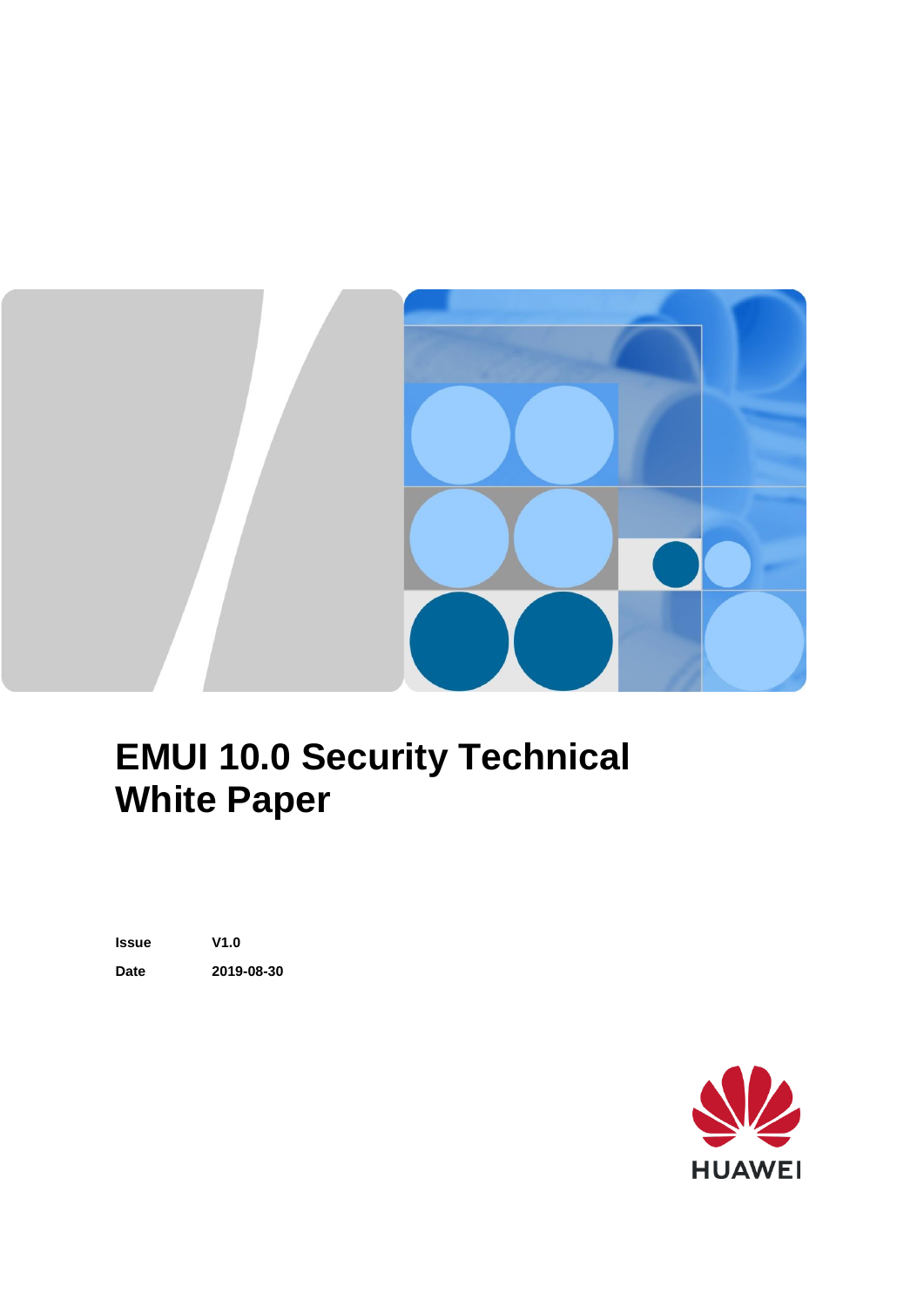### **Contents**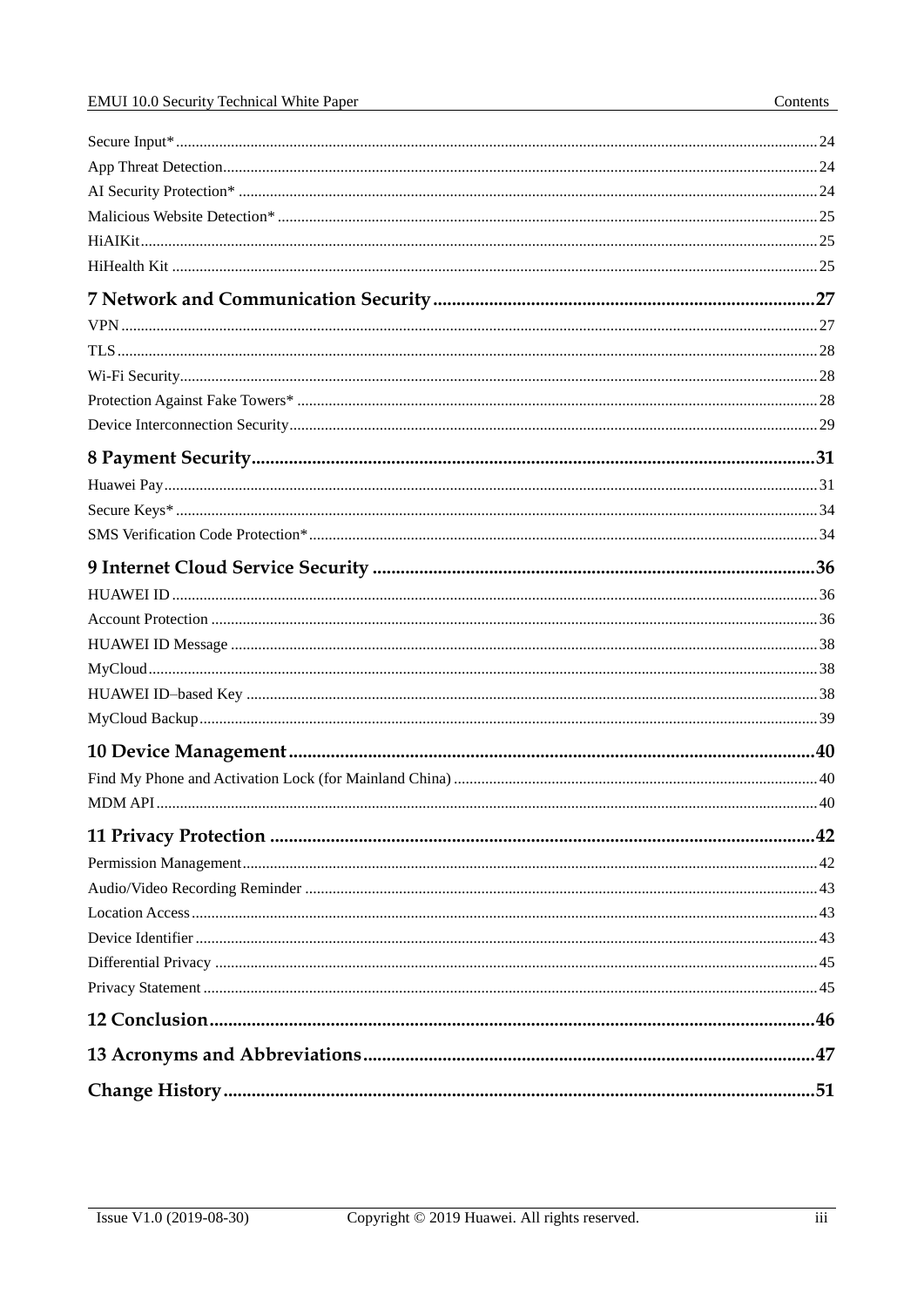**Note: \* indicates a feature not supported by all devices. Supported features vary depending on device models or market characteristics in difference countries. For more information, refer to specific product descriptions.**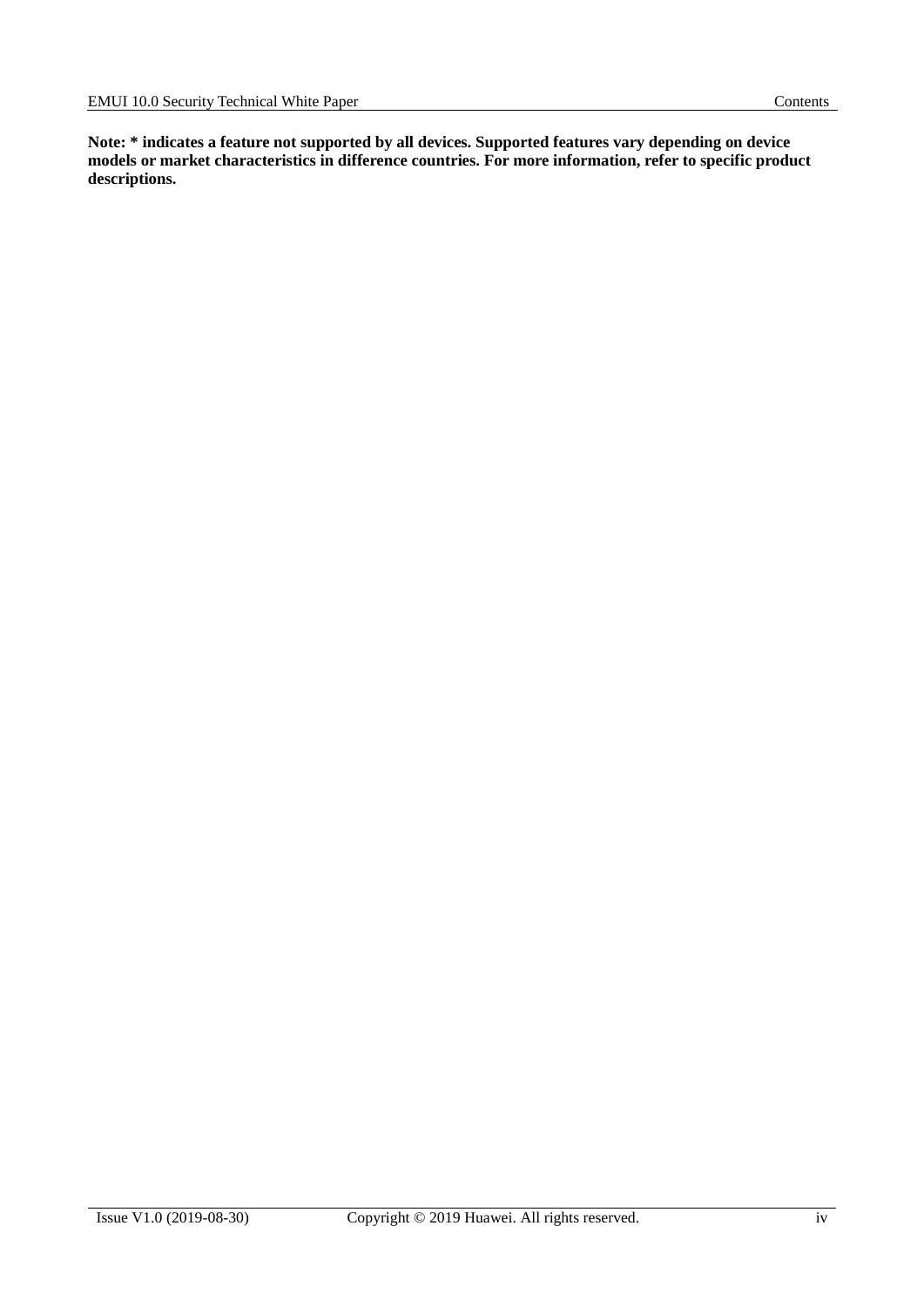### **Figures**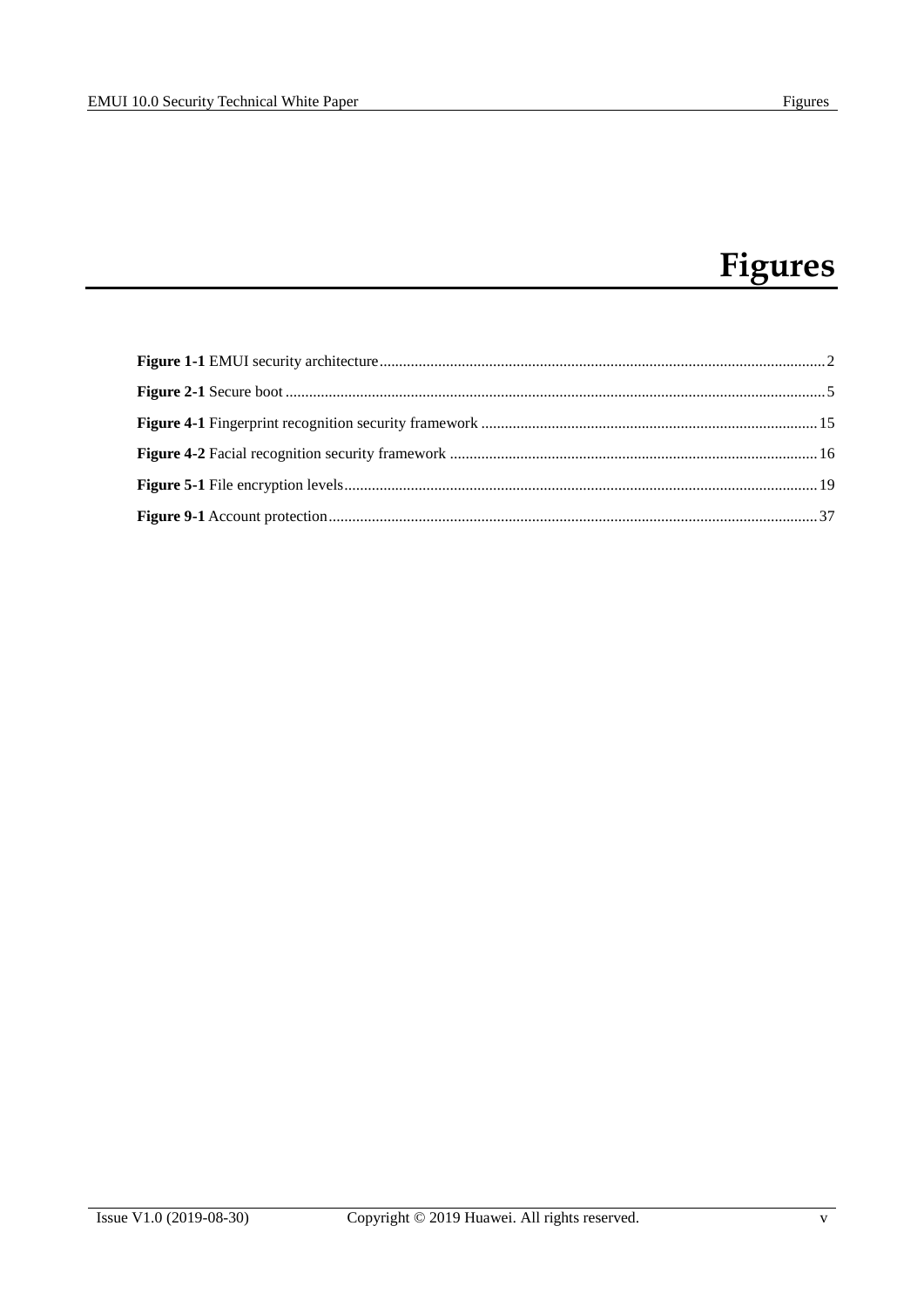### **1 Overview**

<span id="page-5-0"></span>As mobile Internet continues to develop, mobile smart devices have become primary network access devices, which store large amounts of user data including personal user information. In addition, increasing numbers of apps originating from unverifiable sources are installed on these devices. As a result, privacy and security are ever-present concerns.

Mobile apps can come from various channels, with some arriving pre-installed by vendors while others can be acquired from third parties. Through this process, it is possible for users to download malicious apps, which may infringe upon users' privacy or steal users' property, presenting a wide range of potential security risks.

Huawei attaches a great deal of importance to the security of mobile smart devices, providing comprehensive security assurance while also delivering a high-level user experience. This white paper systematically describes the security and privacy protection solutions offered by the Emotion UI (EMUI).

The EMUI is a Huawei-developed mobile device operating system for smart mobile apps. It is applied to products running a variety of hardware chip platforms. As such, security implementation may differ depending on hardware and chips. For the specifications relating to a particular device, refer to its product manual.

Security is a systematic project. The EMUI provides end-to-end security protection from hardware, systems, apps, and the cloud (as shown in [Figure 1-1\)](#page-6-0), including security and privacy protection for the hardware chips, Trusted Execution Environment (TEE), system kernel, data, apps, network, payment, cloud services, and device management.

The EMUI provides a secure boot mechanism from underlying hardware chips to prevent the EMUI read-only memory (ROM) image from being tampered with. The ROM image can only run on a device after passing signature verification. This ensures secure boot for the bootloader, recovery, and kernel images, and prevents tampering and malicious code implantation during the boot process, thereby ensuring security from hardware chips to EMUI system boot.

To ensure data security, the EMUI encrypts user data using a hardware unique key (HUK) and a user lock screen password. Data files from various apps are stored in the directories of the corresponding apps, meaning files from one app cannot be accessed by another. The data erasure function is provided to permanently erase data during device recycling or factory restoration, in order to prevent unauthorized data restoration. The EMUI also allows cloud services to help users back up and synchronize data to ensure data security.

For app security, in addition to mechanisms such as security sandbox and permission management, the EMUI pre-installs Phone Manager to provide virus scanning, block and filter, traffic management, notification management, and other functions. Utilizing these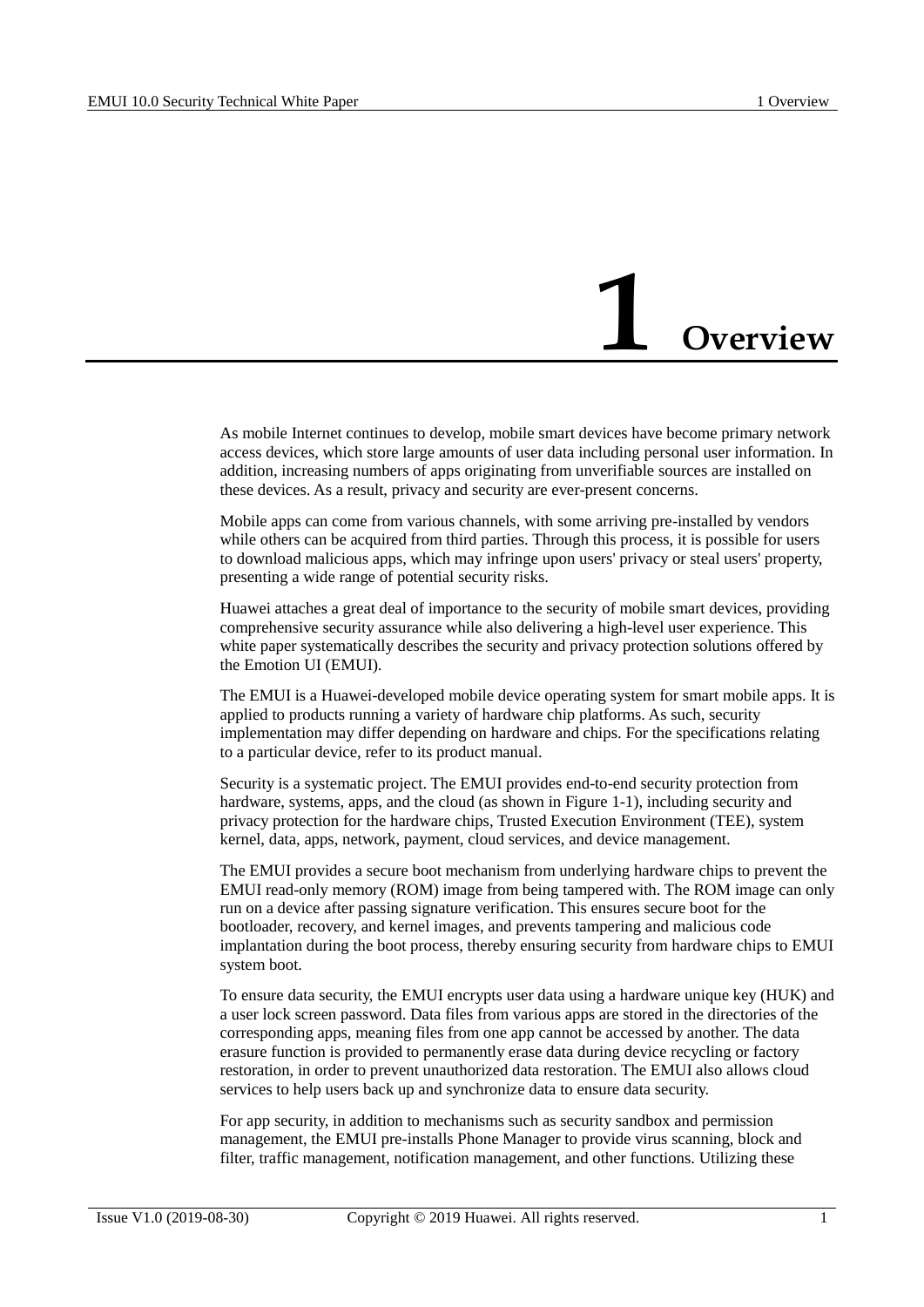functions, the EMUI can automatically detect viruses and Trojans within apps, and provide fine-grained permission, traffic, and notification management functions.

<span id="page-6-0"></span>



This document describes the security technologies and functions of the EMUI system, and enables security practitioners to understand the specific implementation of EMUI security. It also enables EMUI developers to integrate the security capabilities provided by the EMUI platform with developer programs to ensure the privacy and security of consumer data.

This document contains the following chapters:

- Hardware security: secure boot, hardware encryption/decryption engine and random number generator (RNG), HUK, device group key, device attestation, secure element, secure storage, and trusted UI (TUI)
- TEE: secure OS, security capability, and security capability openness
- System security: integrity protection covering verified boot, Huawei Kernel Integrity Protection (HKIP), and EMUI Integrity Measurement Architecture (EIMA); kernel security covering system access control and kernel address space layout randomization (KASLR); identity authentication; system software update
- Data security: lock screen password protection, secure storage of short data, Huawei Universal Keystore (HUKS), secure erasure, and password vault
- App security: app release security detection, app signature, app sandbox, runtime memory protection, secure input, app threat detection, artificial intelligence (AI) security protection, malicious website detection, HiAIKit, and HiHealth Kit
- Network and communication security: virtual private network (VPN), Transport Layer Security (TLS), Wi-Fi security, protection against fake towers, and device interconnection security
- Payment security: Huawei Pay, secure keys, and short message service (SMS) verification code protection
- Internet cloud service security: HUAWEI ID, account protection, HUAWEI ID message, MyCloud, HUAWEI ID–based key, and MyCloud backup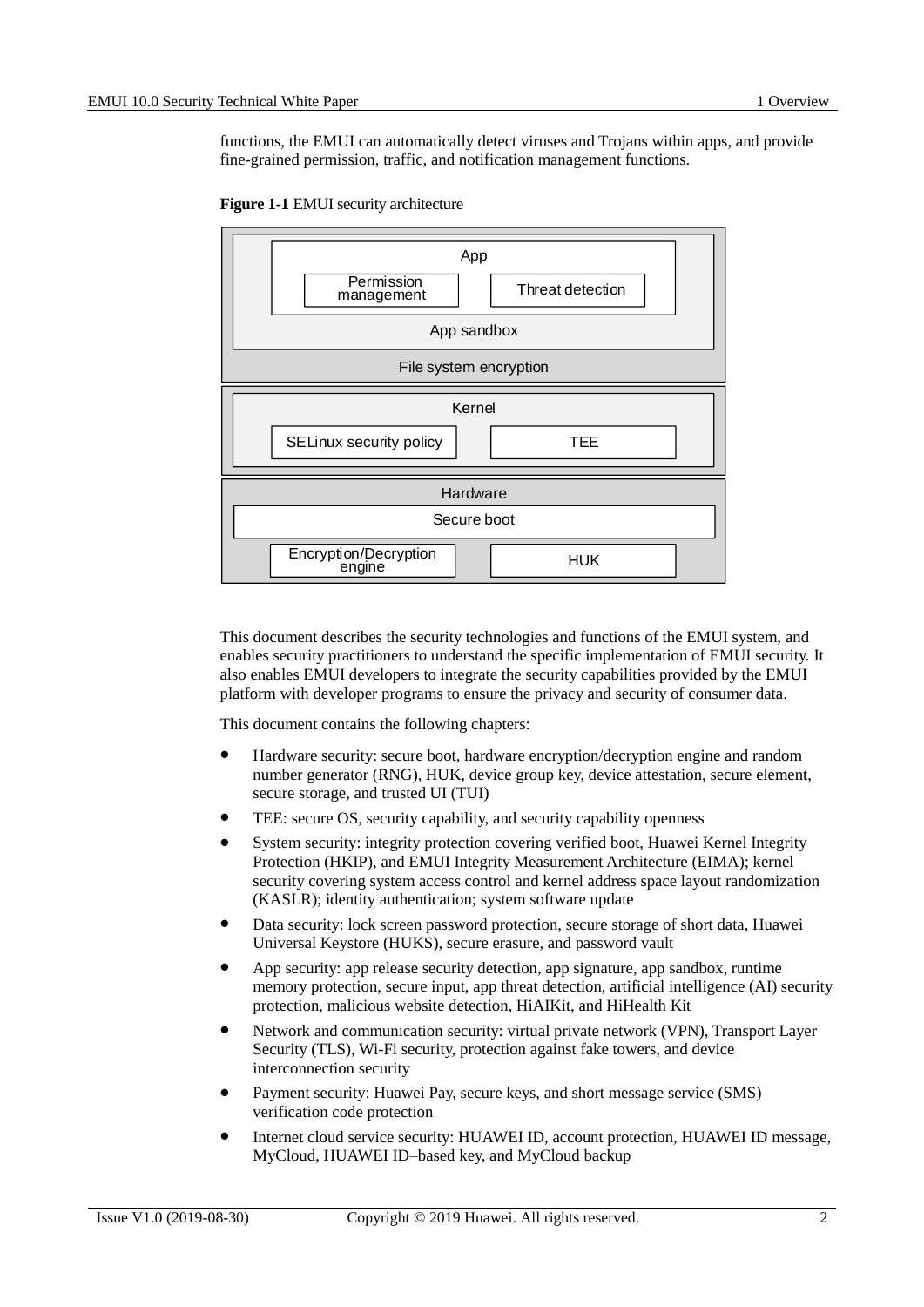- Device management: Find My Phone, activation lock, and Mobile Device Management (MDM) Application Programming Interface (API)
- Privacy protection: permission management, audio/video recording reminder, location access, device identifier system, differential privacy, and privacy statement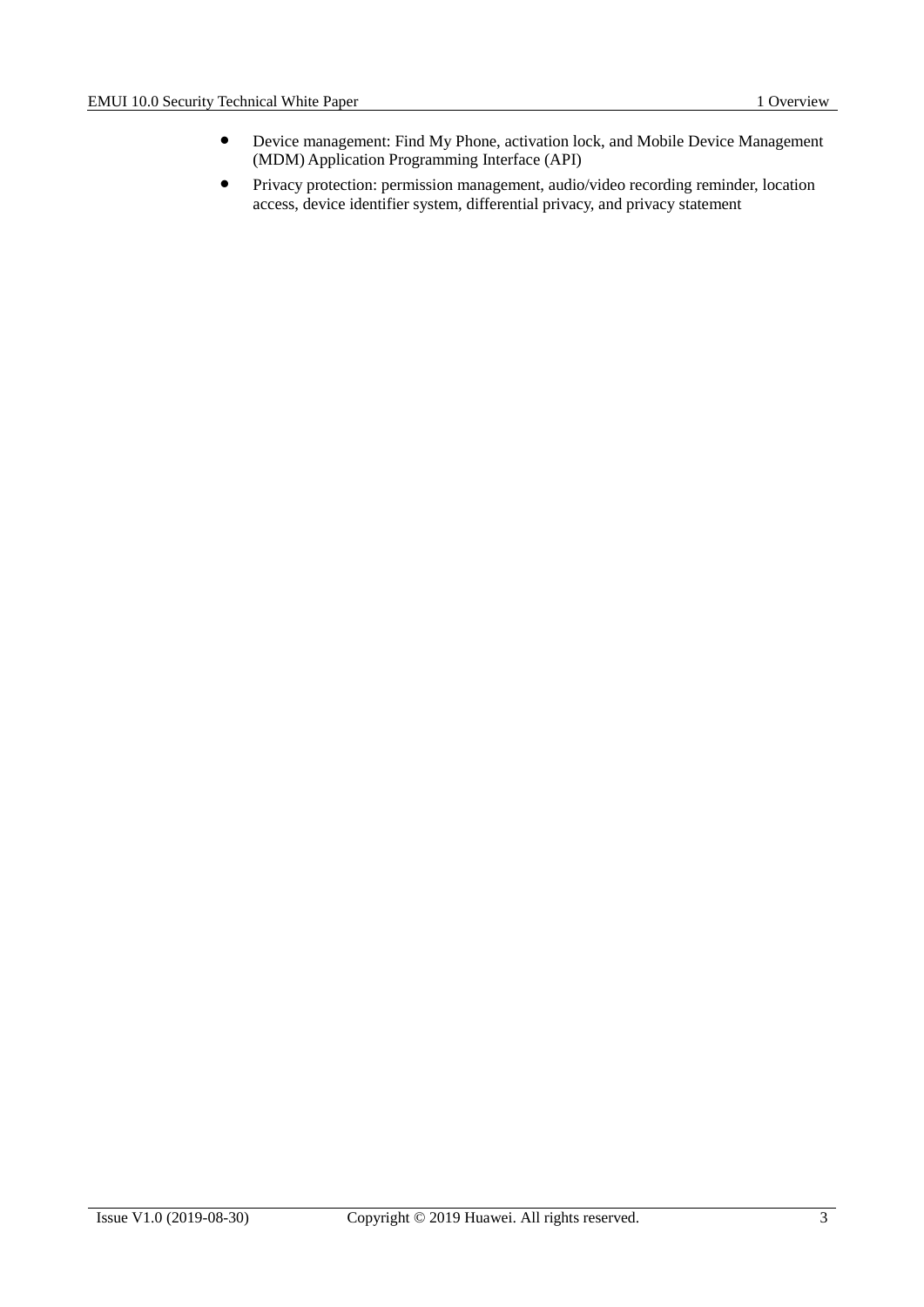## **2 Hardware Security**

<span id="page-8-0"></span>The EMUI adopts security capabilities based on hardware chips, and delivers overall security with secure software solutions. Hardware chip security is the core of the EMUI security system. This chapter describes Huawei device hardware chip security, including the following security features:

- Secure boot
- Hardware encryption/decryption engine and RNG
- $\bullet$  HUK
- Device group key
- Device attestation
- Secure element
- Secure storage
- TUI

#### <span id="page-8-1"></span>**Secure Boot**

Secure boot prevents the loading and running of unauthorized apps during boot. The boot program uses a public key to verify the digital signatures of software, ensuring trustworthiness and integrity. Only image files that pass the signature verification can be loaded. These files include bootloader, kernel, and baseband firmware image files. If the signature verification fails during boot, the boot process is terminated.

When a device is started, a boot program in the chip, known as the ROM SoC Bootloader, is executed first. This code snippet is written into the ROM inside the chip during manufacturing and is not modifiable after delivery. It is the root of trust for device boot.

The ROM SoC Bootloader performs basic system initialization and then loads the Flash Device Bootloader from the flash storage chip. The ROM SoC Bootloader uses the public key hash in the eFuse space (fuse blowout) of the main chip to verify the public key, and then uses the public key to verify the digital signature of the Flash Device Bootloader image. The Flash Device Bootloader is executed once verification is successful. The Flash Device Bootloader then loads, verifies, and executes the next image file. A similar process is repeated until the entire system is booted, thereby ensuring a trust chain transfer and preventing unauthorized programs from being loaded during the boot process.

The images used during some boot processes are encrypted.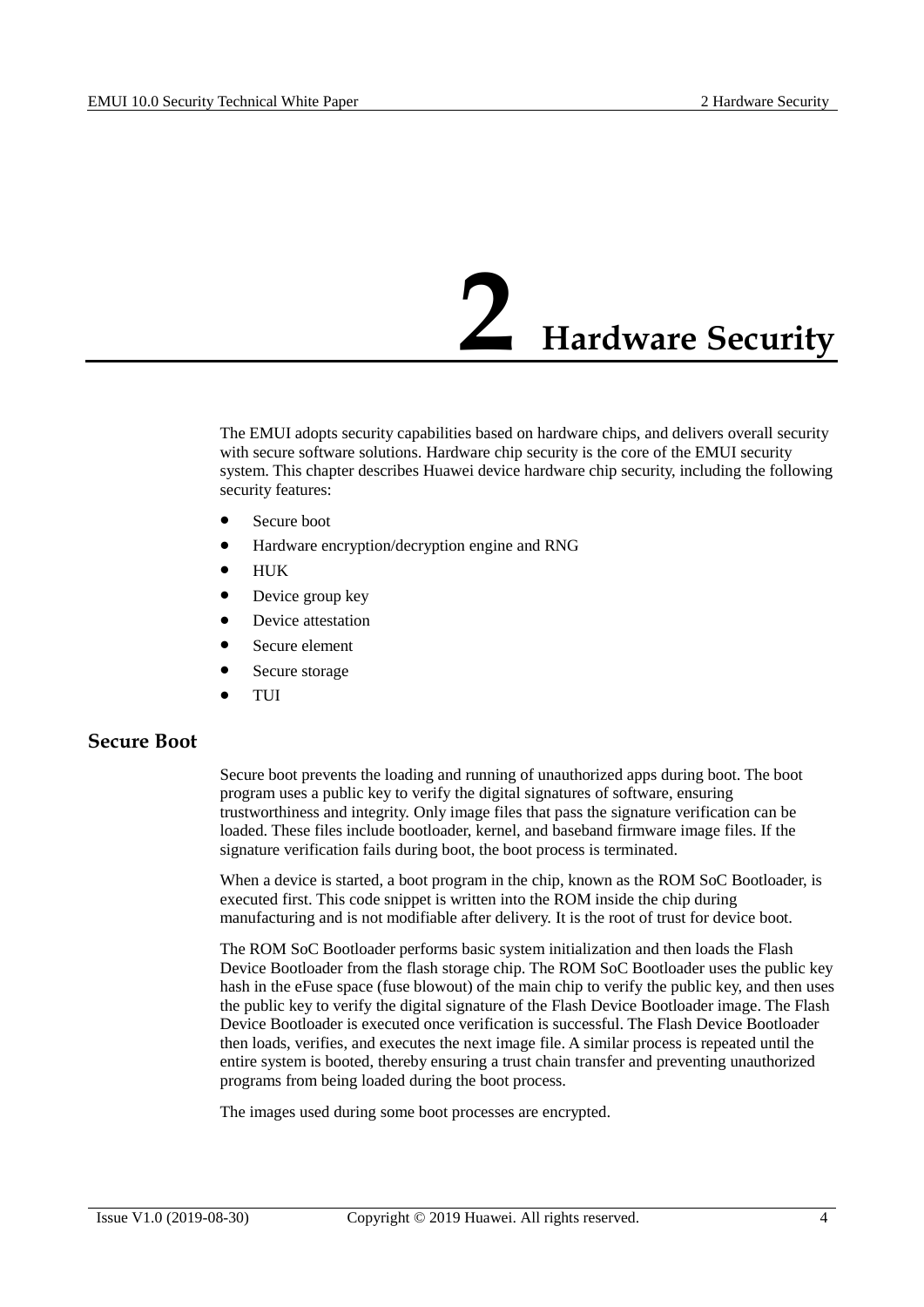#### **Figure 2-1** Secure boot

<span id="page-9-3"></span>

#### <span id="page-9-0"></span>**Hardware Encryption/Decryption Engine and RNG**

To meet the requirements of high-performance encryption/decryption and key protection, the EMUI utilizes the hardware security engine to perform operations such as data encryption/decryption and key derivation. The chip provides a high-performance hardware encryption/decryption acceleration engine which supports the following algorithms and functions:

- 3DES
- AES128 and AES256
- SHA1 and SHA256
- HMAC-SHA1 and HMAC-SHA256
- RSA1024 and RSA2048
- ECDSA-P256 and ECDH-P256
- CTR\_DRBG RNG compliant with NIST SP800-90A and hardware entropy source compliant with NIST SP800-90B

#### <span id="page-9-1"></span>**HUK**

An HUK is a unique identifier in a chip. It can only be used by the hardware encryption/decryption engine for key derivation and varies depending on the chip. The HUK provides a device-unique key for EMUI 10.0. It is applied to lock screen password protection, file system encryption, and other functions.

#### <span id="page-9-2"></span>**Device Group Key**

A device group key is an identifier in a chip. It can only be used by the hardware encryption/decryption engine for key derivation and is the same across devices of the same type. The device group key enables EMUI 10.0 to derive the same key for the same type of devices. It is applied to image encryption and other functions.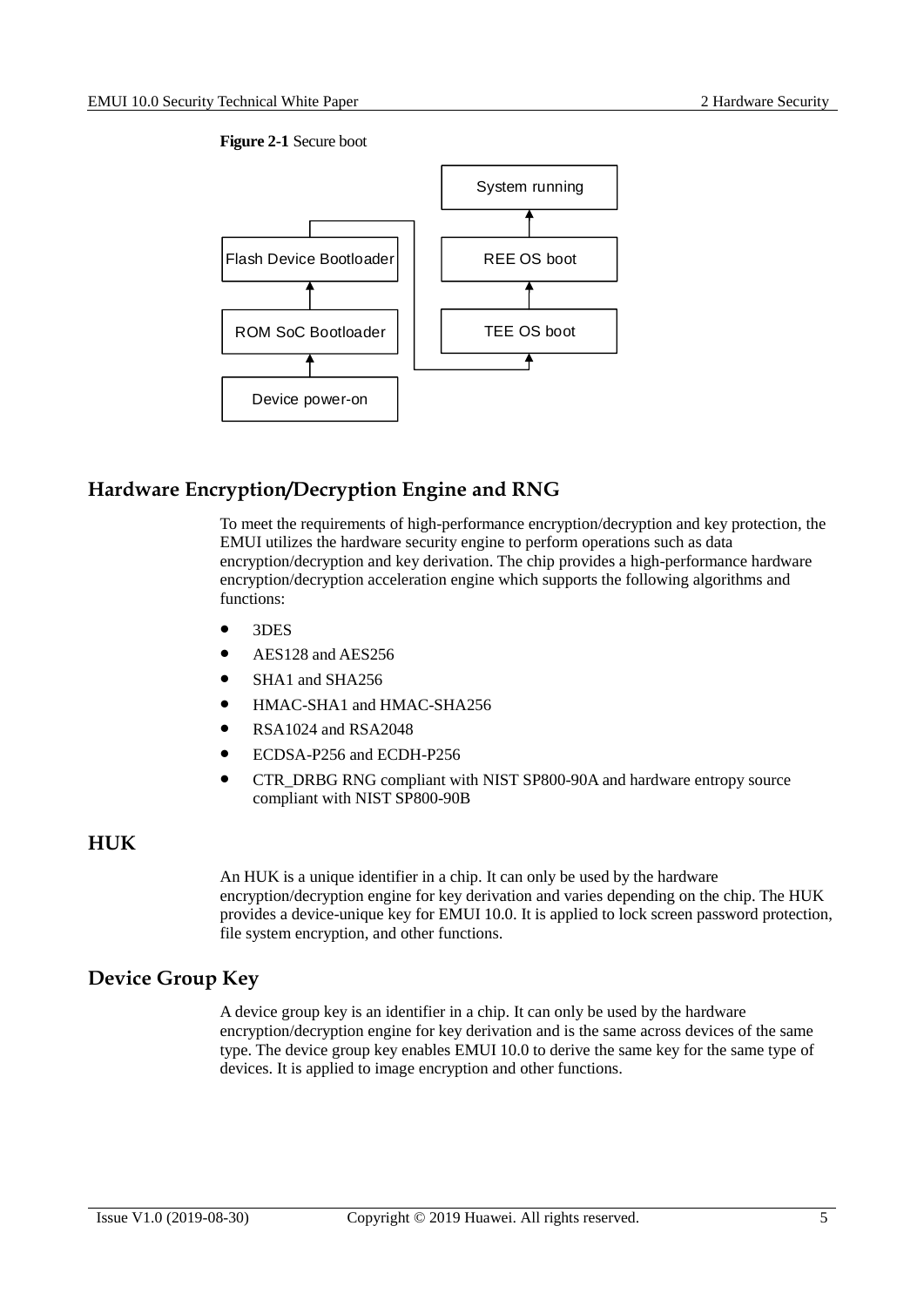#### <span id="page-10-0"></span>**Device Attestation**

To ensure that EMUI devices are trustworthy, Huawei has preset device certificates and public and private key pairs in the production line. The device certificate and public and private key pair vary by device and are used to uniquely identify a specific device. Certificates and keys are written into the TEE of the EMUI and then encrypted for storage. Services cannot directly access the certificates or keys, and can only access them through the unique proprietary interface provided by Huawei's unified key management service.

A device certificate is issued by the Huawei public key infrastructure (PKI) system and contains a three-level certificate chain.



If the validity of devices, users, or accounts needs to be verified for services with high security requirements (such as payment and account services), a service certificate can be obtained from the device certificate and provided for the service entity to verify the certificate chain before the services can be executed, ensuring that only trusted devices are allowed to operate corresponding services.

A service certificate is obtained from a device certificate in the TEE of a mobile phone. A service certificate contains a four-level certificate chain, as shown in the following figure. After the four-level certificate chain passes verification and the signature of the last level of certificate passes verification, the device is considered valid and is allowed to perform the corresponding service.



#### <span id="page-10-1"></span>**Secure Element\***

A secure element is a subsystem that provides a secure execution and storage environment. On EMUI 10.0, a secure element is used to address insufficient mobile payment security.

Huawei developed the Integrated Secure Element (inSE) security solution, which integrates security chips into processors. When compared with software security solutions and other separated chip security solutions, the inSE provides both software and hardware protection through System-on-a-Chip (SoC) level security design and software algorithms. This solution not only delivers software security protection capabilities, but also defends against physical attacks. It provides improved protection and fundamentally ensures the security of mobile phones.

The inSE has received the China Financial National Rising Authentication (CFNR) Technology Certification of Mobile Financial Service – Chip Security, China UnionPay's Certification of Card Chip Security Specifications, and a Certificate for Commercial Cipher Product Models. In addition, the inSE has obtained the EMVCo chip security certification and can be used for international mobile payment and mobile financial services.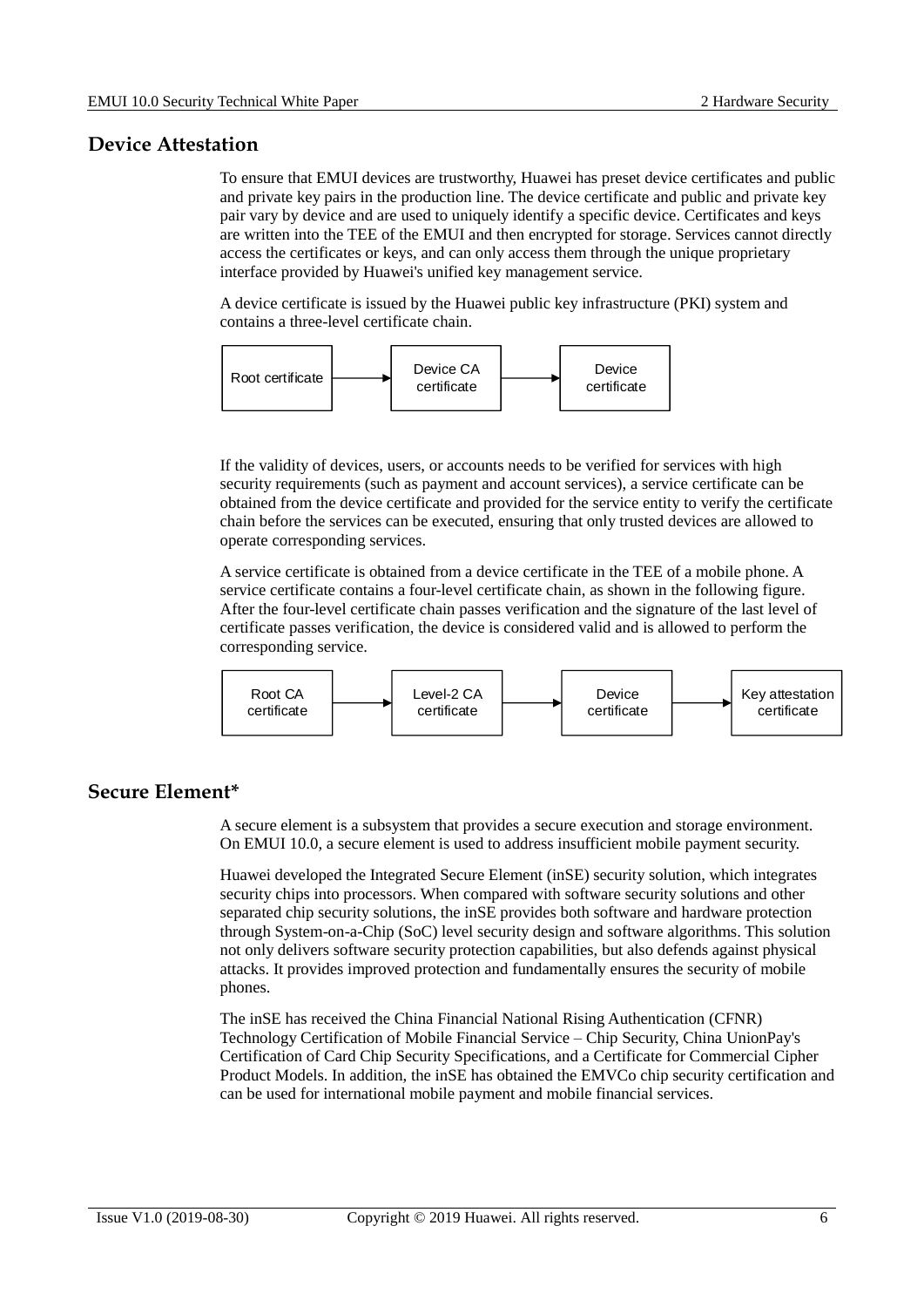#### <span id="page-11-0"></span>**Secure Storage\***

The secure storage function is a security function implemented by the secure file system (SFS) provided by iTrustee®. This function enables the secure storage of keys, certificates, personal privacy data, fingerprint templates, and more.

A trusted application (TA) running in iTrustee® uses a secure storage API to encrypt and store data in the SFS. The encrypted data is accessible only to the TA.

The AES256 hardware encryption/decryption used by the secure storage function is compatible with the GlobalPlatform (GP) TEE standard. Secure storage keys are derived by the HUK and not sent outside of the TrustZone. Data encrypted using the keys cannot be decrypted outside of the TrustZone.

The EMUI also provides a flash-based replay protected memory block (RPMB) to prevent system data from unauthorized deletion and access. The RPMB is directly managed by the TEE and bound with the keys derived by the HUK. Only the TEE can access the RPMB-protected data, and the Rich Execution Environment (REE) does not provide any interface for accessing the RPMB. The RPMB uses built-in counters, keys, and the HMAC verification mechanism to defend against replay attacks and prevent data from being maliciously overwritten or tampered with.

#### <span id="page-11-1"></span>**TUI\***

In app environments in the REE, the displayed payment amounts or input passwords may be hijacked by malicious apps. The iTrustee<sup>®</sup> secure OS provides the TUI display technology (compliant with GP standards) that can disable screenshots to protect content displayed by TAs, and prohibits access from the REE side. In this way, the TUI prevents the hijacking and tampering of displayed data and input by malicious apps.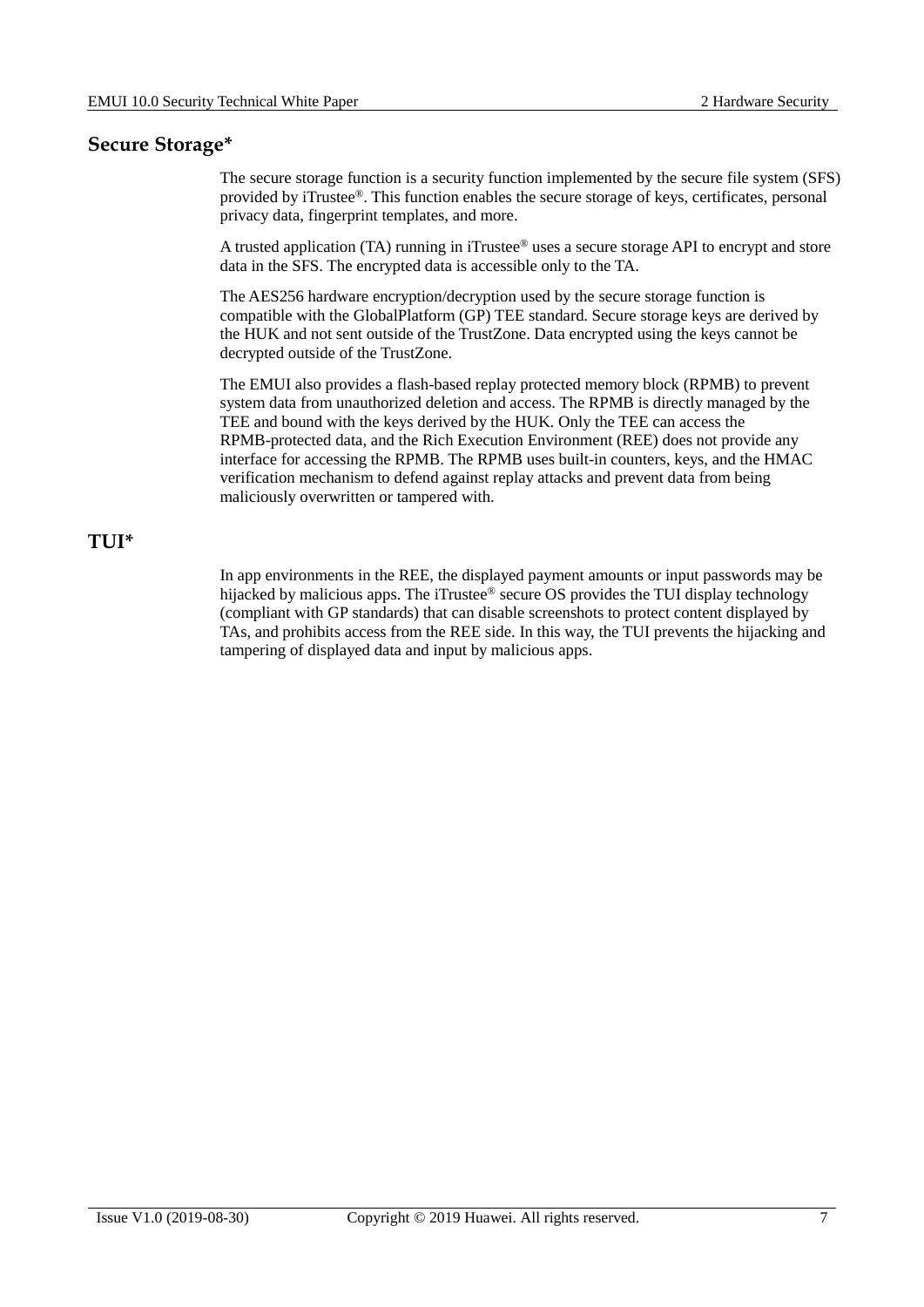# **3 TEE**

<span id="page-12-0"></span>This chapter describes the TEE of devices. The Huawei iTrustee is a secure OS that provides a TEE in compliance with GP TEE specifications. It is independently developed by Huawei based on the HarmonyOS's formal microkernel, and features high security, performance, scalability, and stability.

#### <span id="page-12-1"></span>**iTrustee Introduction**

The iTrustee provides a TEE based on TrustZone technology. TrustZone enables hardware-level security and balances performance, security, and cost. This technology allows CPUs to operate in a TEE or an REE. Special instructions are used to switch a CPU between the TEE and REE, in order to provide hardware isolation. A TEE protects and isolates hardware resources, such as memory and peripherals. End-to-end security is achieved by protecting the execution process, key confidentiality, data integrity, and access permissions, which prevents malware attacks from an REE. The Huawei iTrustee secure OS utilizes HarmonyOS microkernel technology and improves TEE kernel security using a formal method.

The HarmonyOS microkernel architecture simplifies kernel functions and adopts a modular design to implement more system services outside the kernel. The microkernel provides only the most basic services, with system services remaining in user mode for most of the time. On-demand scaling and maximum isolation improve system performance and reduce the attack surface. In addition, fine-grained permission design is enhanced to provide more powerful security features and lower latency. Formal verification is an effective means to verify system correctness (without vulnerabilities) from the source by using mathematical theorems. The iTrustee first uses formal verification to significantly improve the system security level. The correctness of core modules, core APIs, and high-level mechanisms such as process isolation and permission management is verified to prevent data race and memory access errors, thereby rebuilding trustworthiness and security. See the following figure.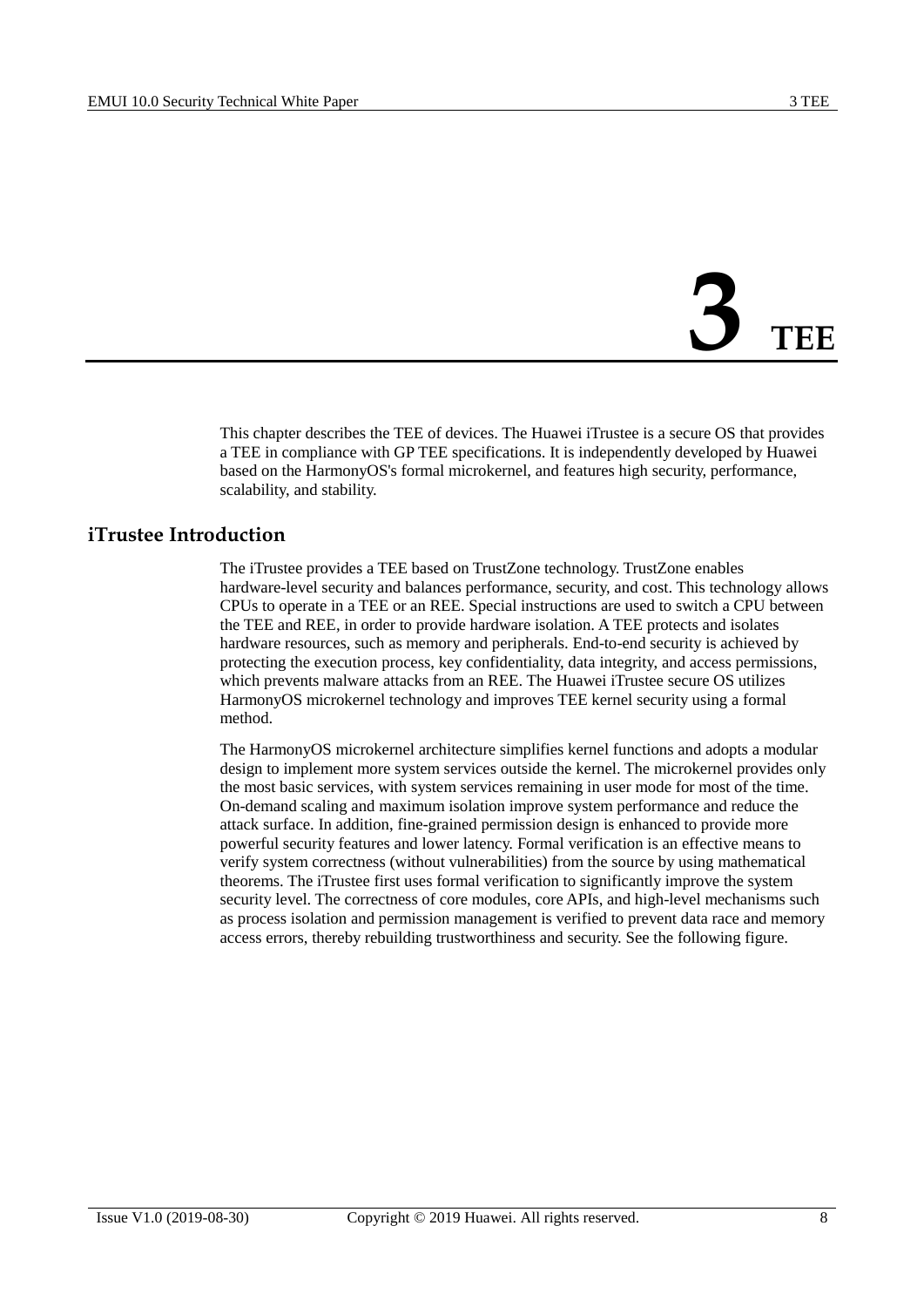

The iTrustee ensures the safe running of security apps by providing a TEE, thereby safeguarding security services. Major security services are as follows:

| Content<br>protection              | Applies to the digital rights management (DRM) field to prevent video theft<br>and interception during playback.                                                                                                                                                                |
|------------------------------------|---------------------------------------------------------------------------------------------------------------------------------------------------------------------------------------------------------------------------------------------------------------------------------|
| Bring your<br>own device<br>(BYOD) | Applies when enterprises require mobile platforms with higher security. For<br>example, secure storage is required to store user login passwords. The<br>iTrustee ensures the security of user login passwords and prevents<br>malicious programs from stealing user passwords. |
| Mobile<br>payment                  | Ensures the security of input information and can be used together with<br>Near Field Communication (NFC). The iTrustee protects user input<br>information against theft from malicious programs.                                                                               |
| Application<br>logic<br>protection | The iTrustee protects critical application logic from being stolen or<br>tampered with.                                                                                                                                                                                         |

As an example, the iTrustee provides a TEE to protect the security of services on Huawei mobile phones, such as fingerprint payment, 3D face recognition, Huawei Pay, mobile POS, smart vehicle key, secure key, SkyTone, and electronic identification (eID).

#### <span id="page-13-0"></span>**Security Capability**

The operation memory of the REE and TEE uses Advanced RISC Machine (ARM)-based TrustZone technology to implement hardware isolation.

The iTrustee uses kill-chain-based technical means for security defense, such as anti-reversing, anti-intrusion, and anti-attack, to comprehensively reinforce system security, channel security, and authentication security in the REE, as well as system security in the TEE. For example,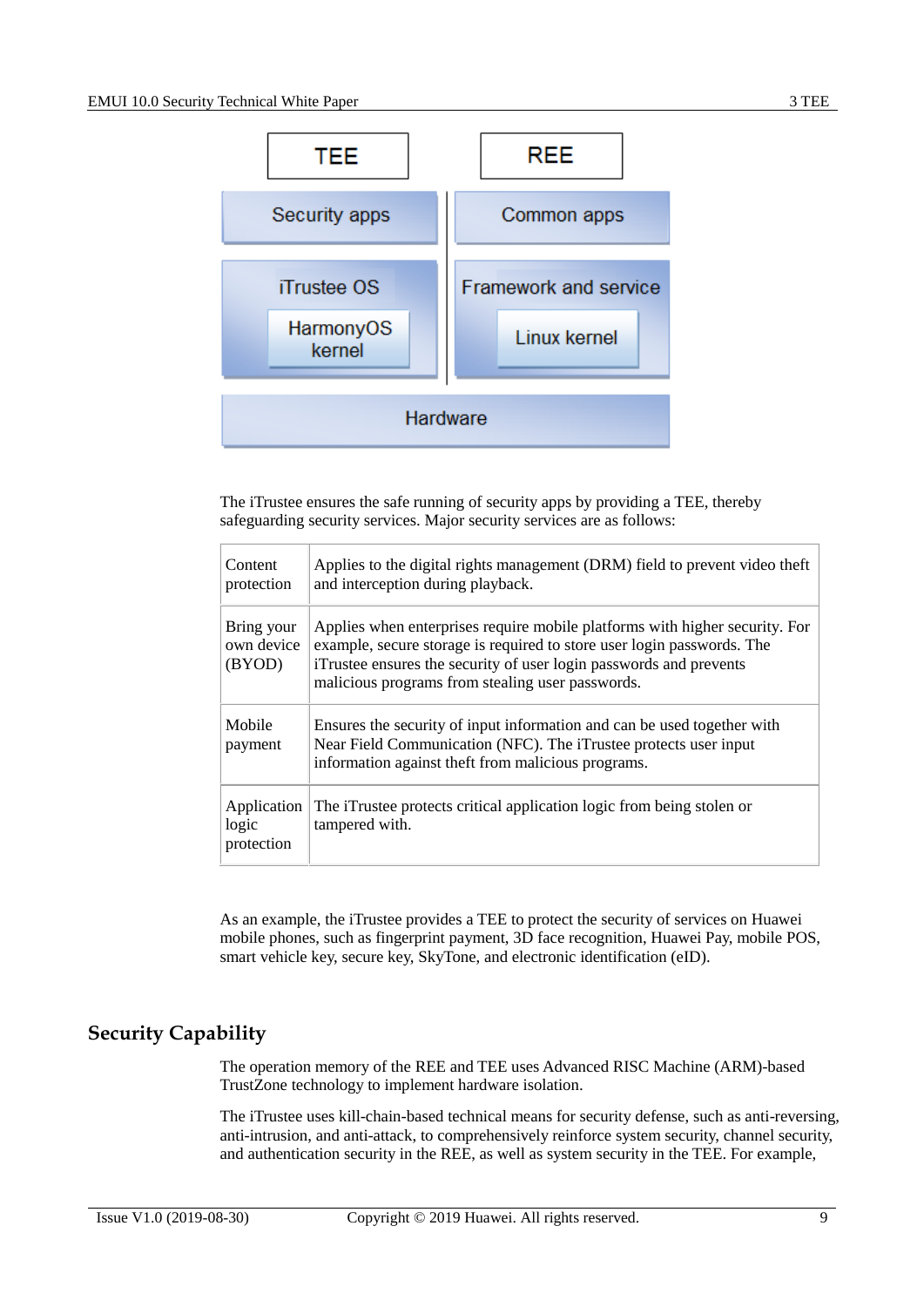anti-reversing is used to prevent attacks in advance in the intrusion preparation phase by encrypting images. Image encryption is enabled in the chip delivery phase to prevent reverse attacks. Anti-intrusion encrypts authentication information and strictly authenticates CA-TA sessions to ensure that TEE data from the REE is intact and trusted. Anti-attack uses control flow protection, stack canary, and other techniques to defend against common kernel vulnerability exploits.

The iTrustee also builds proactive defense capabilities to identify abnormal program behavior and REE-side system exceptions, enabling security responses to be made in advance and protecting sensitive information. In addition, the formal design methodology is introduced to identify security risks and issues in mathematical and logical ways.

The iTrustee supports the following basic security capabilities:

- **Trusted storage service:** enables the storing of critical information and ensures data confidentiality and integrity. Trusted storage supports device binding and isolation between different security apps. Each security app can only access its own storage content and cannot open, delete, or tamper with the storage content of other apps. Data is stored securely to prevent rollback. Trusted storage of the iTrustee is classified into two types: SFS and RPMB. An SFS stores ciphertext to a specific secure storage partition, and an RPMB stores ciphertext to a specific storage area of the embedded multimedia card (eMMC). The RPMB supports anti-deletion and anti-rollback.
- **Encryption/Decryption service:** The iTrustee supports multiple symmetric and asymmetric encryption and decryption algorithms, as well as key derivation algorithms. It supports the same key derived on a chip platform, HUK, keys derived of hardware based on secure elements, and Chinese national cryptographic algorithms. It also provides support for third-party development of service TAs that store and use keys, and complies with GP TEE specifications. To improve security, key generation and calculation in the iTrustee is implemented by independent hardware chips. Keys are stored in a separate secure storage chip or in a secure storage space that is strictly encrypted. Users can develop TAs based on service needs to use the trusted key service.
- **Trusted display and input:** The iTrustee provides secure display and input to prevent malicious programs from viewing information on a screen or accessing a touchscreen. This function protects passwords or PINs when they are entered, and prevents the exposure of credentials to malicious programs. In addition, apps display security messages to users to prevent them from being snooped on. Basic controls such as PNG images, texts, buttons, and text entry boxes are supported. Chinese characters, English letters, symbols, and digits are displayed in the same size. The UI can be customized, keypad keys are randomized, and various controls and window management are supported. In addition, the UI style is consistent with the EMUI style of devices.

The TUI feature ensures that the information displayed to users is not intercepted, modified, or covered by any software in the REE or unauthorized apps in the TEE. The TEE sets display parts to a secure state in which only the TEE can access the display parts. Displayed information is not transferred to the REE, and permission control is used to ensure that only authorized TEE apps can access the information. After the TUI is displayed, preset images or texts are displayed to indicate the secure display and input state.

 **Trusted time:** The iTrustee provides trusted reference time, which cannot be modified by malicious TA or REE apps.

The iTrustee supports the following advanced security capabilities:

 **Multi-core and multi-thread capabilities:** Multiple tasks can be created for security services and run on multiple CPUs, greatly improving the computing power of the iTrustee. For example, the 3D face TA utilizes the multi-thread architecture and can run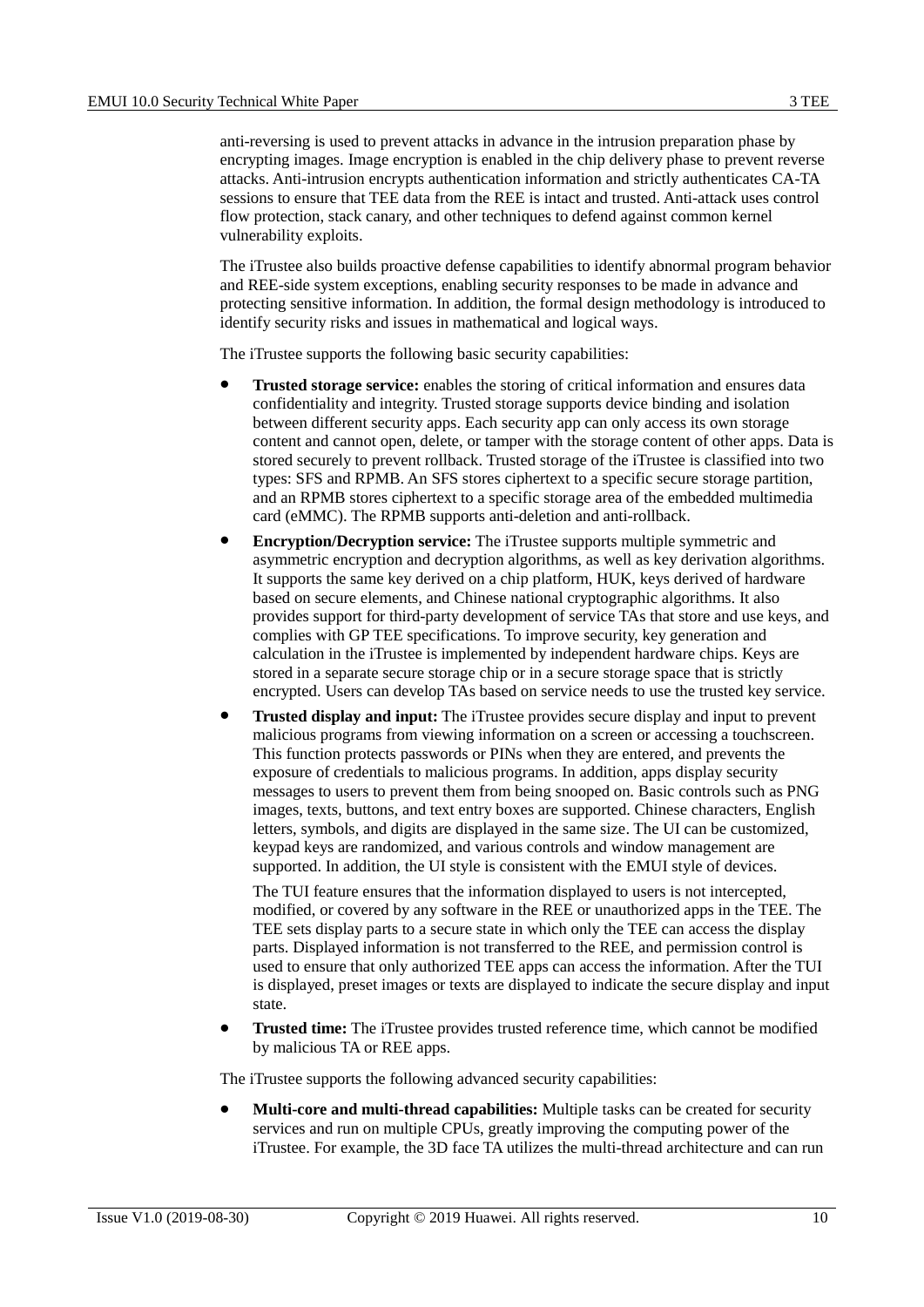concurrently on multiple CPUs, ensuring the security of 3D face recognition throughout the process. Facial data, facial detection, facial data storage, 3D face recognition algorithm, and facial attribute extraction and comparison are all within the TrustZone.

- **Basic function library and math library:** Standard C libraries are supported, which provide approximate Portable Operating System Interface (POSIX) APIs.
- **AI capability:** The neural-network processing unit (NPU) library is integrated, which provides the convolutional neural network (CNN) computing power. 3D face recognition uses the NPU capability in the iTrustee.
- **Device security service:** Unique device identifiers are provided, as well as REE health status information, and more.

Third-party app developers can develop and debug TAs based on the iTrustee's security capabilities.

#### <span id="page-15-0"></span>**Capability Openness**

The iTrustee provides TEE platform capabilities for developers and a unified developer UI. The TEE capability framework is standardized to allow both Huawei and third-party apps to make use of Huawei iTrustee security capabilities. Apps are developed once and deployed on multiple devices, supporting the construction of a distributed device security ecosystem.

The iTrustee provides developers with diversified APIs, complete SDKs, and relevant reference manuals and reference design in the HUAWEI DevEco Studio development environment. It also provides security certificate management, app signature, security app lifecycle management, and application release services.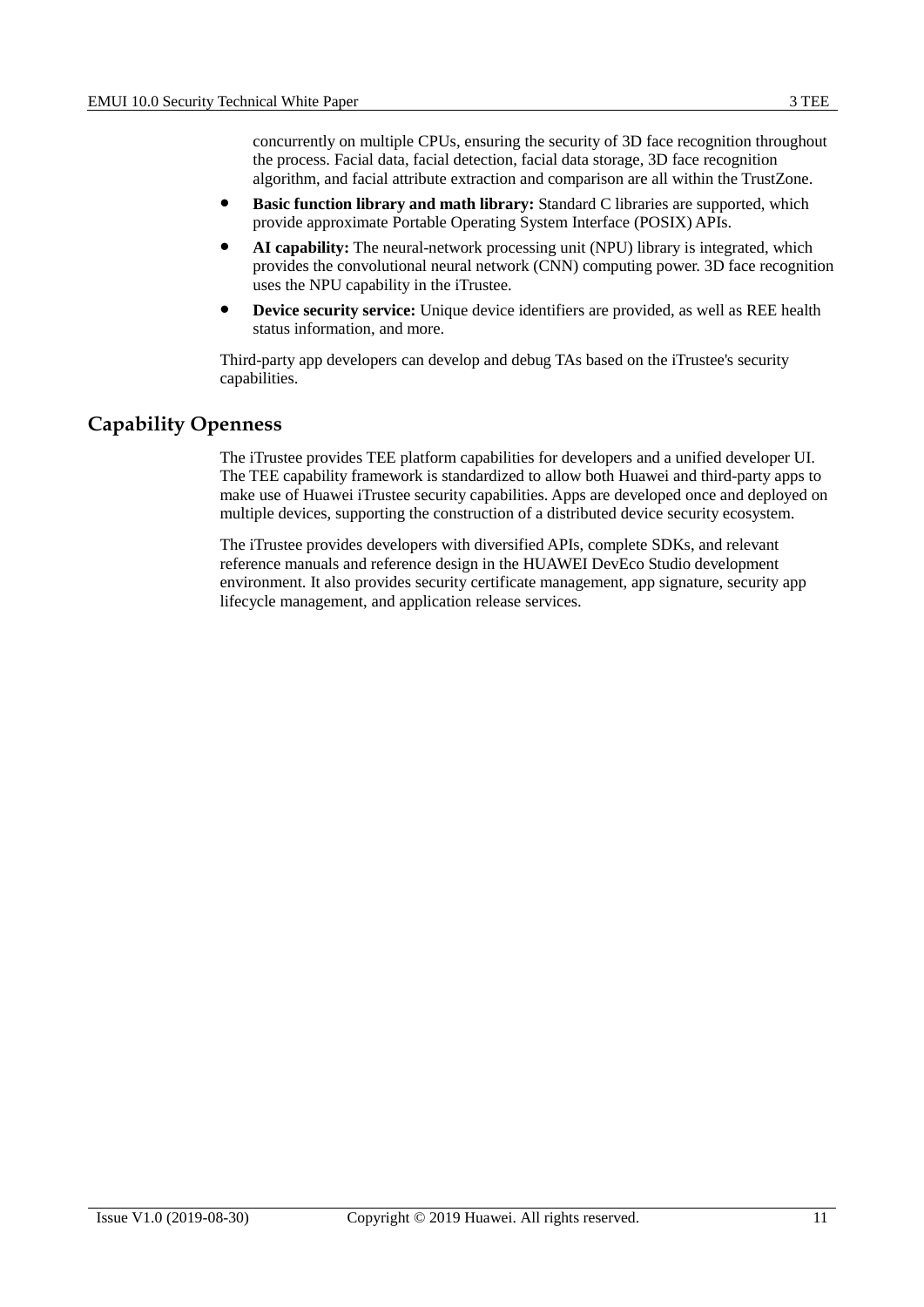### **4 System Security**

<span id="page-16-0"></span>System security aims to ensure that EMUI devices make full use of the security capabilities of hardware chips, and provide an end-to-end security system that integrates software and hardware for apps running on the EMUI system and for consumers who use the EMUI system and apps. The EMUI builds system security capabilities primarily from the following aspects:

- Integrity protection: provides HKIP and an EMUI integrity measurement mechanism during system boot, upgrade, and operation.
- System kernel security: provides system resource isolation and a system access control mechanism.
- System anti-attack capability: provides security defense mechanisms for memory, including KASLR and Privileged Access Never/Privileged Execute Never (PAN/PXN).
- In addition to the identity of the system process identified in the system access control mechanism, the system also verifies the identity of the person who accesses an EMUI device.

#### <span id="page-16-1"></span>**Integrity Protection**

#### **Verified Boot**

The EMUI supports the verified boot function. When a read-only partition with verified boot enabled is accessed, the system uses the integrity protection information generated when the read-only partition image is built to verify the integrity of the accessed partition. This feature helps prevent malicious software from permanently residing in system partitions, ensuring that the device status at startup is the same as when it was last used.

#### **HKIP\***

Although secure boot ensures the validity and integrity of software during startup, vulnerabilities in valid code may still be exploited by attackers.

HKIP uses the hypervisor mode (EL2) provided by the ARMv8 processor to protect the kernel and system registers, preventing the system from being tampered with or injected. This protects system integrity and prevents privilege escalation.

Building on multiple generations of technology iteration and optimization, HKIP supports the following security protection mechanisms:

- Code snippets of the kernel and driver module cannot be tampered with.
- Read-only data of the kernel and driver module cannot be tampered with.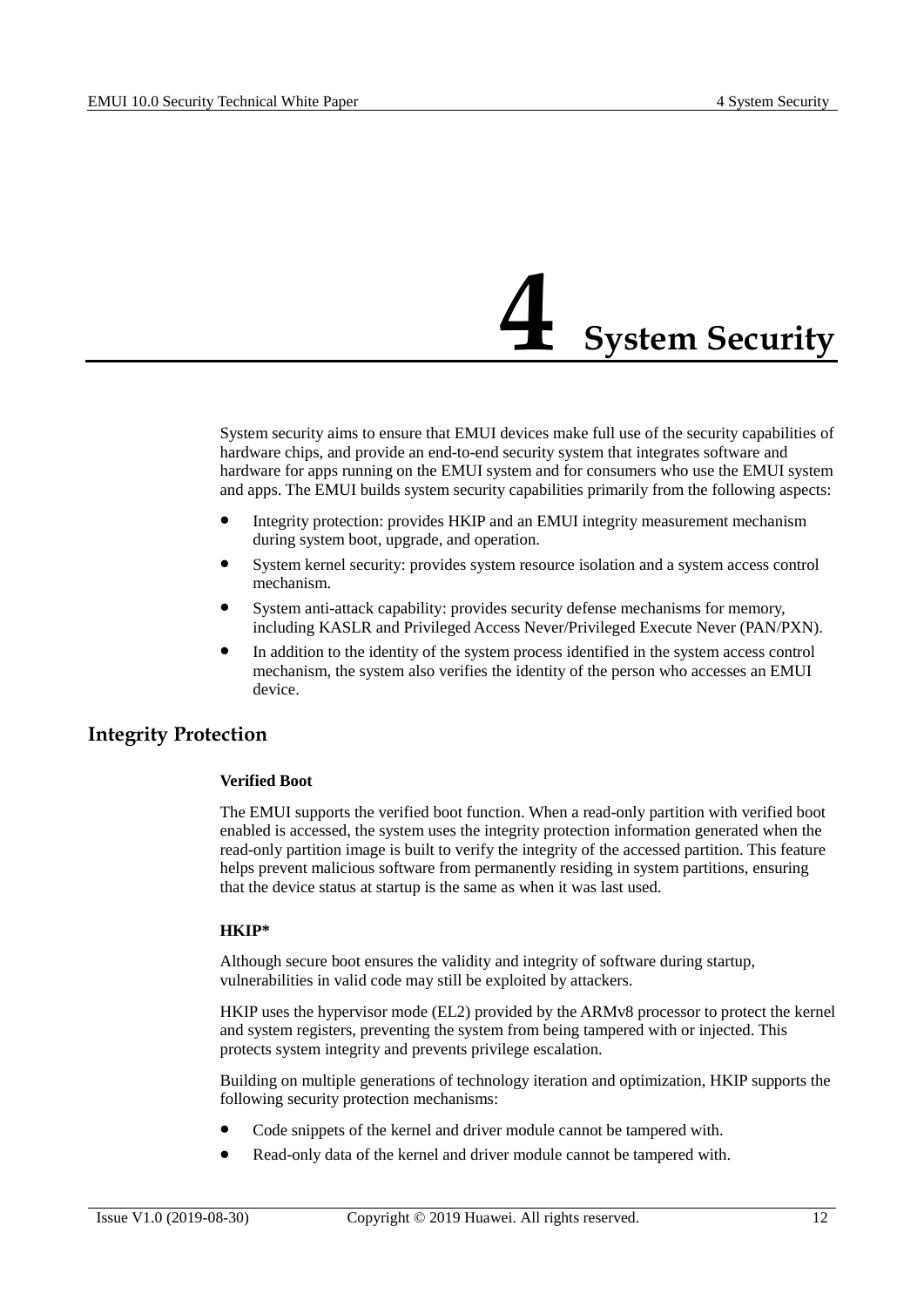- Non-code snippets of the kernel cannot be executed.
- Critical dynamic kernel data, such as SELinux PolicyDB, cannot be tampered with.
- Critical system register settings cannot be tampered with.

#### **EIMA**

The EIMA measures the integrity of critical code and resource files of the system, and provides a system integrity measurement framework. This framework offers a unified service for measuring the integrity of critical system components or processes, and mainly addresses runtime measurement as well as dynamic measurement of user-mode processes. This detects whether protected processes have been maliciously tampered with so that handling policies can be provided. The integrity measurement framework consists of three parts:

(1) Baseline extraction

The goal of baseline extraction is to generate static baseline metrics for software programs to be protected. Target files are hashed to generate baseline metrics. Two generation modes are available:

Offline generation: Baseline metrics are calculated during the build process, and are protected by a private key signature and built into the software image version.

Runtime generation: It is assumed that secure boot can ensure the validity of files. Baseline metrics are generated when target programs are loaded for the first time.

(2) Static measurement

The integrity of a file means that its content or attributes have not been modified. From a cryptography point of view, the hash value of a file can be used to detect whether the file has been tampered with. Therefore, the measurement subsystem collects the hash values of measured objects to determine the integrity of programs or data instances during memory loading.

(3) Runtime measurement

In the measurement evaluation phase, the baseline metrics are compared with the measurement data collected during system operation to determine whether the programs running are consistent with the baseline metrics. The evaluation system provides the integrity check result. Service-specific decision makers then determine subsequent handling policies.

#### <span id="page-17-0"></span>**Kernel Security**

#### **System Access Control Capability**

The EMUI supports the SELinux feature. When a device is started, access control policies are loaded to the system kernel and cannot be dynamically changed. This feature applies mandatory access control (MAC) to all processes when they access resources such as directories, files, and device nodes, and applies root-capability-based mandatory access control to local processes with the root permission. This prevents malicious processes from reading and writing protected data or attacking other processes and limits the system impact of processes that are maliciously tampered with to a local scale.

#### **KASLR**

In a stack overflow attack, the attacker can bypass data execution prevention (DEP) technology by overwriting the return address of a function. In the exploit code targeted at this type of vulnerability, a specific jump address must be determined. Address space layout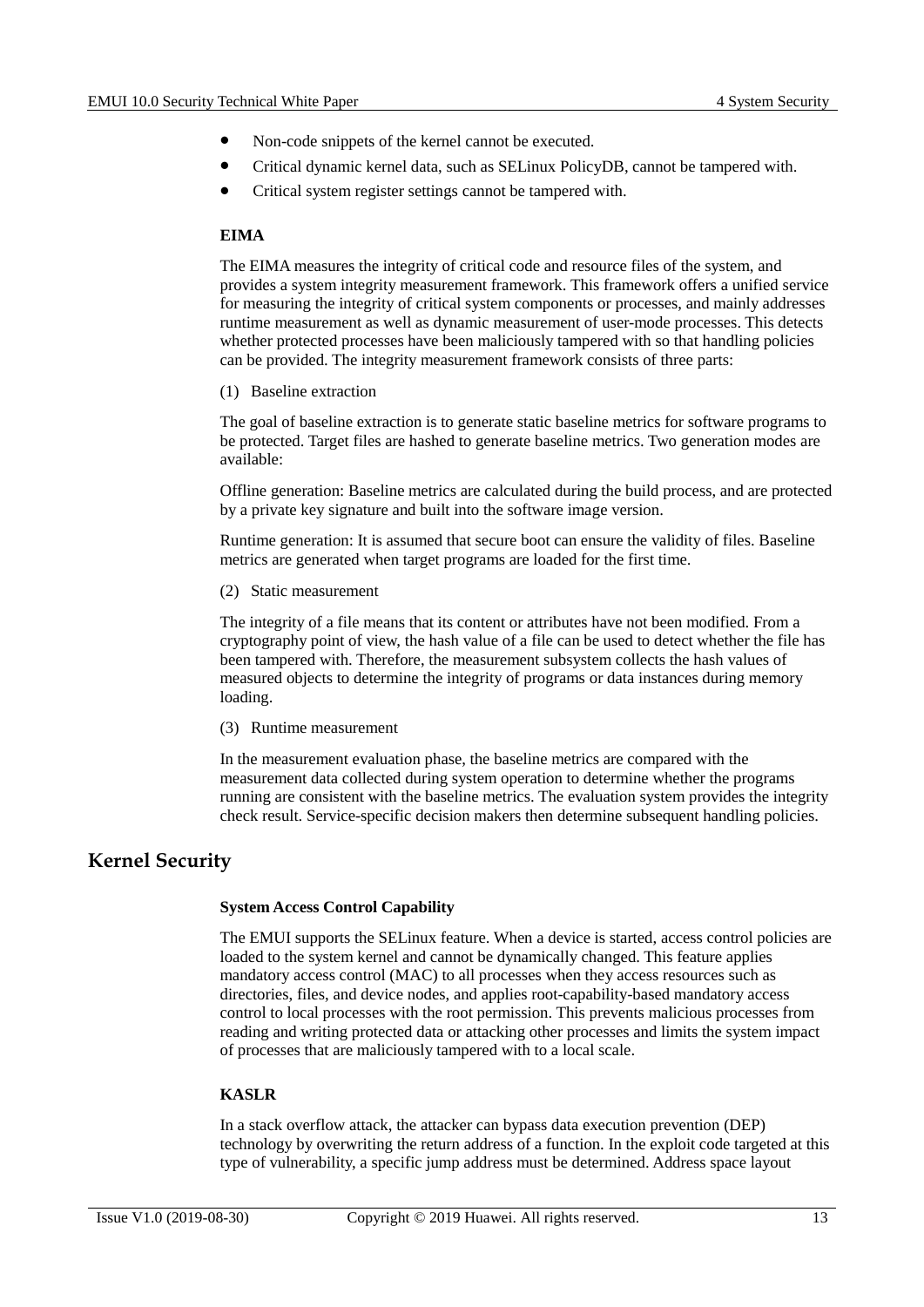randomization (ASLR) invalidates the return to a fixed address. KASLR allows the kernel image to be loaded to the VMALLOC area.

EMUI 10.0 supports the KASLR mechanism, allowing the address mapped to the kernel image to have an offset relative to the link address. The offset address is randomly generated by the bootloader upon each boot. As a result, the virtual address mapped to the kernel image varies with each boot. KASLR results in unpredictable address space layout, and makes it more difficult to launch code reuse attacks. This further enhances the security of the system kernel.

#### **PAN/PXN**

EMUI 10.0 supports PXN and PAN for security protection. These technologies prevent the kernel from executing user space code and accessing user space data.

Using some kernel attack methods, an attacker tampers with the code pointer of a kernel entry so that it points to privilege escalation code in user mode, and then triggers execution of the privilege escalation code by using a system call. PXN prevents the kernel from directly executing user-mode code, defending against such attacks.

An attacker can also tamper with the data pointer of a kernel entry so that it points to the data structure prepared by the attacker in user mode, which launches an attack by affecting kernel behavior. PAN prevents the kernel from accessing user-mode data, thereby preventing such attacks.

A processor is required to support PXN and PAN. The ARM supports PAN from the 8.1 instruction set.

#### **Control Flow Integrity (CFI)**

Return-oriented programming (ROP) and jump-oriented programming (JOP) are attack means to redirect program control flows to the code snippets of existing programs by exploiting program vulnerabilities. Attackers combine these code snippets to implement complete attack behavior.

A common method for implementing ROP/JOP attacks is to exploit a program vulnerability to overwrite a function pointer stored in memory. Therefore, a targeted check can be performed. CFI adds additional checks to confirm that control flows stay within the preset scope, in order to mitigate ROP/JOP attacks. If undefined behavior is detected in a program, the program execution is discarded. Although CFI cannot prevent attackers from exploiting known vulnerabilities or even rewriting function pointers, it can strictly limit the scope of targets that can be effectively called, making it more difficult for attackers to exploit vulnerabilities.

EMUI 10.0 uses Clang CFI technology to reduce ROP/JOP attack threats to the kernel.

- CFI adds a check before each indirect branch to verify the validity of the target address and prevent an indirect branch from jumping to an arbitrary code location.
- The compiler supports link-time optimization (LTO) to determine all valid call targets for each indirect branch.
- Kernel modules can be loaded at runtime. Cross dynamic shared object (cross-DSO) can be enabled in compilation so that each kernel module contains information about valid local branch targets and the kernel looks up information from the correct module based on the target address and the modules' memory layout.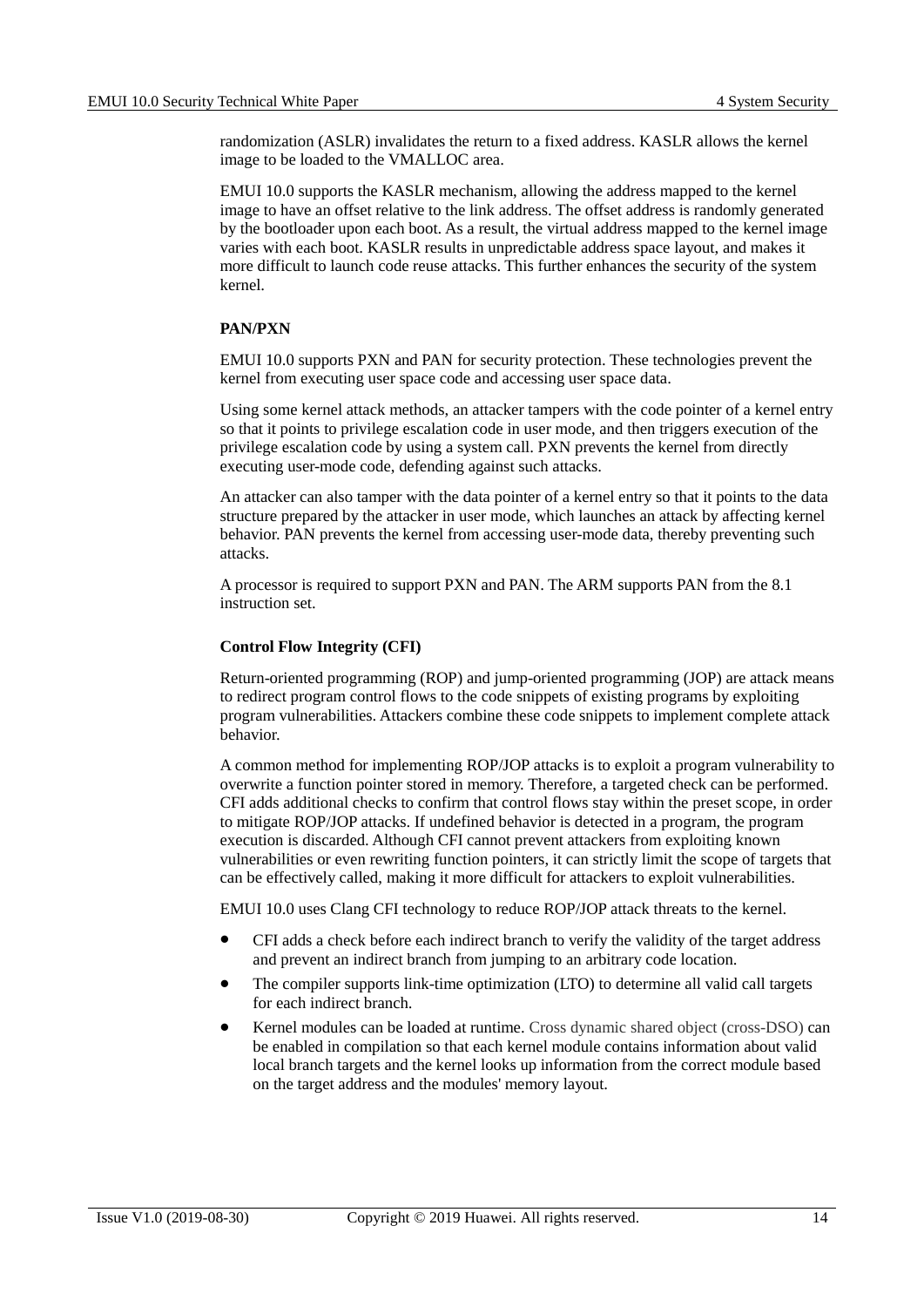#### <span id="page-19-0"></span>**Identity Authentication**

The EMUI provides two biometric identification capabilities: fingerprint recognition and facial recognition. That is, the EMUI uses the unique physiological features (fingerprint and facial features) to authenticate personal identities. These capabilities can be applied to identity authentication scenarios such as device unlocking, payment, and app login.

#### **Fingerprint Recognition**

The EMUI provides two fingerprint recognition modes: capacitive and optical. Both modes have similar recognition capabilities (recognition rate and anti-counterfeiting rate). Capacitive fingerprint recognition is applicable to devices with external fingerprint sensors, while optical fingerprint recognition is applicable to devices with under-display fingerprint sensors.

The following figure shows the EMUI's fingerprint recognition security framework.

<span id="page-19-1"></span>

**Figure 4-1** Fingerprint recognition security framework

The EMUI establishes a secure channel between a fingerprint sensor and the TEE. Fingerprint information is transmitted to the TEE through this secure channel, and the REE cannot obtain the information. The EMUI collects fingerprint image information, extracts features, detects live fingers, and compares features in the TEE, and performs security isolation based on the TrustZone. The REE fingerprint framework is only responsible for fingerprint authentication initiation and authentication result data, and does not involve fingerprint data.

Fingerprint feature data is stored in the TEE secure storage, and data encryption and integrity protection are implemented using high-strength cryptographic algorithms. The key for encrypting fingerprint data cannot be obtained externally, ensuring that fingerprint data is not leaked. No external third-party app can obtain fingerprint data or transfer such data outside of the TEE. The EMUI does not send or back up any fingerprint data to any external storage media including the cloud.

The EMUI's fingerprint recognition supports the anti-brute force cracking mechanism. If the fingerprints of a user fail to be identified five consecutive times in the screen-on state, fingerprint recognition will be disabled for 30 seconds. In the screen-off state, fingerprint recognition is disabled for 30 seconds after 10 consecutive failed fingerprint recognition attempts. If a user fails fingerprint recognition 20 consecutive times, the user must enter the password to unlock his/her device.

Dirty or damaged fingerprint sensors, dirty or wet fingers, and other external factors may affect the recognition rate, and should be avoided.

Fingerprint recognition facilitates identity recognition, but users may easily forget their lock screen passwords. Currently, if a user does not use his/her unlock password within three days,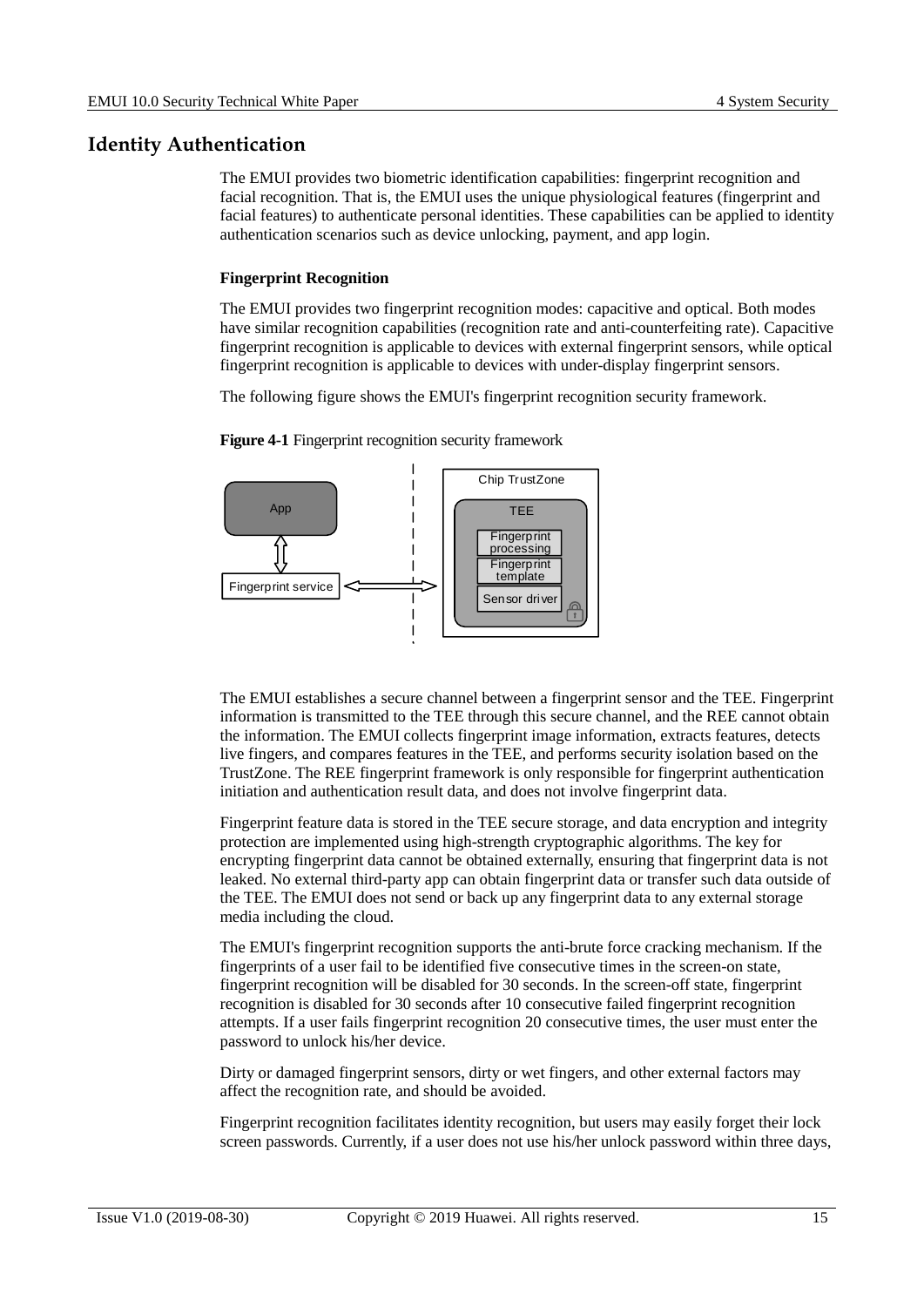the user is compelled to enter the password to unlock the screen, in order to reduce the likelihood of a forgotten password.

#### **Facial Recognition**

The EMUI provides two types of facial recognition capabilities: 2D and 3D. Only devices with 3D face recognition capabilities can use this technology. The recognition rate and anti-counterfeiting capability of 3D face recognition are better than those of 2D face recognition. 3D face recognition can be applied to payment scenarios, whereas 2D face recognition cannot.

The following figure shows the EMUI's facial recognition security framework.

<span id="page-20-0"></span>

**Figure 4-2** Facial recognition security framework

The EMUI establishes a secure channel between the camera and TEE. Face image information is transmitted to the TEE through this secure channel, and the REE cannot obtain the information. The EMUI collects face images, extracts features, detects live faces, and compares features in the TEE, and performs security isolation based on the TrustZone. The external facial framework is only responsible for facial authentication initiation and authentication result data, and does not involve facial data.

Facial feature data is stored in the TEE secure storage, and data encryption/decryption and integrity protection are implemented using high-strength cryptographic algorithms. The key for encrypting facial feature data cannot be obtained externally, ensuring that facial feature data is not leaked. No external third-party app can obtain facial feature data or transfer such data outside of the TEE. The EMUI does not send or back up facial data (either encrypted or unencrypted) to any external storage media including the cloud.

The EMUI's facial recognition supports the anti-brute force cracking mechanism. If the face of a user fails to be identified five consecutive times, the user must enter his/her password to unlock the screen.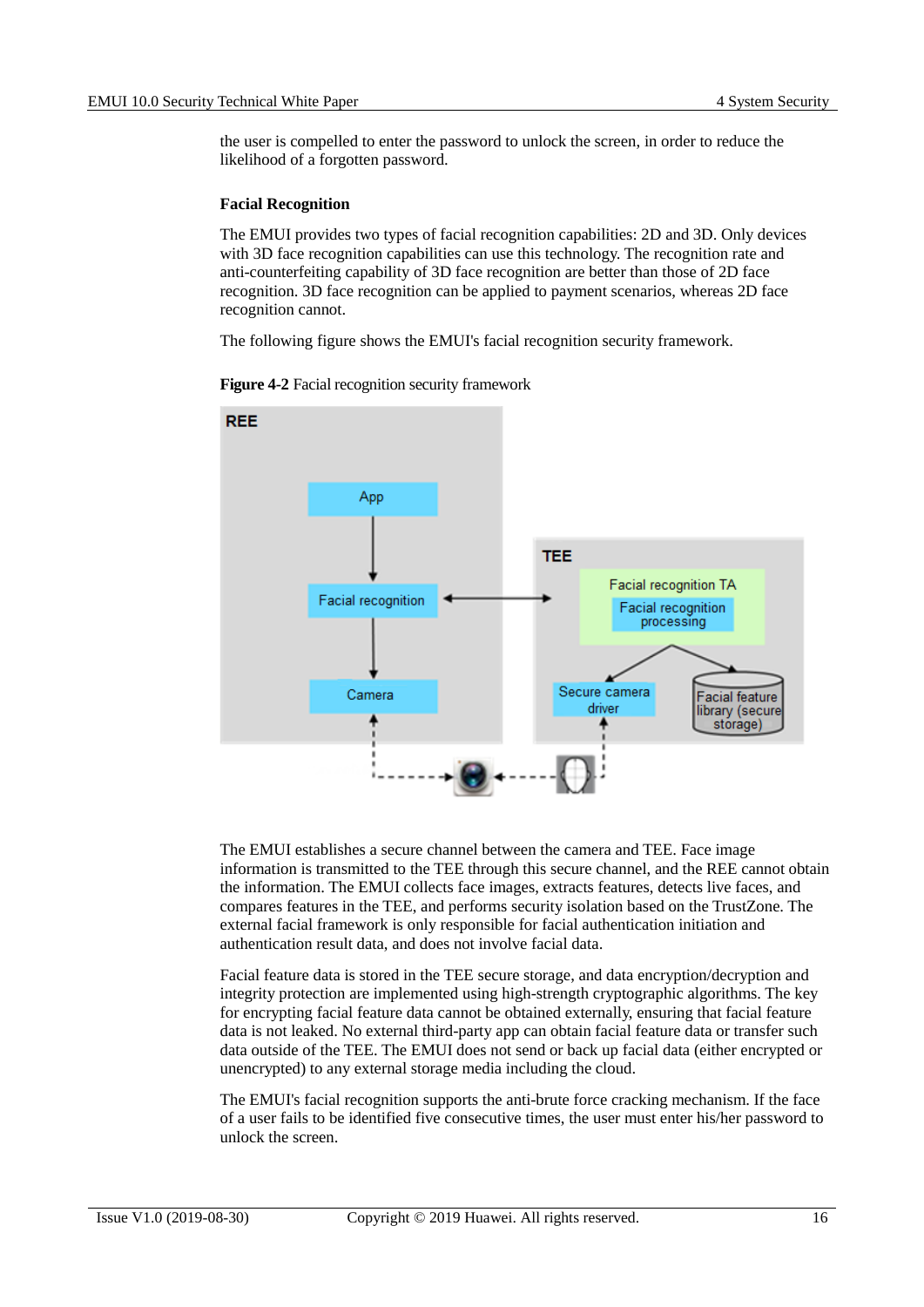The facial recognition rate is different for twins and siblings who are similar in appearance, as well as children under 13 years of age. Fingerprint recognition or password authentication can be used in such cases.

3D face recognition is a strong biometric authentication, whereas 2D face recognition is weaker. If a 3D face recognition user does not enter his/her unlock password within 72 hours, the user is prompted to enter the password to unlock the screen.

#### <span id="page-21-0"></span>**System Software Update**

The EMUI supports over the air (OTA) upgrade in order to quickly fix any possible vulnerabilities. The signature of an upgrade package is verified during system software updates. Only verified upgrade packages are considered legitimate and can be installed.

In addition, the EMUI provides software update control. At the beginning of OTA upgrade and after a software package is downloaded, EMUI applies for upgrade authorization by sending the digest information of the device identifier, the version number and hash value of the upgrade package, and the device upgrade token to the OTA server. The OTA server verifies the digest before authorization. If the digest verification succeeds, the OTA server signs the digest and returns it to the device. The upgrade can be implemented only after the device passes the signature verification. If the device fails the signature verification, an upgrade failure is displayed to prevent unauthorized software updates, especially updates using vulnerable software.

The EMUI periodically releases security patches. After the system is upgraded, required security patches are automatically updated to ensure the security of the EMUI system. For more information about software security updates, visit [https://consumer.huawei.com/en/support/bulletin/.](https://consumer.huawei.com/en/support/bulletin/)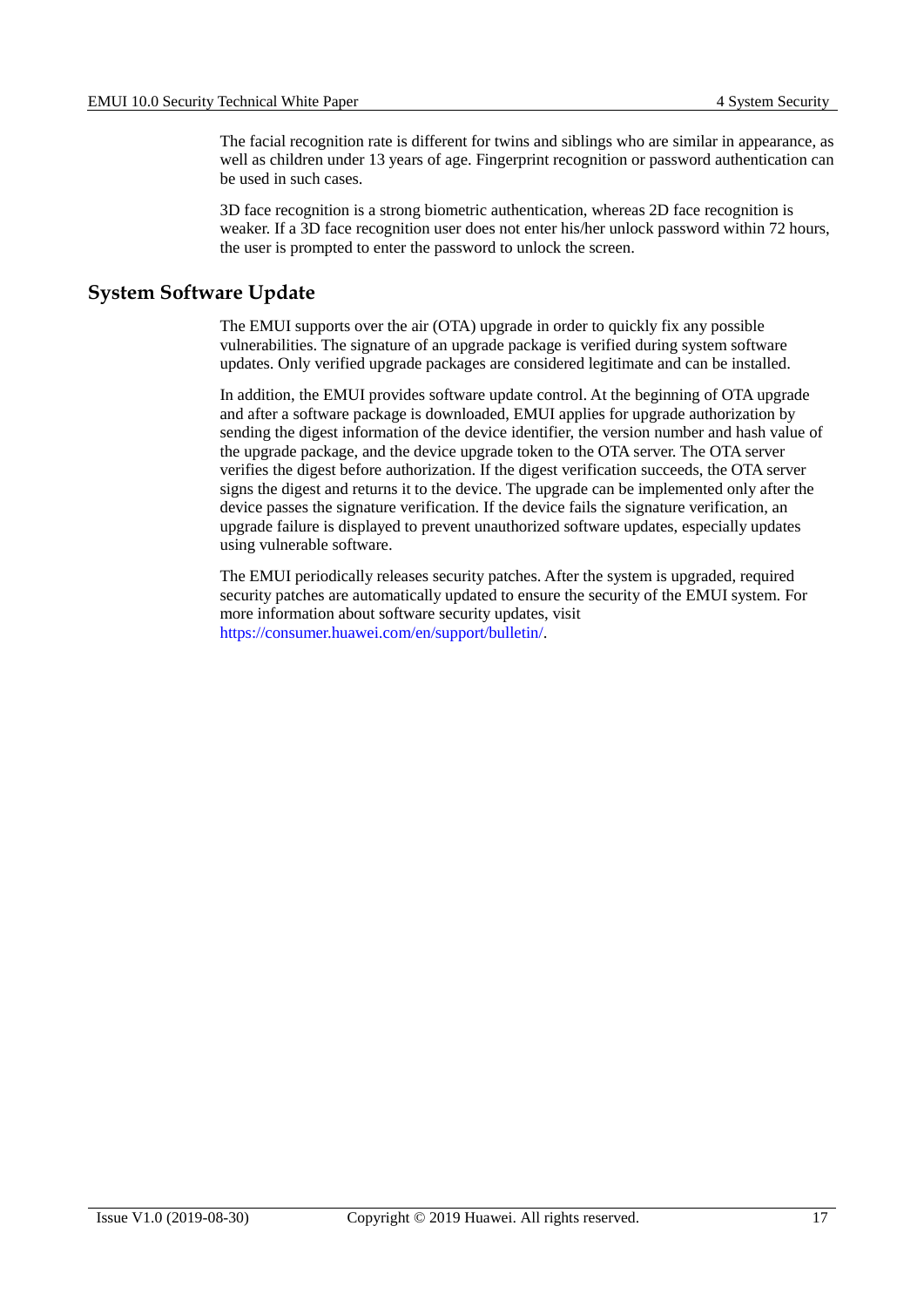### **5 Data Security**

<span id="page-22-0"></span>This chapter describes EMUI data security protection. The EMUI file system is divided into a system partition and a user partition. The system partition is read-only, isolated from the user partition, and inaccessible from common apps. For data stored in the user partition, the system provides file-based data encryption and directory permission management to restrict data access between apps. The EMUI provides various mechanisms for critical data in the user partition to ensure the secure storage, use, and destruction of highly sensitive user data. Such mechanisms include lock screen password protection, secure storage of short data, secure erasure, and password vault. In addition, the EMUI provides app developers with HUKS framework capabilities, enabling them to securely use keys to protect confidential data in apps.

#### <span id="page-22-1"></span>**Lock Screen Password Protection**

The EMUI allows lock screen passwords with six digits (default), four digits, an unfixed number of (four or more) digits, an unfixed number of (four or more) hybrid characters, and patterns. After a user sets a lock screen password, the password can be used to unlock the device and provide entropy for the file system encryption key. This means that even if an attacker obtains a device, the attacker cannot access data protected by the lock screen password entropy without a screen lock password.

The EMUI increases the password attempt interval upon input of each incorrect password to prevent password brute forcing. A longer password and more character types indicate longer time needed to attempt all combinations.

Lock screen passwords are protected using the HUK. When a user creates or modifies a lock screen password, or unlocks the screen using the lock screen password for verification, the lock screen password is processed in the TEE. This means that brute force cracking attempts can only be made on attacked devices. If a lock screen password contains six digits and letters, it will take 8 years to attempt all possible combinations using brute force cracking, even if the attempt interval increase is not considered.

In cases where a mobile phone is lost, the EMUI provides data encryption protection for the user file system, preventing unauthorized users from launching physical attacks (for example, directly reading the flash memory) to obtain device data and cause user data breaches.

Since EMUI 5.0, the kernel's encryption file system module and hardware encryption/decryption engine are used to deliver file-level encryption through the XTS-AES 256 algorithm.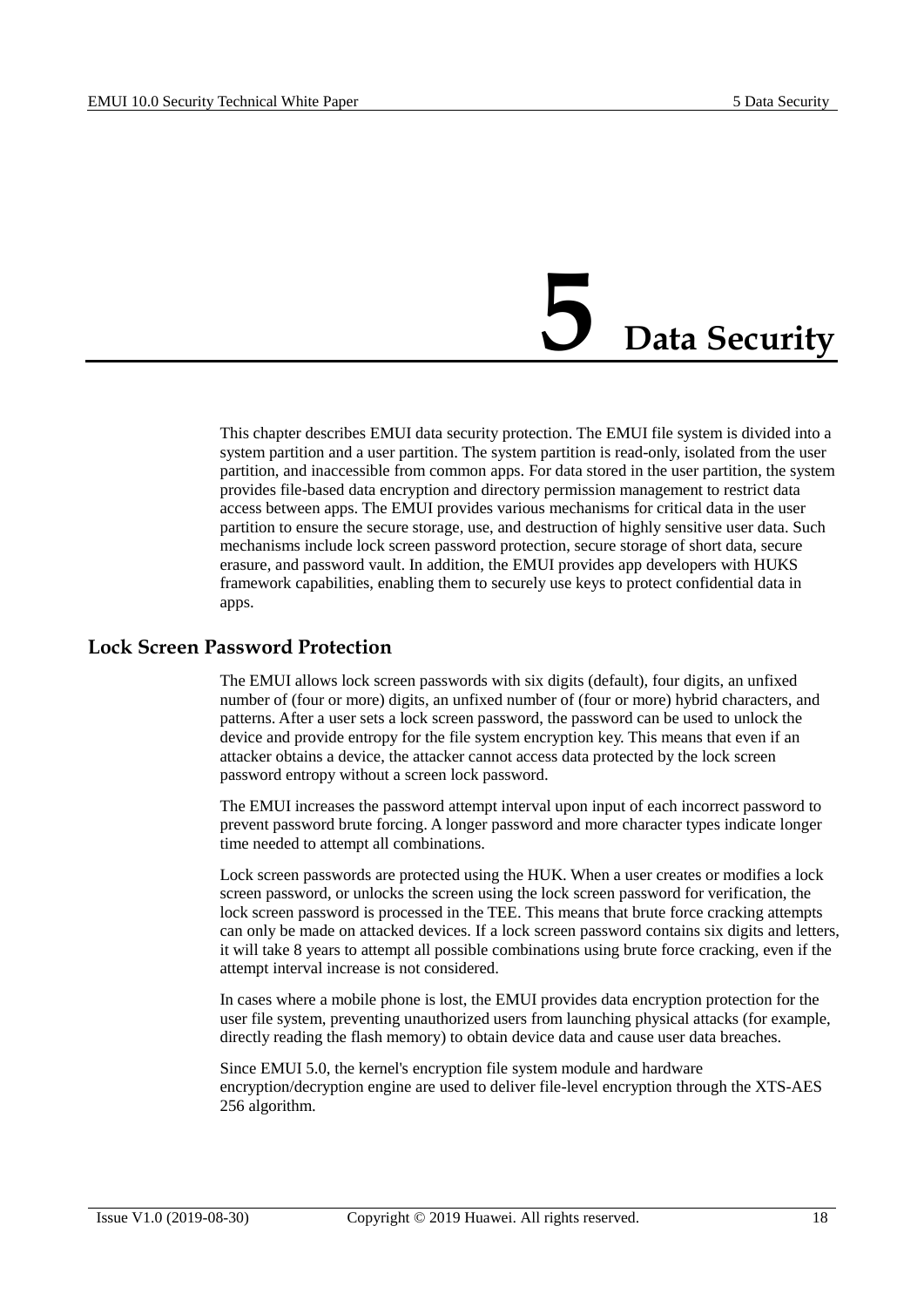To ensure user data security and positive app experience, the storage area is divided into device encryption (DE), credential encryption (CE), and no encryption (NE) partitions: App data is stored in the CE partition by default to ensure app security.

- CE partition: CE class keys are protected using both the lock screen password and HUK, and can be created only after a device is powered on and the user unlocks the screen using the lock screen password. Such keys are not deleted when the device is locked. CE class keys can be used to protect data such as the gallery, contacts, messages, calendar, call records, and location information.
- DE partition: DE class keys are protected using the HUK and can be accessed after a device is powered on (even without screen unlock). DE class keys can be used to protect data related to WLAN authentication, Bluetooth pairing, alarm, ringtones, and more.
- NE partition: Data in this partition is not encrypted, which is required in rare cases. Such data includes OTA upgrade packages.



<span id="page-23-2"></span>

#### <span id="page-23-0"></span>**Secure Storage of Short Data**

Some apps may process short sensitive data, such as user passwords and authentication credentials. It is complex to store this type of data in a file system. Such short data can be stored in the secure storage.

Encrypted short data (ciphertext) is protected using the HUK and app identity. Decryption and encryption are performed in the TEE, and the key for encrypting data is stored in the TEE. A single piece of ciphertext is protected in AES\_256\_CCM mode, and batch ciphertext is protected in AES\_256\_CBC mode.

Two types of short data can be stored in the secure storage:

- Sensitive data: sensitive data of critical assets, such as user passwords.
- Authentication credentials: authentication credentials or tokens, which are usually the credentials for an app to use a service. For example, when an app connects to a server, the token is used for session validation.

The secure storage service verifies the signature, package name, user identity (UID), and other information of the app that queries the stored data, in order to verify the access permission and ensure access security.

#### <span id="page-23-1"></span>**HUKS**

The HUKS is a key and certificate management system based on the J2EE Connector Architecture/Java Cryptography Extension (JCA/JCE) architecture in the EMUI system, and provides KeyStore and Crypto APIs for apps. It provides key management,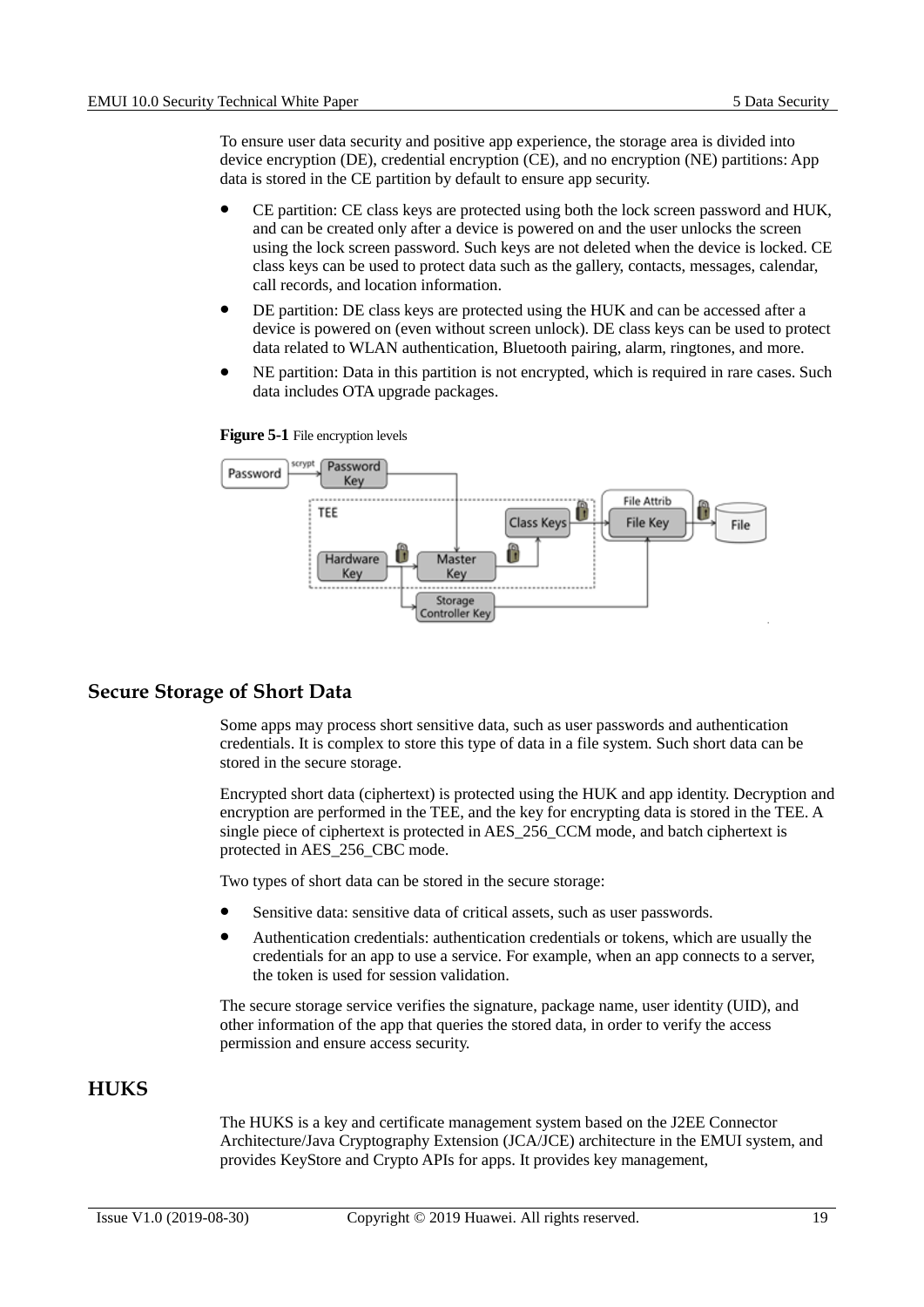symmetric/asymmetric encryption and decryption, certificate management, and other functions. The HUKS enables EMUI app developers to manage keys and certificates throughout their lifecycles and call encryption and decryption algorithms. It provides device validation based on device certificates. The cloud server can authenticate the validity of EMUI devices through certificate authentication. In combination with biometric authentication, the HUKS can provide services such as login and payment with a TEE level of security for payment apps.

HUKS keys and certificates are stored in the TEE. All keys are encrypted by the HUK using AES 256 GCM and then stored in the file system. When a key is used, it is decrypted in the TEE and also used in the calculation of encryption and decryption keys. A plaintext key is stored in the TEE, and encryption and decryption are protected by the TEE.

The HUKS strictly controls access to keys in order to prevent unauthorized access. A key can be accessed only by the app that generated the key. When a key is generated, the HUKS records the app's identity information such as the UID, signature, and package name. An EMUI app shall pass identity authentication before accessing a key. EMUI apps can use biometric authentication functions (such as fingerprint and facial recognition) to enhance access control for keys. The HUKS allows key access and operations only after confirming the biometric authentication result.

The HUKS also provides a key attestation function. With this function, a Huawei device certificate injected by the production line can be used to authenticate keys in the TEE. Each device has a unique device certificate. The HUKS also provides an ID attestation function, which offers trusted device identifier authentication capabilities for the cloud, covering device identifiers such as the SN and IMEI. The HUKS allows EMUI apps to apply for certificates from the certificate authority (CA) server through protocols such as the Certificate Management Protocol (CMP) and Simple Certificate Enrollment Protocol (SCEP). In addition, the HUKS integrates the Standard Of auThentication with fingERprint (SOTER) framework to provide SOTER-based biometric authentication for EMUI apps.

#### <span id="page-24-0"></span>**Secure Erasure**

Normal factory restore operations cannot ensure that all data stored on physical storage is completely deleted. While logical addresses are usually deleted for efficiency, this method does not clear the physical address space, and the data can often be restored.

In factory restoration, the EMUI erases stored data securely. An overwrite command is sent to the physical storage to erase the data. Erased data is all 0s or all 1s. This ensures that sensitive user data cannot be restored using software or hardware means, and protects data security if devices are resold or abandoned. The following compatibility definition document (CDD) requirement is met: [C-0-3] MUST delete the data in such a way that will satisfy relevant industry standards such as NIST SP800-88.

#### <span id="page-24-1"></span>**Password Vault**

An ever-increasing number of apps are available for mobile phones, and logins to these apps require user names and passwords, which can be forgotten at any time. A password vault is provided to store user app login information (user names and passwords) and associate the login information with relevant face IDs, touch fingerprints, or lock screen passwords so that the password vault automatically fills in a user's user name and password for login.

The password vault (supported only by Huawei HiSilicon platform-based devices of EMUI 9.0 and later) stores encrypted app accounts and passwords in the SQLite database of the file system on a device, providing hardware-level encryption and storage capabilities. The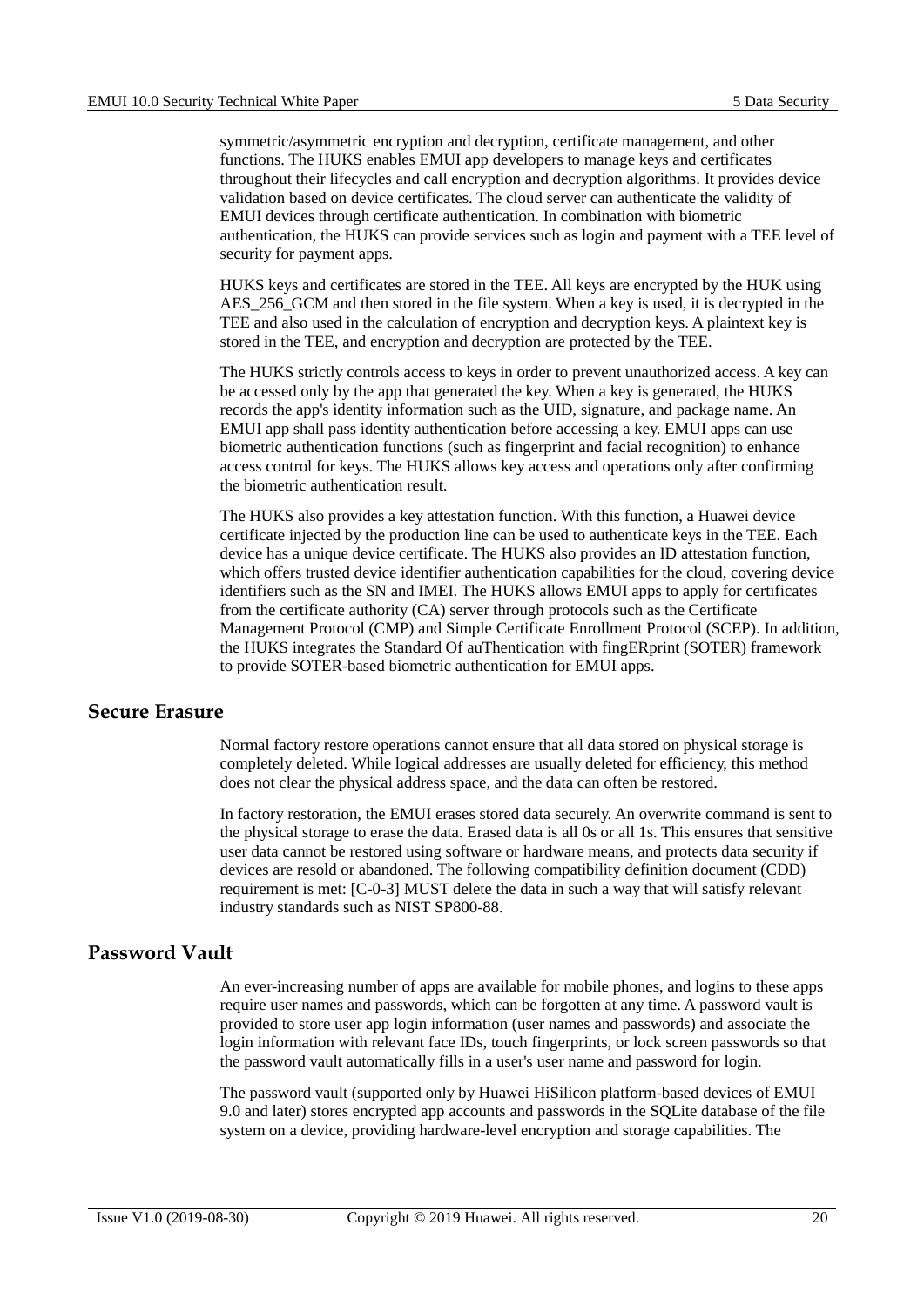passwords are encrypted using AES\_256\_CCM. The encryption key is protected by the TEE, and encryption/decryption is always performed in the TEE.

Currently, the password vault does not provide cloud synchronization or backup capabilities. The account and password data stored in the password vault can be encrypted and transferred between Huawei devices that support the password vault through Phone Clone (password vault clone is available only to Huawei devices that support the PKI certificate). Alternatively, users can restore encrypted data stored on a PC back to the device that previously possessed the data.

The password vault data transmitted in the Phone Clone process is encrypted using AES 256 CBC. The encryption key is obtained through key negotiation using the asymmetric key generated by two phones in the TEE. Key negotiation is performed in the TEE, which also protects the obtained clone encryption key. Encryption and decryption are performed in the REE, facilitating the quick execution of the clone operation for password vault data.

The password vault data transmitted in the PC-based backup process is also encrypted using AES\_256\_CBC, and the encryption key is derived from the HUK. A device's backup data on a PC cannot be restored on other devices.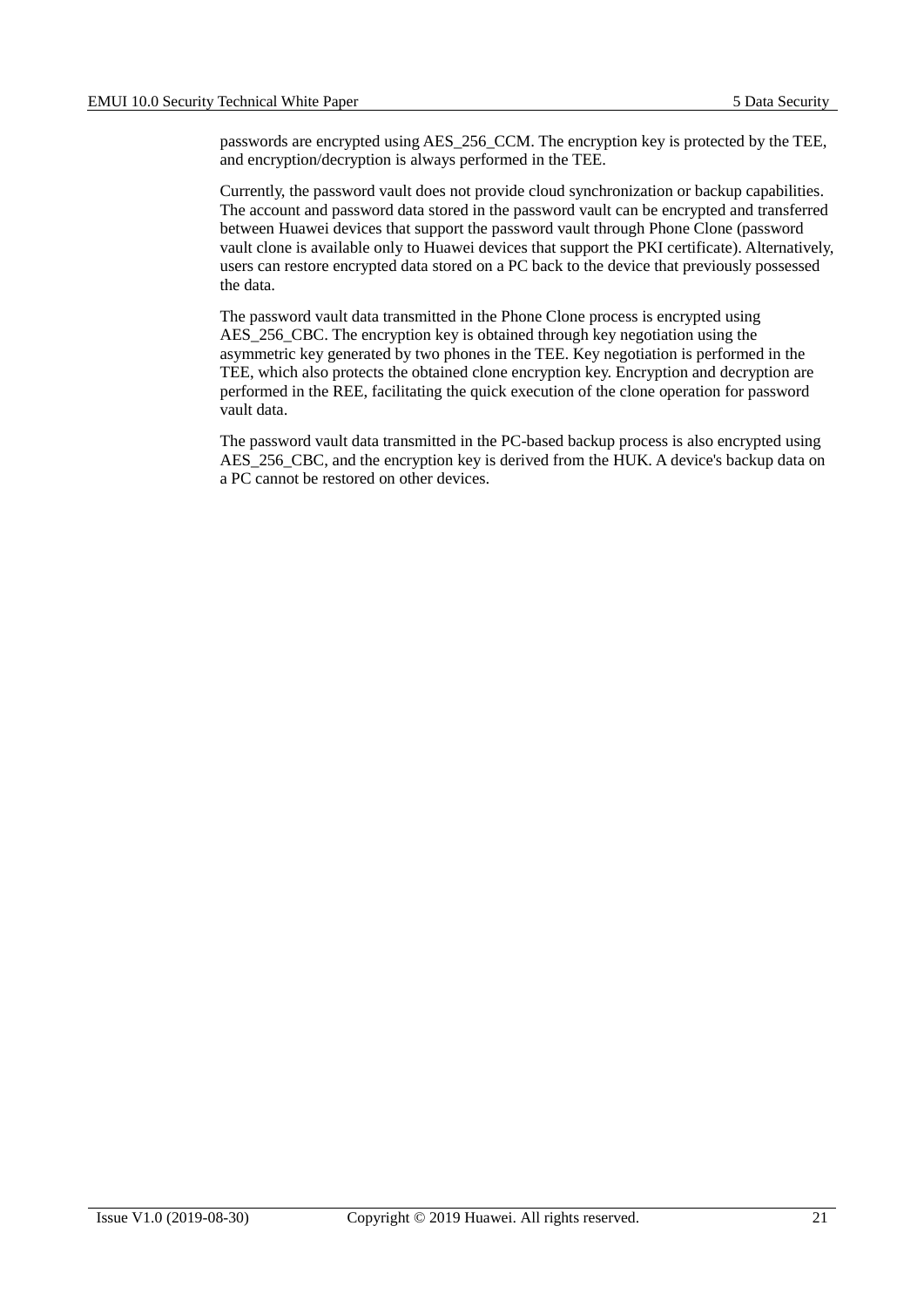## **6 App Security**

<span id="page-26-0"></span>This chapter focuses on the security mechanisms for apps on the EMUI. Apps can be obtained from various channels, which can sometimes result in users downloading malicious apps. If not properly handled, malicious apps may compromise the security and stability of the system and present security risks to personal user data, and even personal property.

The EMUI provides a complete set of app security solutions to enable a secure environment for apps:

- When apps are released in the Huawei AppGallery, security detection is performed to ensure that malicious apps are accurately identified. In addition, convenient security detection services are provided for developers to ensure the security of app releases.
- During app installation, the signature verification mechanism prevents apps from being maliciously tampered with.
- When an app is running, app sandbox, runtime memory protection, secure input, and other mechanisms are used to prevent data generated in the app from being maliciously read by unauthorized apps, in order to prevent user data breaches.
- The EMUI system provides various functions to ensure a secure environment for apps. These functions include static app threat detection, AI-based app threat detection, and malicious website detection.
- The EMUI's HiAIKit and HiHealth Kit provide convenient AI and health API kit capabilities for app developers, and adopt corresponding security mechanisms to ensure the security of AI and health data used by developers.

#### <span id="page-26-1"></span>**App Release Security Detection**

The Huawei AppGallery uses the SecDroid security detection platform to perform strict security tests on each app to be released. The sandbox environment is used to analyze vulnerabilities, viruses, ads, malicious behavior, and privacy for each app in order to ensure a secure app release. Convenient security detection services are also provided to developers.

- Vulnerability analysis
	- Static vulnerability analysis: allows static scanning and analysis of Android packages (APKs) for potential vulnerabilities. It detects component security, data security, traffic consumption, insecure command execution, password autocomplete, service enabling, WebView security, and sensitive behavior, and covers dozens of analysis monitoring points.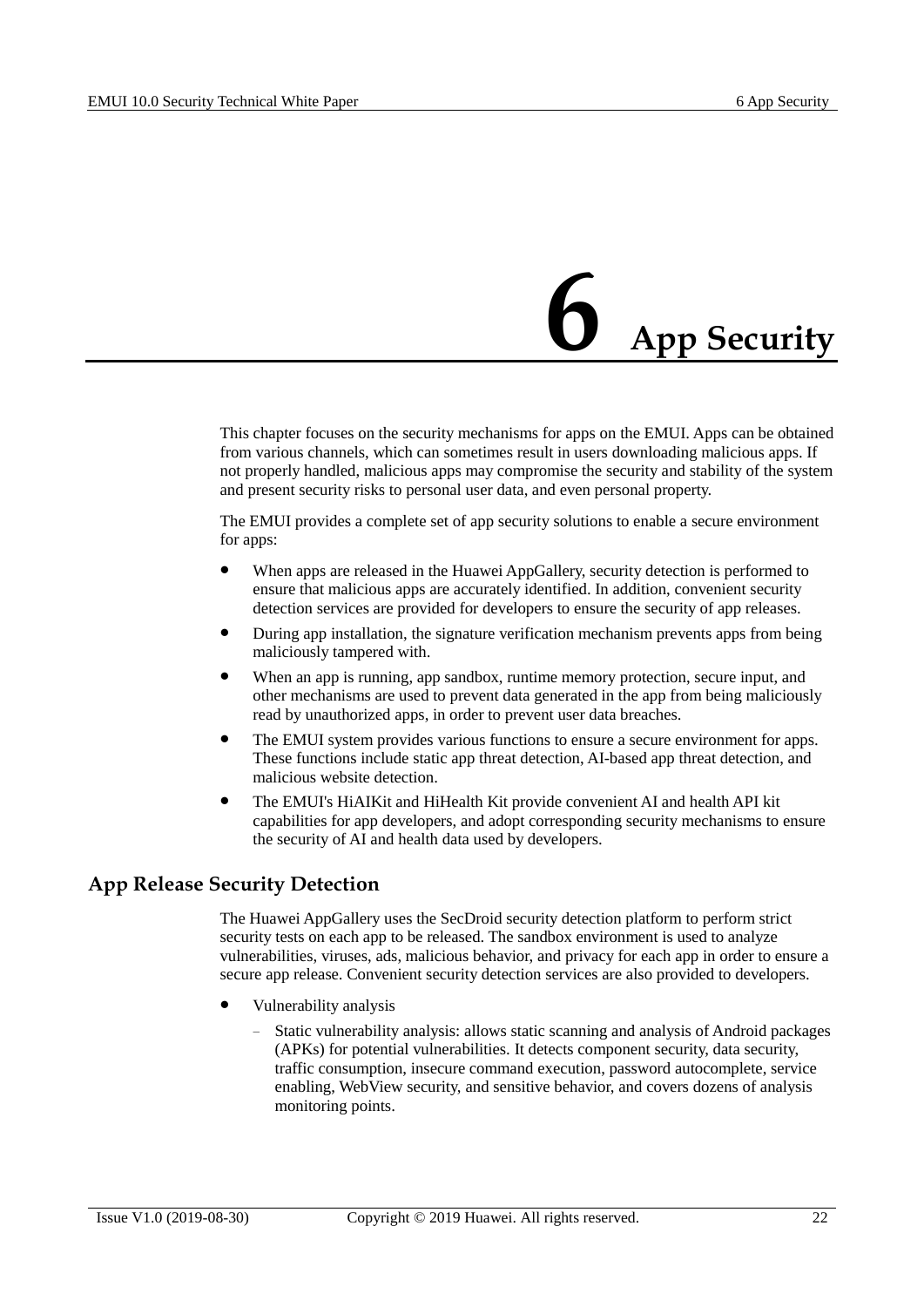- − Dynamic vulnerability analysis: dynamically monitors APKs running in the sandbox, and analyzes security vulnerabilities in the APKs based on captured dynamic run logs.
- Virus analysis: uses the SecDroid virus analysis engine, as well as antivirus engines from well-known antivirus engine vendors, such as Avast, ANTIY, 360, and Tencent, to comprehensively detect viruses in APKs.
- Ad analysis: uses dynamic sandbox execution technology and static feature analysis technology of the SecDroid to detect third-party ads in apps based on the dynamic and static rule features of ad software development kits (SDKs).
- Malicious behavior analysis: uses dynamic sandbox execution technology and static feature analysis technology of the SecDroid to detect and analyze sensitive app behavior.
- Privacy analysis:
	- Static privacy analysis: uses data flow tracking technology, analyzes static data flows of APKs, and monitors pollution sources and breach points to identify the complete path along which private data (such as phone numbers, SMS messages, and locations) is breached.
	- Dynamic privacy analysis: scans keys, functions, algorithms, and more to identify common issues such as key leak, dangerous functions, and insecure algorithms. Filter criteria (such as suffix and type) are then set for refined control over scanned objects, in order to determine exact match locations and contexts and highlight matched contents.

#### <span id="page-27-0"></span>**App Signature**

Only apps with complete signatures can be installed in the EMUI. App signatures can be used to verify the integrity and source legitimacy of apps. The system verifies the signature of an app to check whether it has been tampered with before installing the app. Apps that fail verification cannot be installed.

The system also verifies app signatures before updating pre-installed or user-installed apps. Such an app can only be updated when the signature of the target version is the same as the existing signature. This prevents malicious apps from taking the place of existing ones.

#### <span id="page-27-1"></span>**App Sandbox**

The EMUI provides an app sandbox mechanism. This mechanism enables all apps to run in isolation within the sandbox in order to ensure runtime security. When an app is installed, the system allocates a private storage directory to the app which cannot be accessed by other apps, ensuring static data security. Sandbox isolation technology protects the system and apps from malicious attacks.

The system allocates a unique UID to each app and builds an app sandbox based on UIDs. The sandbox provides multiple kernel access control mechanisms, such as discretionary access control (DAC) and MAC, to restrict apps from accessing files and resources outside the sandbox. By default, all apps are sandboxed. To access information outside the sandbox, an app needs to use services provided by the system or open interfaces of other apps and obtain required permissions. The system will prevent access if an app does not have required permissions.

Apps with the same signature can share a UID, and share code and data in the same sandbox.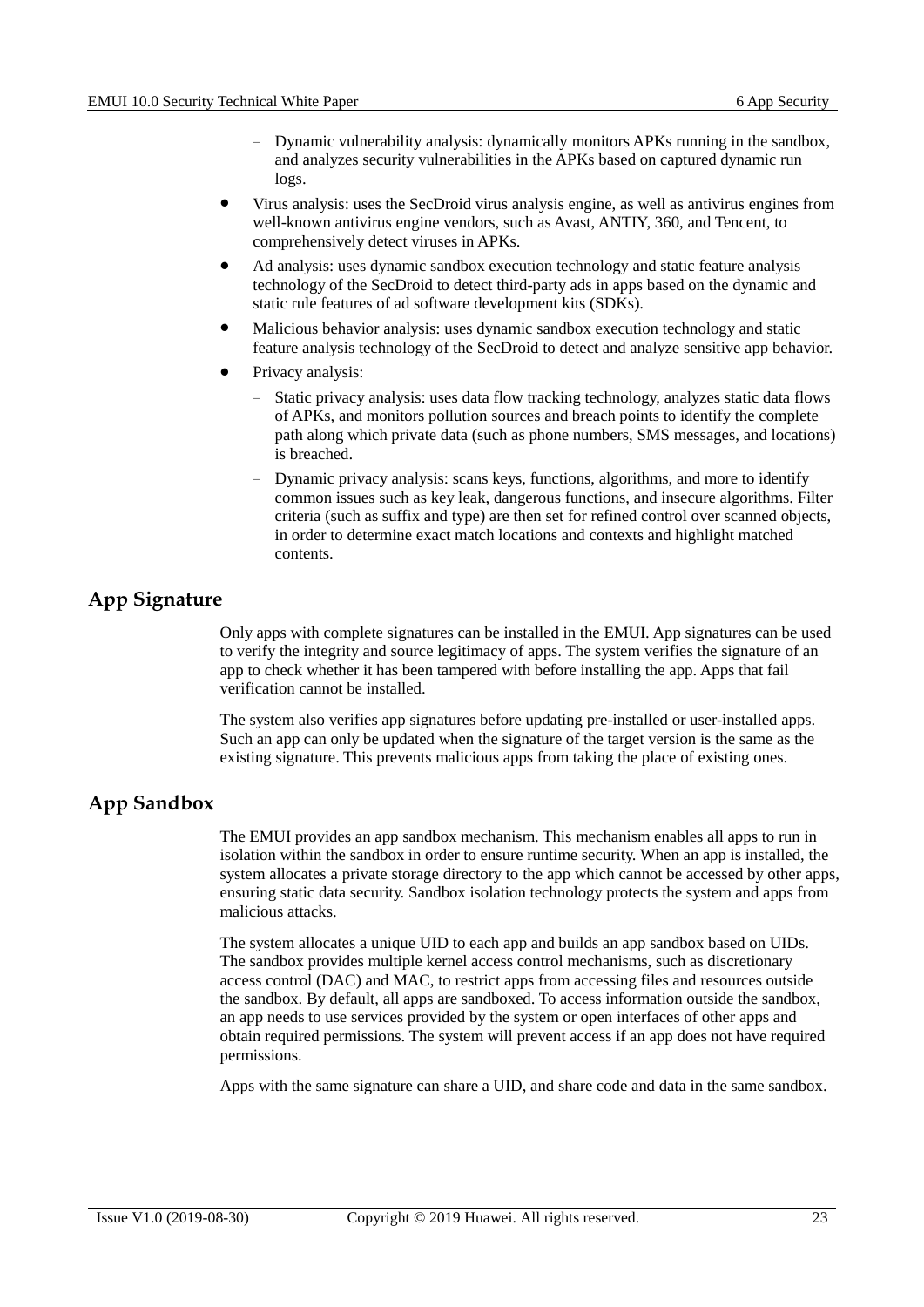#### <span id="page-28-0"></span>**Runtime Memory Protection**

Malicious apps usually obtain memory addresses by viewing the memory if the allocated memory addresses are relatively fixed during app operation. The EMUI provides ASLR and DEP to address this issue. ASLR is a security technique used to prevent the exploit of buffer overflow vulnerabilities. It randomizes the layout of linear areas such as heaps, stacks, and shared libraries, making it harder for attackers to predict target addresses and preventing them from locating attack code, which leads to reduced overflow attacks. ASLR denies attackers the opportunity to take advantage of memory vulnerabilities. DEP marks specific memory areas as non-executable. This helps prevent attacks exploiting memory vulnerabilities.

#### <span id="page-28-1"></span>**Secure Input\***

The EMUI provides secure input when users are entering passwords. Once secure input is enabled, the system will automatically switch to secure input when a user enters a password. Secure input and common input are managed separately. To safeguard user passwords, secure input does not remember or predict any entered passwords. It cannot connect to the Internet or collect user passwords. After secure input is enabled, screen recording cannot be performed in the backend, and no third-party apps can capture screenshots.



Third-party input methods will be used in some bank APKs, and secure input does not take effect in such cases.

#### <span id="page-28-2"></span>**App Threat Detection**

Security risks may exist in apps as a result of unknown third parties, and downloading apps from unverified sources can introduce malicious threats. The EMUI can check whether app sources are legitimate during app installation. By default, apps from unknown third parties cannot be installed. It is recommended that default security settings be retained to prevent unnecessary risks.

The EMUI has an industry-leading built-in antivirus engine, which is used to detect viruses in user-installed apps. The antivirus engine supports local and online virus scanning and removal, to ensure that app risks are identified regardless of whether user devices are connected to the Internet. The antivirus engine can scan viruses during app installation and in the backend. Once a virus is detected, a risk warning is reported to the user, prompting them to handle the virus.

#### <span id="page-28-3"></span>**AI Security Protection\***

The EMUI provides a hardware-based AI computing platform for device security protection. It has a built-in industry-leading AI antivirus engine encompassing a security defense-oriented AI model built upon deep learning and training. The EMUI monitors the behavior of unknown app software in real time to identify new viruses, new variants of existing viruses, and dynamic loading of malicious programs, and runs the AI model on devices to analyze the behavior sequence of unknown software. This quickly and effectively detects threats and improves app threat detection capabilities. Once a malicious app is detected using AI security defense, the system will generate a warning immediately to prompt the user to handle the app.

This function is available only for certain chip models in China.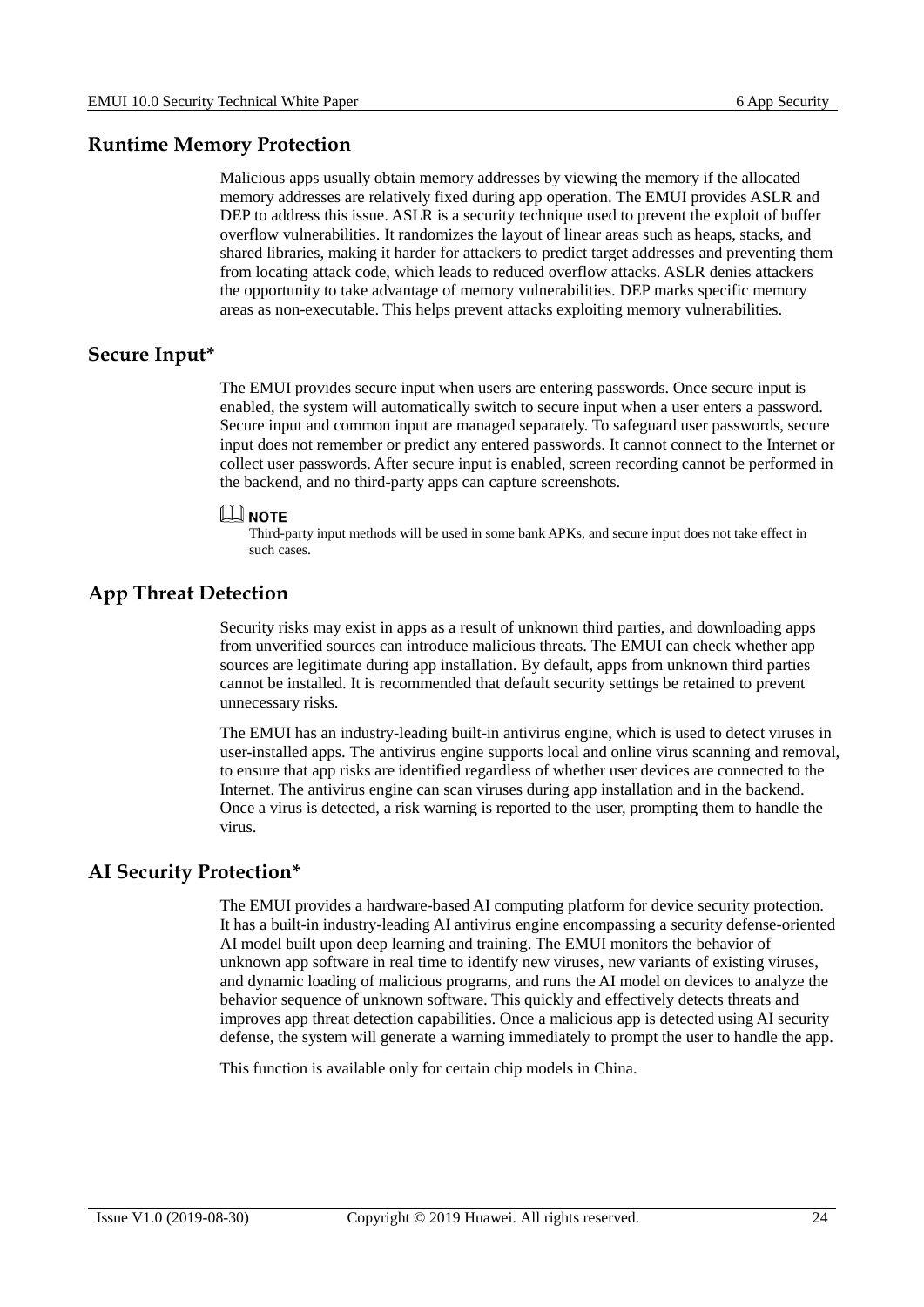#### <span id="page-29-0"></span>**Malicious Website Detection\***

The EMUI can detect phishing websites, or websites with malicious threats, when a Huawei browser is used or text messages are sent. When a Huawei browser is used to browse a malicious page, the EMUI checks the website so that the Huawei browser can block access and warn the user of security risks. This function can also identify malicious website URLs in received text messages and warn users of security risks.

#### <span id="page-29-1"></span>**HiAIKit**

As the basis of smart capability sharing, the HiAIKit provides AI capabilities and a unified AI capability platform for device products. The HiAIKit provides basic AI capabilities such as unified language processing and machine vision processing. The EMUI builds a unified kit of smart capabilities to centrally manage and control AI capabilities. Huawei apps that use the kit capabilities are authenticated by signature. "signatureOrSystem" is added for permission authentication. Permission control is implemented to safeguard personal data and ensure data security. The open capability performs strict boundary verification on user input to prevent malicious attacks and ensure the AI capabilities run as normal.

#### **Data Security**

The HiAIKit processes a user's data only after being authorized by the user. User data is stored locally in the device using the sandbox mechanism, which effectively controls data access permissions. The AI model that processes users' personal data is encrypted for storage to ensure confidentiality and integrity. SELinux is used to minimize access permissions for the AI model. The Hypertext Transfer Protocol Secure (HTTPS) is used to transmit data from the device to the cloud server when the device and the cloud server collaborate to complete a requested AI service such as providing an AI capability. The data stored in the cloud service is also encrypted. These measures work to improve the security of data processing.

To improve data and privacy security, universally unique identifiers (UUIDs), software random identifiers irrelevant to hardware devices, are used when devices deal with sensitive services (such as voice services) and interact with third-party services. A UUID can change randomly based on service requirements. For example, when a user withdraws the consent to the privacy statement of a voice processing service, the lifecycle of the UUID ends, and the personal data stored in the cloud server and device will be deleted.

When a user uses HiVoice and enables the Voice Wakeup function, the device will not process the user's voice data flow before wakeup. When the user wakes up the device, the app uses voiceprint verification technology to ensure the consistency between the input voice and the voiceprint stored in the device. When the user has woken up the device and started the voice service, to prevent the device from being intercepted, the interaction ends if there is no voice input within **10s** after wakeup. If the user wants to continue using the voice service, the device needs to be woken up again. When a voice is detected, the user needs to input a voice command within **20s**. Otherwise, the device will not execute the command. This is to prevent the user's phone from being intercepted by a malicious party.

#### <span id="page-29-2"></span>**HiHealth Kit**

If permitted by the user, the HiHealth Kit can provide fitness and health data for third-party apps or store fitness and health data from third-party apps in the phone. The HiHealth Kit also works directly with wearables or fitness devices, such as compatible heart rate monitors using Bluetooth Low Energy (BLE).

#### **Data Security**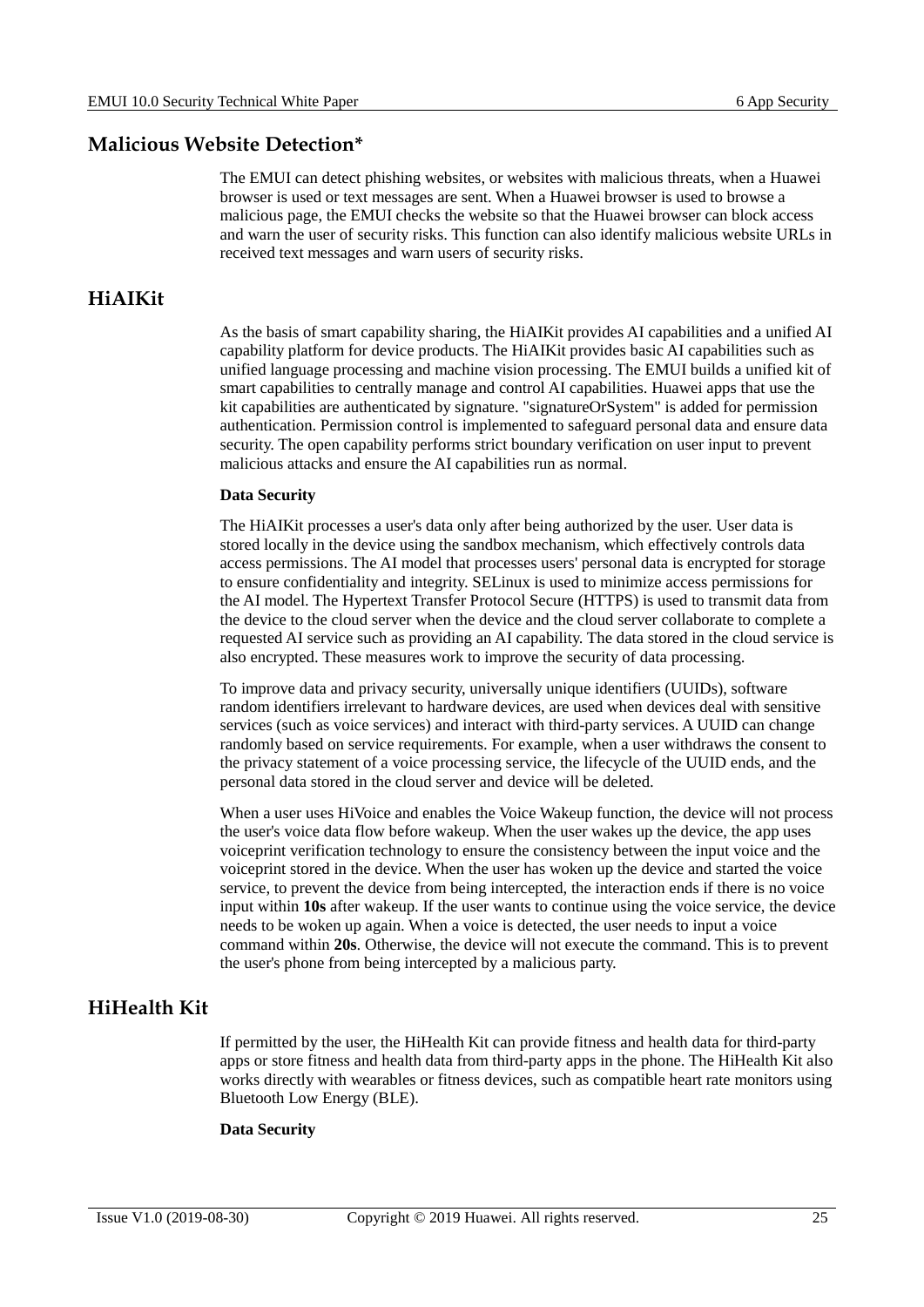The HiHealth Kit can provide fitness and health data for third-party apps, and can store fitness and health data from third-party apps after authorization from the user. The HiHealth Kit grants permissions separately to different third-party apps and different types of fitness and health data, and distinguishes read and write data permissions.

All fitness and health data stored in the HiHealth Kit is encrypted.

#### **Third-Party App Access Security**

Third-party apps can invoke the HiHealth Kit API only after being authorized by the user and must comply with the cooperation agreement signed with Huawei Health. For example, third-party apps must provide users with privacy statements. The HiHealth Kit verifies the package names and certificates of third-party apps to ensure that only authorized apps can access fitness and health data, thereby preventing malicious apps from spoofing legitimate apps and obtaining user data.

Users can control access to fitness and health data by third-party apps through the Data Sharing function of the Huawei Health app. Third-party apps must obtain separate read and write access permissions for each fitness or health data point. Users can view and withdraw these access permissions on the Data Share page of the Huawei Health app.

A third-party app that has obtained write permissions cannot read the data it writes unless it also obtains the read permission. If a third-party app obtains the read permission for a certain type of data, it can read data of this type written by all sources.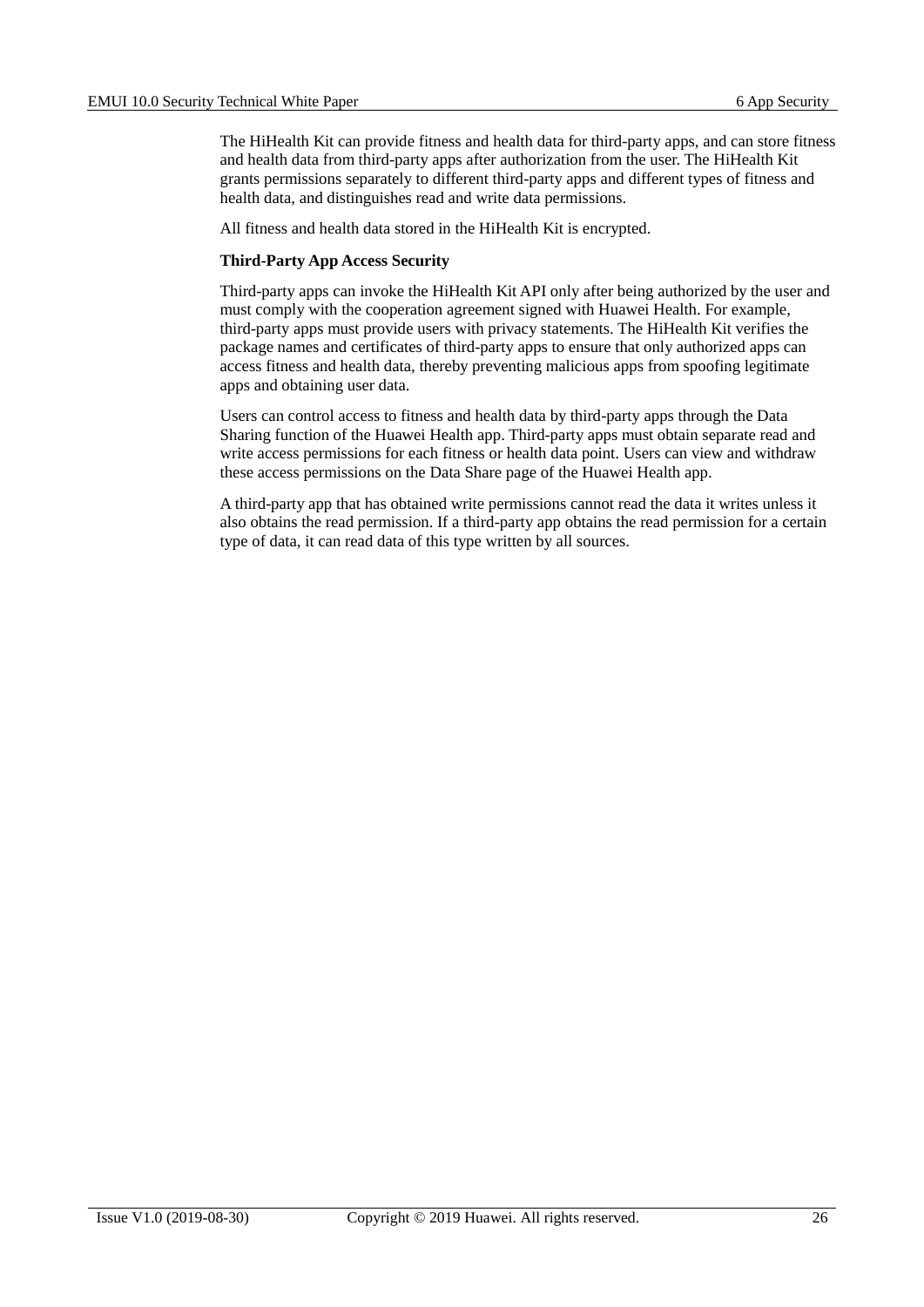### <span id="page-31-0"></span>**7 Network and Communication Security**

Secure connections are needed when devices connect to the network. Otherwise, they may connect to or be connected to malicious sites and leak data. This chapter focuses on EMUI's security mechanisms for network connection and transmission, and security protection that the EMUI provides for device communication, and device interconnection for data transmission.

#### <span id="page-31-1"></span>**VPN**

A VPN enables a user to establish a secure private network using public network links for secure data transmission. The EMUI supports the following VPN protocols and authentication modes:

- Point-to-Point Tunneling Protocol (PPTP), supporting Microsoft Challenge Handshake Authentication Protocol version 2 (MS-CHAP v2) password and RSA SecurID for user authentication as well as Microsoft Point-to-Point Encryption (MPPE)
- Layer Two Tunneling Protocol (L2TP)/IP Security (IPsec), supporting MS-CHAPv2 password, pre-shared key (PSK), and certificate authentication
- Internet Key Exchange version 2 (IKEv2)/IPsec, supporting shared key, RSA certificate, Elliptic Curve Digital Signature Algorithm (ECDSA) certificate, Extensible Authentication Protocol MS-CHAPv2 (EAP-MSCHAPv2), or EAP Transport Layer Security (EAP-TLS) for authentication
- IPsec Xauth PSK, IPsec Xauth RSA certificate authentication, and IPsec Hybrid RSA certificate authentication
- Cisco IPsec, using password, RSA SecurID, or CRYPTOCard for user authentication

The EMUI supports the following VPN functions:

For networks based on certificate authentication, IT policies use VPN configuration description files to specify the domains that require VPN connections.

A VPN can be configured per app, for more accurate VPN connection.

A VPN can remain enabled. A user does not need to enable the VPN manually after connecting to the network.

The VPN function can be enabled or disabled for devices managed by the MDM solution, thereby ensuring data security within an organization.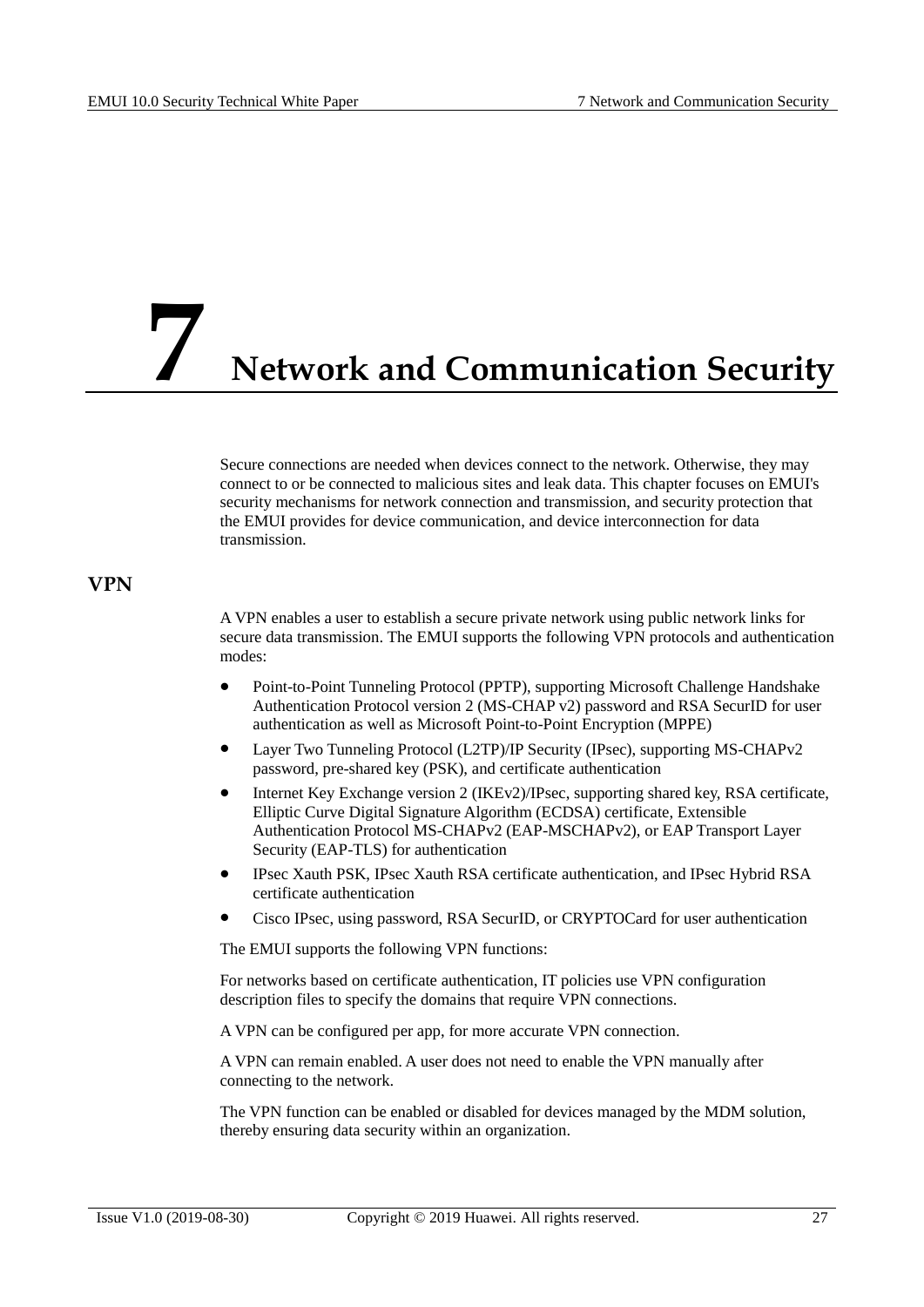#### <span id="page-32-0"></span>**TLS**

Devices support TLS v1.0, v1.1, v1.2, and v1.3. They also support SSL/TLS through a third-party OpenSSL protocol stack.

TLS is a security protocol that protects data and data integrity during communication. Application-layer protocols can run transparently over TLS. TLS is responsible for the authentication and key negotiation required for creating encrypted channels. Data transmitted using application-layer protocols is encrypted when passing through TLS. This ensures the communication stays private.

A device enables TLS v1.3 by default for all TLS connections. Compared with TLS v1.2, TLS v1.3 improves performance and security (for example, by removing weak and rarely used algorithms). The TLS v1.3 encryption suite is not user-defined, and after TLS v1.3 is enabled, the supported encryption suite remains enabled and ignores any operations that attempt to disable it.

#### <span id="page-32-1"></span>**Wi-Fi Security**

The EMUI provides multiple authentication modes for users requiring different levels of security. Such authentication modes include Wi-Fi Protected Access (WPA)/Wi-Fi Protected Access 2 (WPA2) PSK, Wi-Fi Protected Access 3 (WPA3) for some products, 802.1x EAP, and WLAN Authentication and Privacy Infrastructure (WAPI).

To prevent an EMUI device from being tracked and enhance user privacy protection, the device uses a random MAC address to scan the network before connecting to Wi-Fi.

From EMUI 10.0, the device uses a random MAC address by default when connecting to Wi-Fi (supported by some products as it depends on chip capabilities). If a user trusts the target network, the user can manually change the setting and use the MAC address of the device for connection.

In addition, devices also support the Wi-Fi hotspot function, which is disabled by default. Wi-Fi hotspot, once enabled, supports WPA2 PSK authentication to ensure the connections are secure.

Public Wi-Fi may be convenient, but at the same time, it may be used illegally to steal users' private data and perform phishing. This can undermine a user's privacy and even result in financial losses. The EMUI provides a Wi-Fi threat detection engine for access points. It detects Wi-Fi hotspots before connection. If any security risks are detected, it will prompt users so that they can take measures to ensure the connection is secure. This function is only available in China.

#### <span id="page-32-2"></span>**Protection Against Fake Towers\***

Unauthorized users can obtain user location and identity information by deploying fake towers, or send advertisements and fraud messages to users, which not only seriously interferes with a user's normal communication, but can also result in financial losses. The EMUI provides chip-level protection against fake towers with its HiSilicon chips (not supported on other chip platforms). It compares and analyzes network parameter characteristics for access and reselection of fake GSM/LTE towers and network parameter characteristics of normal towers, and rejects the residence and access of identified fake towers. (Fake LTE towers can only be identified by some chip platforms.) In addition to decoding system messages, the device can identify fake towers through combined process characteristics such as fake tower attack without authentication redirection. This prevents a device from camping on or accessing cells with such characteristics.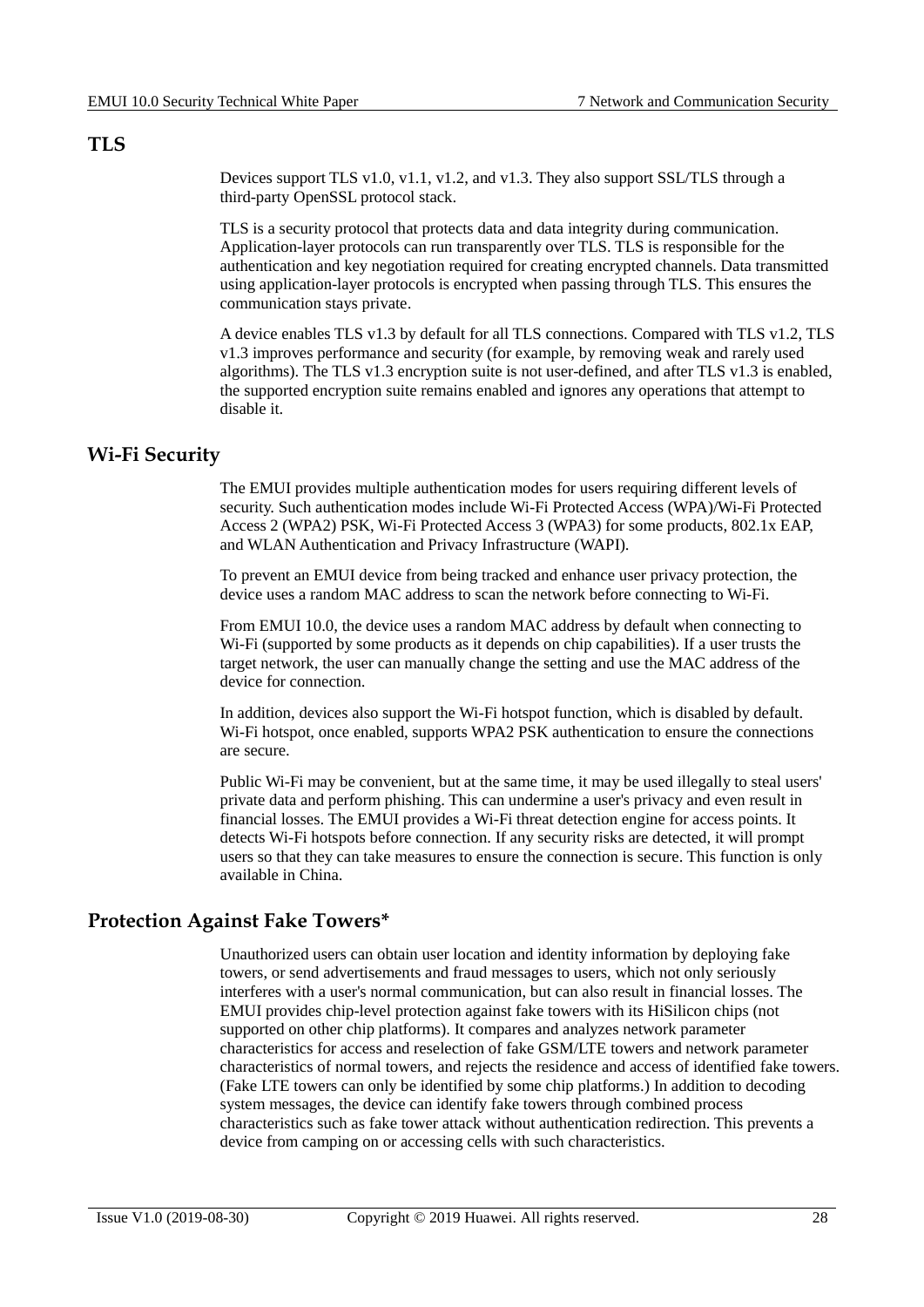#### <span id="page-33-0"></span>**Device Interconnection Security**

#### **EMUI Device Interconnection Security for the Same HUAWEI ID**

The EMUI provides authentication services for devices that are logged in with the same HUAWEI ID. Each EMUI device logged in with a HUAWEI ID generates a public and private key pair using elliptic curve cryptography as the device identifier, and applies to the Huawei Cloud server to authenticate the public key. Devices with the same HUAWEI ID that have passed the authentication can be mutually authenticated as trusted devices in the device interconnection service, and exchange their authenticated public key credentials. As for public key credentials of the peer end, devices with the same HUAWEI ID can perform key negotiation and further secure communication. Devices not registered under this HUAWEI ID will not pass this authentication.

Devices that support Instant Online and Huawei Share can connect to nearby devices that are logged in with the same HUAWEI ID through Bluetooth or Wi-Fi P2P to share Wi-Fi hotspots and files.

If a device has Instant Online enabled, the device will send signals through BLE to connect to devices that are logged in with the same HUAWEI ID. The EMUI device authentication service performs the authentication process using the trusted public keys of both devices to verify whether the peer device is using the same HUAWEI ID. If the authentication is successful, the EMUI device authentication service will provide the key used for creating this hotspot session, so that Instant Online can use the session key to encrypt private hotspot connection information.

When a user enables Huawei Share to share files with nearby devices that are logged in with the same HUAWEI ID, the EMUI device authentication service also verifies whether the devices are under the same HUAWEI ID and then encrypts and transfers files.

#### **IoT Device Interconnection Security**

The EMUI provides device management security for users, supports a point-to-point trust relationship between EMUI devices and IoT devices, provides trusted device authentication and end-to-end encryption for data transmission between two devices that have established the trust relationship, and ensures forward security of communication data.

#### **Device Identifier**

An EMUI device generates different identifiers for different IoT device management services to isolate different services. A service identifier is based on the Ed25519 public and private key pair which is generated on the security side of the EMUI device, and the plaintext information of private keys is stored in the TEE. An IoT device also generates its own device identifier for communicating with EMUI devices. This identifier is also generated based on the Ed25519 public and private key pair. The private key is stored in the IoT device. Each time the device is restored to factory settings, the public and private key pair will be reset.

The identifier can be used for communication between EMUI devices and between an EMUI device and an IoT device. To ensure secure communication between devices, the identifier is securely transmitted using end-to-end encryption from the TEE environment of one device to the TEE environment of another device.

#### **Point-to-Point Security Binding Between Devices**

During the establishment of a point-to-point trust relationship between devices, the user needs to enter the PIN provided by the peer device on the EMUI device. For a device with a screen,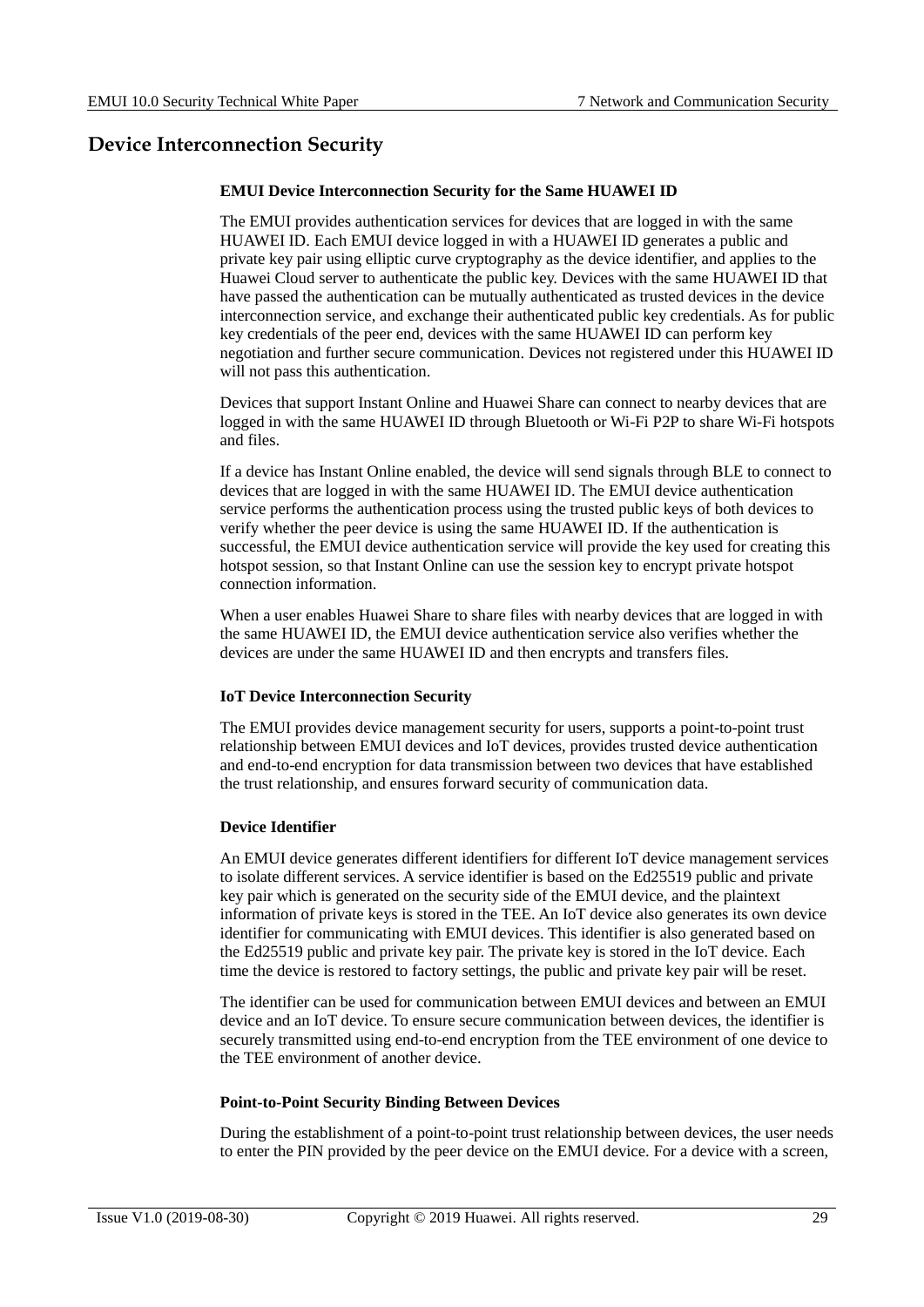the PIN is dynamically generated. For a device without a screen, the PIN is preset by the device manufacturer. A PIN can be a 6-digit number that is readable to the user or a QR code. Devices use the Password Authenticated Key Exchange (PAKE) protocol for authentication and session key negotiation, and on this basis, protect the integrity of the exchanged public key for authentication to ensure further communication security.

The public key information of the peer end is stored in the TEE side (SFS) on an EMUI device. This ensures that the trust relationship with the communication peer end cannot be tampered with.

#### **Communication Security Between Trusted Devices**

During the communication between EMUI devices or between EMUI and IoT devices that have established a trust relationship, the two parties authenticate each other by using the locally stored peer-end public key after completing the security binding process. All communication uses the Curve25519 public and private key pair of each session. The session key negotiation is performed using the Station-to-Station (STS) protocol, and two-way authentication is completed during the negotiation.

When a user uses Huawei Share OneHop to sync files or share the clipboard between a mobile phone and a Huawei PC, a point-to-point secure connection is established through the secure binding process, and transmitted data is encrypted with a session key.

When a user uses AI Life and connects a mobile phone to a Huawei-certified third-party sensitive accessory, a point-to-point secure connection is established through the secure binding process, and transmitted data is encrypted with a session key. In this way, the user can communicate with IoT devices without disclosing any data to Huawei.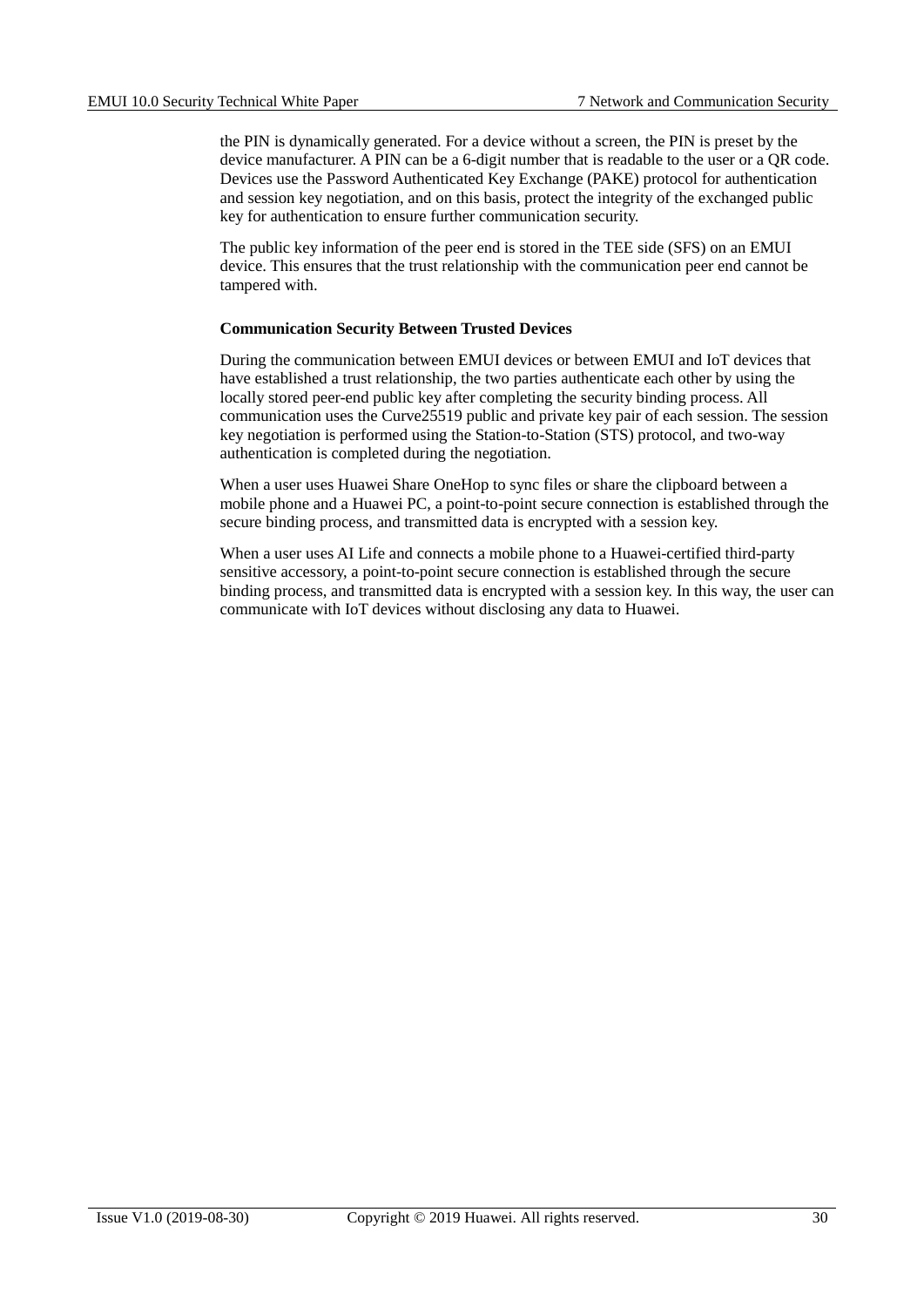## **8 Payment Security**

<span id="page-35-0"></span>This chapter describes security protection for Huawei Pay and other mobile payment apps. For third-party payment apps, the EMUI can identify malicious apps, isolate the payment environment for protection, and encrypt verification codes to ensure payment security.

#### <span id="page-35-1"></span>**Huawei Pay**

Using Huawei Pay, users can make payments on supported Huawei devices in a convenient, secure, and confidential way. Huawei Pay has enhanced security in both hardware and software design.

#### **Huawei Pay Components**

- Secure element: is a chip that has received industry certification and recognition. It complies with digital payment requirements in the finance industry.
- NFC controller: processes NFC protocols and supports communication between the app processor and secure element and between the secure element and POS terminal.
- Huawei Pay app: refers to "Wallet" on devices that support Huawei Pay. This app enables users to add and manage credit and debit cards and make payments. Users can also query their payment cards and other information about the card issuers.
- Huawei Pay server: manages the status of bank cards in Huawei Pay and the device card number stored in the secure element. The server communicates with devices and payment network servers at the same time.

#### **How Huawei Pay Uses the Secure Element**

Encrypted bank card data is sent from a payment network or card issuer to the secure element. The data is stored in the secure element and protected by the security functions provided by the secure element. During a transaction, a device directly communicates with the secure element using a dedicated hardware bus through the NFC controller.

#### **How Huawei Pay Uses the NFC Controller**

The NFC controller functions as the gateway to the secure element and ensures that all contactless payments are conducted through POS terminals in close proximity to payment devices. The controller marks the payment requests from devices as contactless transactions.

Once a cardholder authorizes payment through fingerprint or password authentication, the controller sends the contactless response prepared by the secure element to the NFC chip. In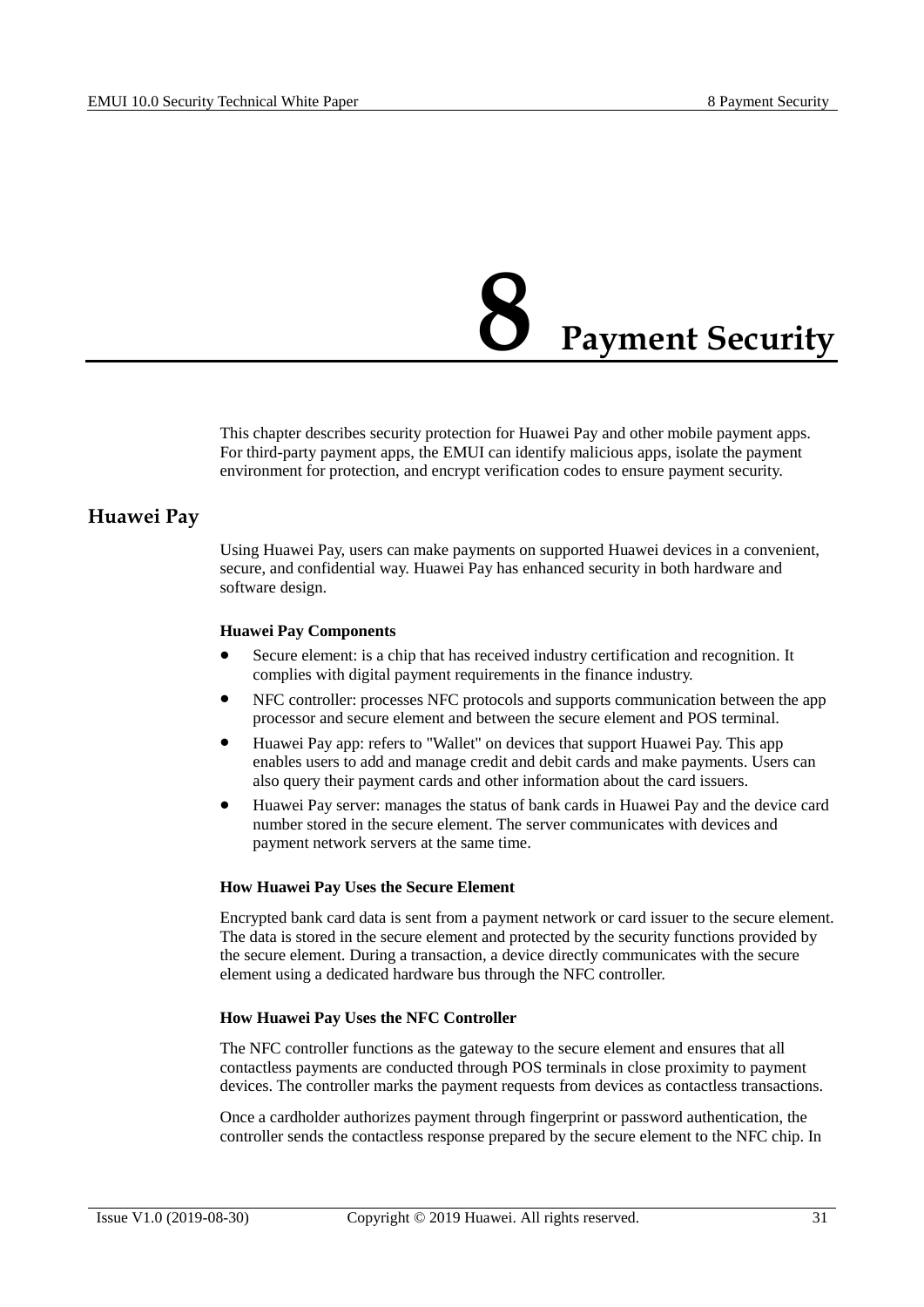this manner, detailed payment authorization information for contactless transactions is saved only in the local NFC chip and will not be disclosed to the app processor.

#### **Bank Card Binding**

When a user adds a bank card to Huawei Pay, Huawei securely sends the payment card information and other information about the user account and device to the card issuer. The card issuer then determines whether to allow the user to add the card to Huawei Pay.

Huawei Pay uses commands invoked on the server to send and receive packets exchanged with the card issuer or network. The card issuer or network uses these commands to verify, approve, and add payment cards to Huawei Pay. The sessions between clients and servers are encrypted using TLS.

#### **Adding Bank Cards to Huawei Pay**

To manually add a payment card, users must enter their name, card number, card expiration date, and card verification value (CVV) code. Users can enter this information in the Wallet app or use the camera function to input the information. If the camera is used to capture payment card information, the Wallet app will attempt to fill in the card number. After all information is entered, the information except the CVV code is verified. The information will be transmitted to the card issuer for verification through the security control. Huawei will not save or use the information such as the CVV code.

If any terms and conditions are returned by the card issuer for the payment card confirmation process, Huawei downloads the terms and conditions and displays them on the user's device.

If the user accepts the terms and conditions, Huawei sends the accepted clauses and CVV code to the card issuer and carries out the binding process. The card issuer determines whether to allow the user to add the payment card to Huawei Pay according to the user's device information, such as the name, device model, Huawei mobile phone to which Huawei Pay is bound, and approximate location when the user adds the payment card (if GPS is enabled).

The following operations are performed in the binding process:

- The mobile phone downloads the credential file representing the bank card.
- The mobile phone binds the payment card to the secure element.

To ensure the data security and privacy of cardholders, both international organizations and the People's Bank of China have issued relevant standards stipulating that bank card information stored on devices must be replaced with a token. In other words, when the user adds a bank card to Huawei Pay, the card information will be transmitted to the card issuer through the security control measures provided by the issuer. The issuer will then send back an authorized token rather than the actual card number to Huawei Pay. Therefore, the card number stored in the mobile phone is not the actual one. The binding process also requires real-name verification by Huawei and the card issuer to ensure that the HUAWEI ID and bank card belong to the same user.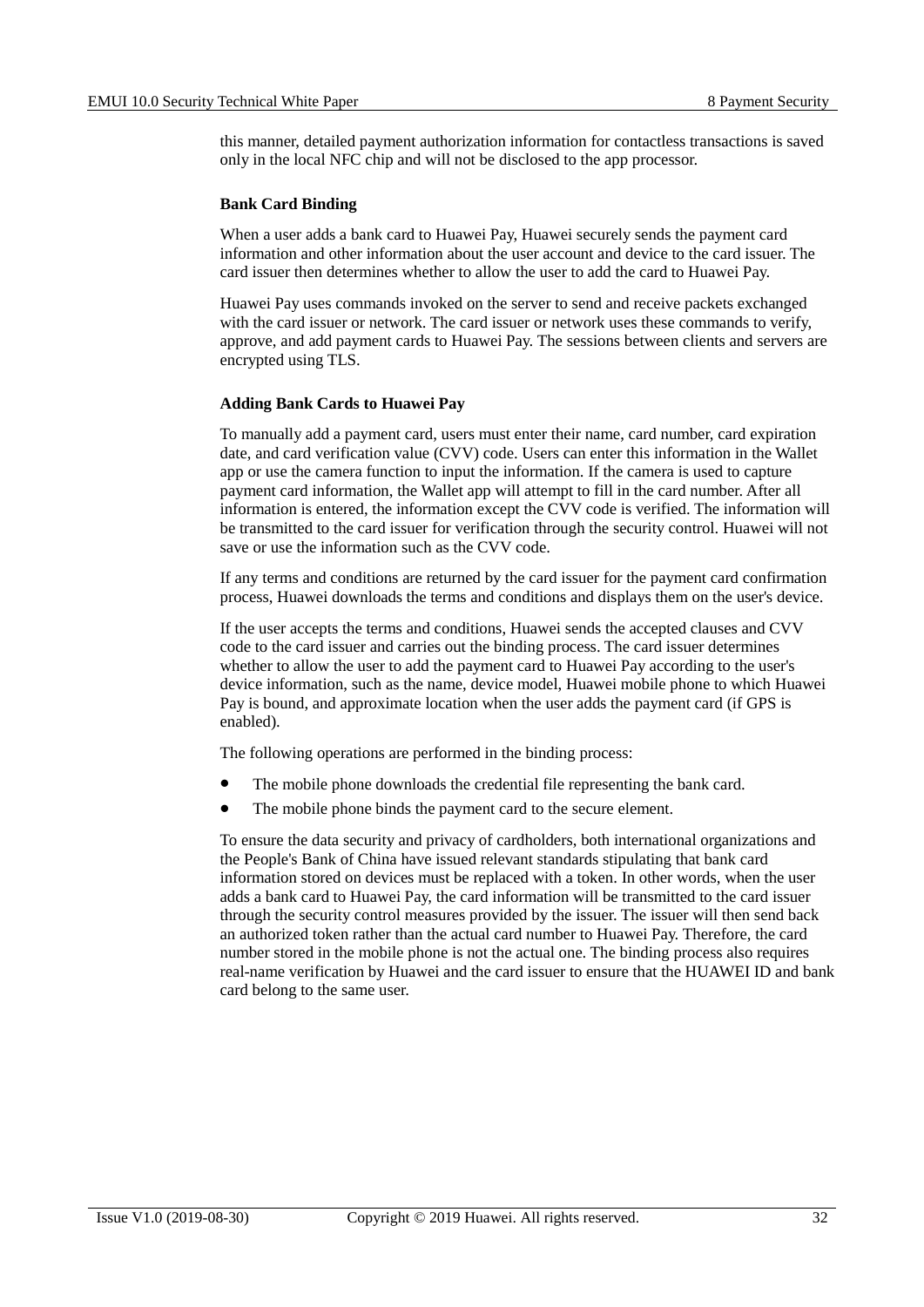

#### **Additional Verification**

Card issuers determine whether to perform additional verification on bank cards. Depending on the functions supported by card issuers, users can select text message verification for additional verification.

Users can select the contact information archived by their card issuers to obtain text message notification and enter the received verification code in the Wallet app.

#### **Payment Authorization**

The secure element permits payment only after receiving authorization from the mobile phone and determining that the user has passed fingerprint or device password authentication. Fingerprint authentication, if available, is the default authentication mode for payment. Users can use the password instead of fingerprint at any time. If fingerprint authentication fails once, the system automatically prompts the user to enter the password.

#### **Using Huawei Pay for Contactless Payment**

If a Huawei mobile phone is powered on and detects an NFC signal, it displays related bank cards. The user can access the Huawei Pay app and select a bank card, or use a specific fingerprint sensor to invoke the payment page when the device is locked.

If the user is not authenticated, no payment information will be sent. After the user is authenticated, the device card number and dynamic security code dedicated for transaction are used during payment.

#### **Suspending, Removing, and Erasing Payment Cards**

Card issuers or payment networks can suspend the payment function of Huawei Pay payment cards or remove the cards from devices even if the devices are not connected to cellular or Wi-Fi networks.

#### **Payment with Biometric Features**

Huawei Pay users can authenticate payments with fingerprints and facial information, which are stored securely on the device and will not be synchronized to the Huawei Cloud. In addition, the payment information is protected by digital certificate signatures.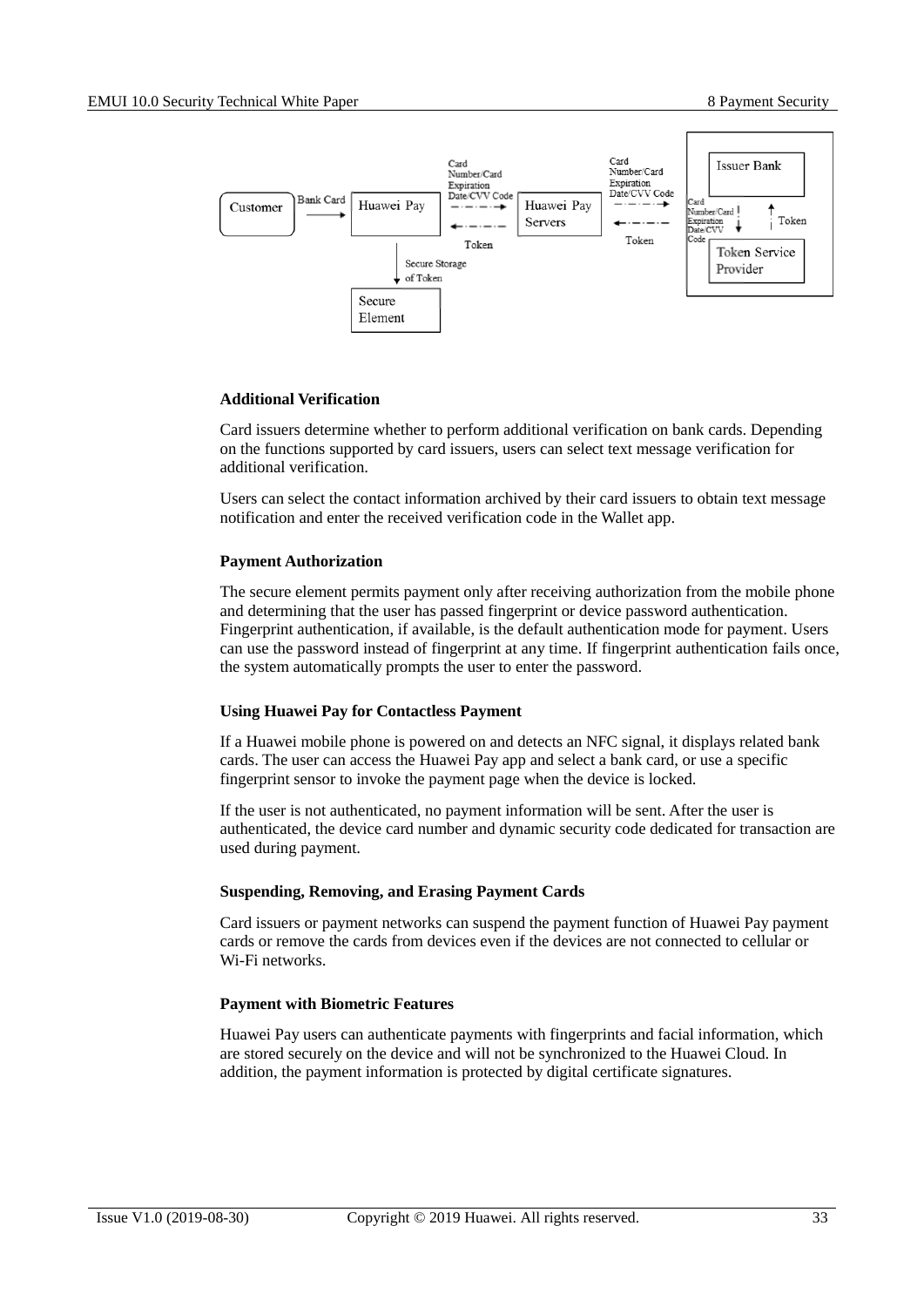#### **International Authoritative Financial Certification**

Huawei Pay has obtained the international PCI-DSS certification as well as VISA PCI-CP and CDCVM security certifications, and complies with authoritative security standards in the payment industry.

#### <span id="page-38-0"></span>**Secure Keys\***

Second-generation U key (such as USB key and audio key) is the main network transaction security solution for banks. Because a U key is external security hardware, it is prone to damage and loss, is inconvenient to carry, and has a low use rate and poor user experience. For apps with a mobile payment function, the main security strategy is to bind with mobile phones during transactions through bank payment channels. The transactions are confirmed through SMS messages and pose high security risks. Users are therefore concerned that their money may be stolen during payment. Huawei secure keys are combined with an independent internal secure element. The secure element is an authenticated chip widely accepted in the industry and supports banks' mobile phone certificate services. Huawei secure keys combine traditional plug-in U keys with phones to form portable secure keys in order to provide finance-level hardware protection for electronic payment.

When a user enables secure keys, the EMUI's Trusted Service Manager (TSM) establishes a Secure Channel Protocol (SCP) channel with the secure element to create a trusted, independent, and secure running space within the secure element. The bank app then generates an independent public and private key pair and a certificate in the secure space, and requires the user to enter the personal identification number (PIN) on the TUI to protect the generated key data.

When using secure keys, the user's identity is authenticated on the TUI first, and then the secure element signs the transaction request of the user with the private key generated during the enabling process. When processing the transaction request, the bank verifies and signs the transaction.

When a user deregisters (disables) secure keys, the system directly destroys the public and private key pair stored in the secure element. This operation is irreversible.

The private key is stored in the secure element throughout the entire lifecycle, from public and private certificate key generation to certificate destruction, and is therefore secure.

#### **Viewing Secure Keys Apps**

Secure keys can check app package names and signatures. Only official apps will appear on the management screen to avoid fake and malicious apps. One-click query and management of secure keys apps is allowed using the Huawei Wallet APK setting interface.

#### **Secure Keys Switch**

The operating system has a switch to avoid background programs and apps from maliciously invoking the bank certificate. Turning on or off the switch is the same as inserting or removing a traditional USB key. When the switch is turned off, no certificate-related business can be conducted. Therefore, secure keys can offer a similar experience of being able to control hardware security.

#### <span id="page-38-1"></span>**SMS Verification Code Protection\***

SMS verification codes have become an important authentication factor for mobile apps. However, if an SMS verification code is intercepted, the user is faced with information breach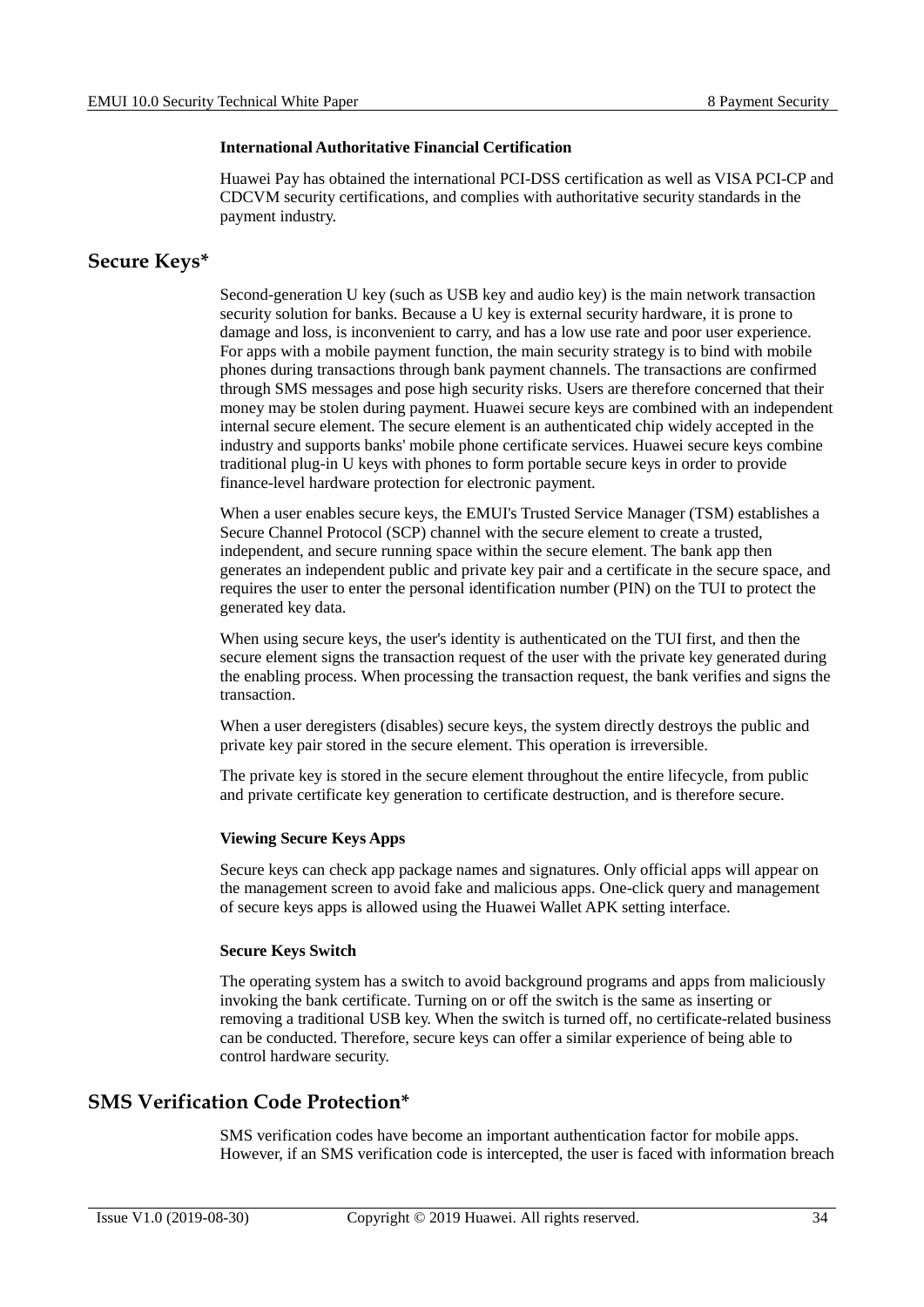or economic loss risks. To minimize such risks, the EMUI protects SMS verification codes against text message interception by malicious apps.

The EMUI has an additional intelligent identification engine for SMS verification codes at the system layer. After identifying an SMS verification code, the engine sends the text message only to the default SMS client set in the EMUI system. If the default SMS client is the EMUI's built-in SMS client, the SMS client encrypts the text message with the verification code and filters access to the message. This prevents third-party SMS clients or apps from accessing the message. Even if a third-party SMS client or app directly accesses the SMS database, text messages with verification codes are encrypted, and the client or app cannot decrypt them.

(Note: This function takes effect only when the EMUI's built-in SMS client is set as the default SMS client.)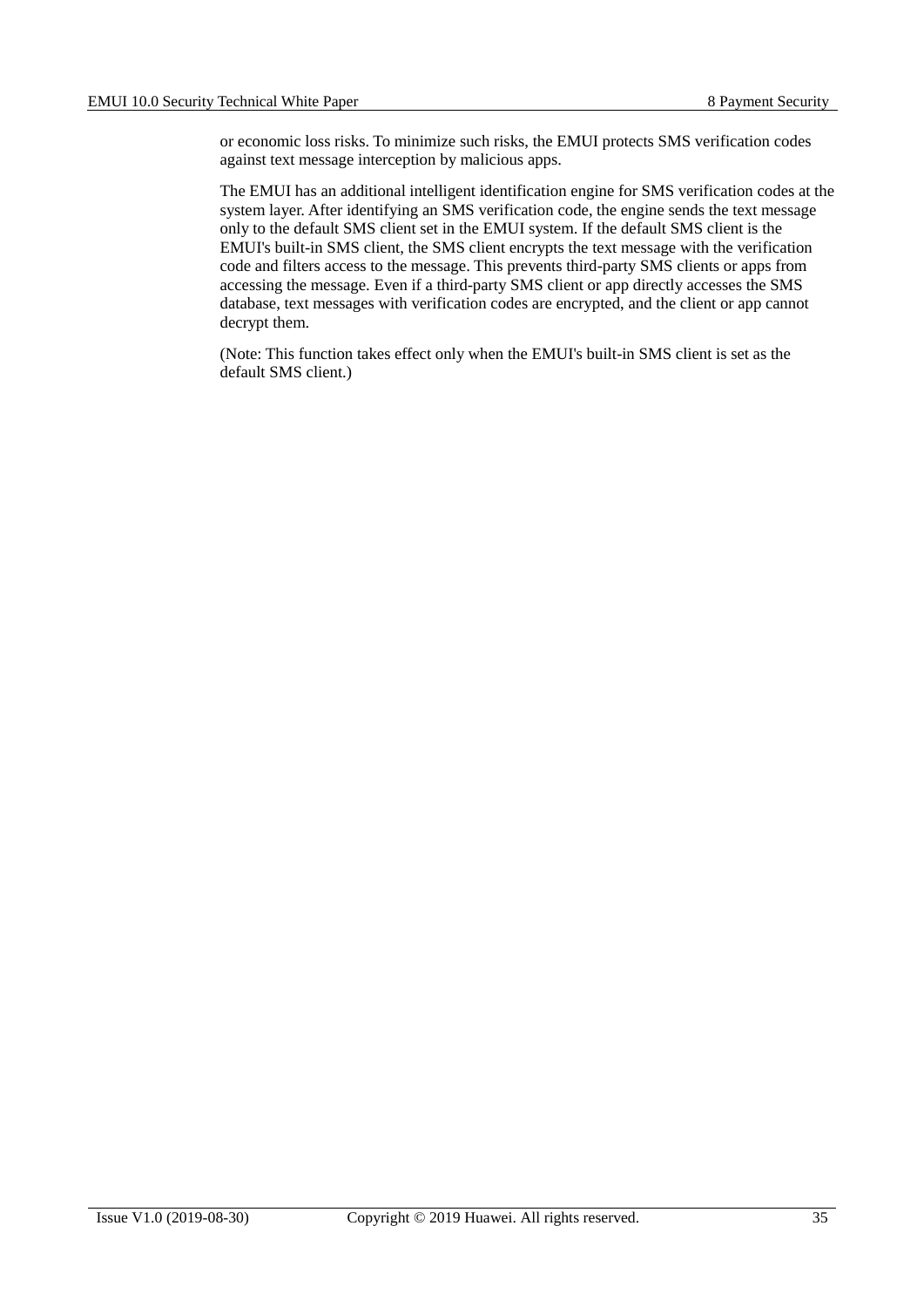## <span id="page-40-0"></span>**Internet Cloud Service Security**

Huawei has established a series of powerful cloud services to help users use devices more effectively. In terms of design, these Internet services inherit the security objectives promoted by the EMUI across the entire platform. Cloud services protect users' personal data stored on the Internet or transferred over the network, defend against threats and network attacks, and prevent malicious or unauthorized access to such information and services. Huawei cloud services use a unified security architecture that ensures user data security without affecting the overall usability of the EMUI.

#### <span id="page-40-1"></span>**HUAWEI ID**

A HUAWEI ID can be used to access all Huawei services, such as MyCloud, AppGallery, HiGame, Huawei Video, and Huawei Music. Ensuring the security of HUAWEI ID and preventing unauthorized access to user accounts are important concerns for users. To achieve this goal, Huawei requires users to use a strong password that is not commonly used and that contains at least eight characters in the form of lowercase and uppercase letters and digits. On this basis, users can add characters and punctuation marks (the maximum password length is 32 characters) to make the password stronger and therefore more secure.

In cases where a user requests a major change to a HUAWEI ID, for example, when the user changes the password or uses the HUAWEI ID on a new device, Huawei will send a text message, email, or notification to the user. If any exception occurs, Huawei will prompt users to immediately change their passwords. Huawei has also adopted various policies and procedures to protect users' HUAWEI IDs. These policies and procedures include limiting the numbers of login and password reset attempts, continuously monitoring fraudulent activities for attack identification, and regularly reviewing existing policies for timely update according to new information that may affect user security.

#### <span id="page-40-2"></span>**Account Protection**

#### **Two-Factor Authentication**

Two-factor authentication is the optimal account protection solution and ensures that the use of HUAWEI IDs is more secure.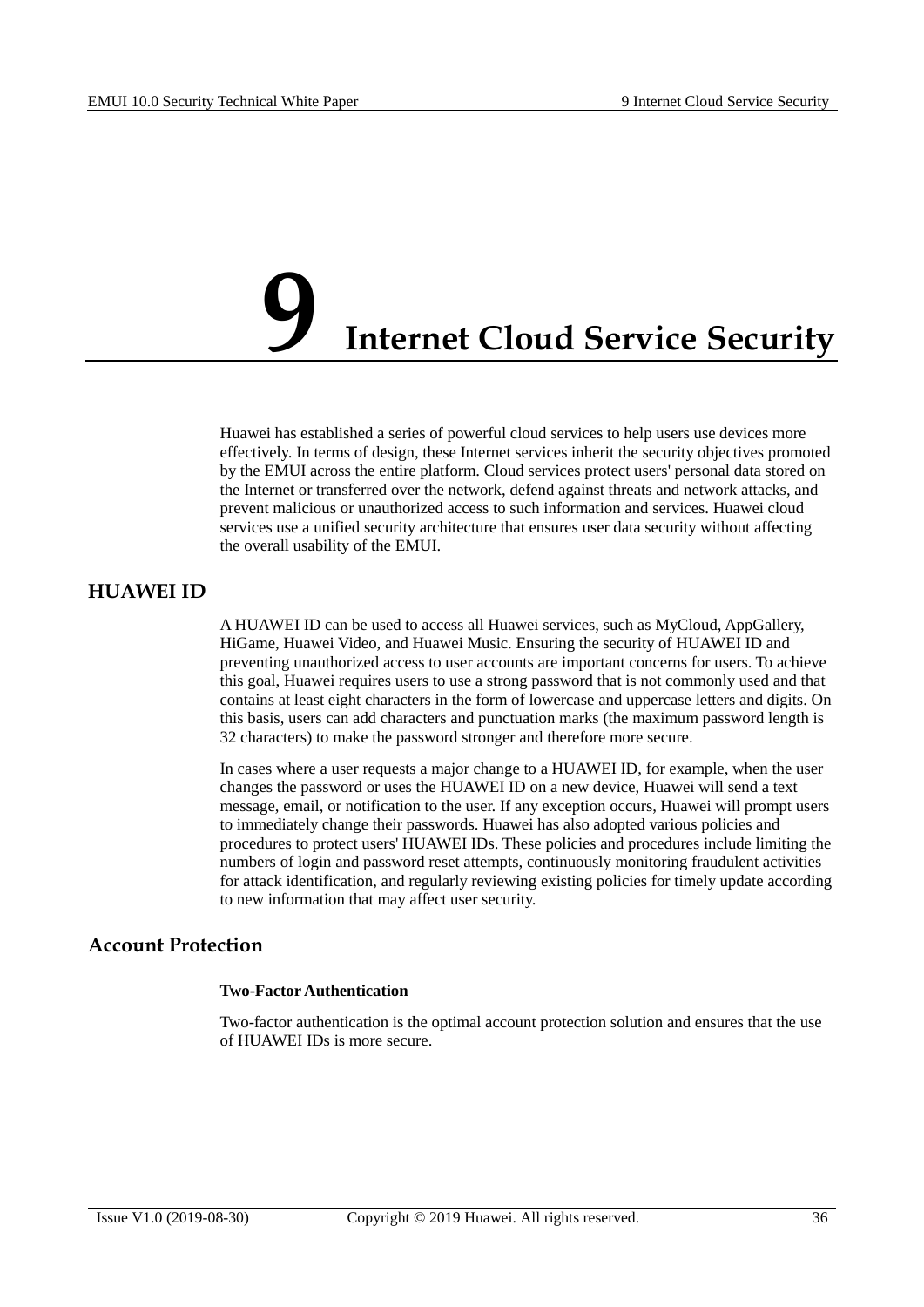<span id="page-41-0"></span>

**Figure 9-1** Account protection

Account protection allows users to log in to their HUAWEI IDs using only their trusted devices. When attempting to log in to a HUAWEI ID from a new device, the user will need to enter the HUAWEI ID password and security verification code. The verification code is automatically displayed on the trusted device or sent to the user's trusted phone number. If the new device passes the verification, it will become the user's trusted device. For example, a user has a HUAWEI M2 and wants to log in to the user's HUAWEI ID on a new HUAWEI P10. The HUAWEI P10 will require the user to enter the HUAWEI ID password and the verification code displayed on the HUAWEI M2. This approach ensures that HUAWEI IDs and HUAWEI ID services (such as MyCloud, AppGallery, Wallet, and HiGame) are more secure.

#### **Sliding Verification Code**



When users log in, reset passwords, or change accounts through WAP and a browser, automated attacks must be prevented. Sliding verification codes are provided to prevent such attacks.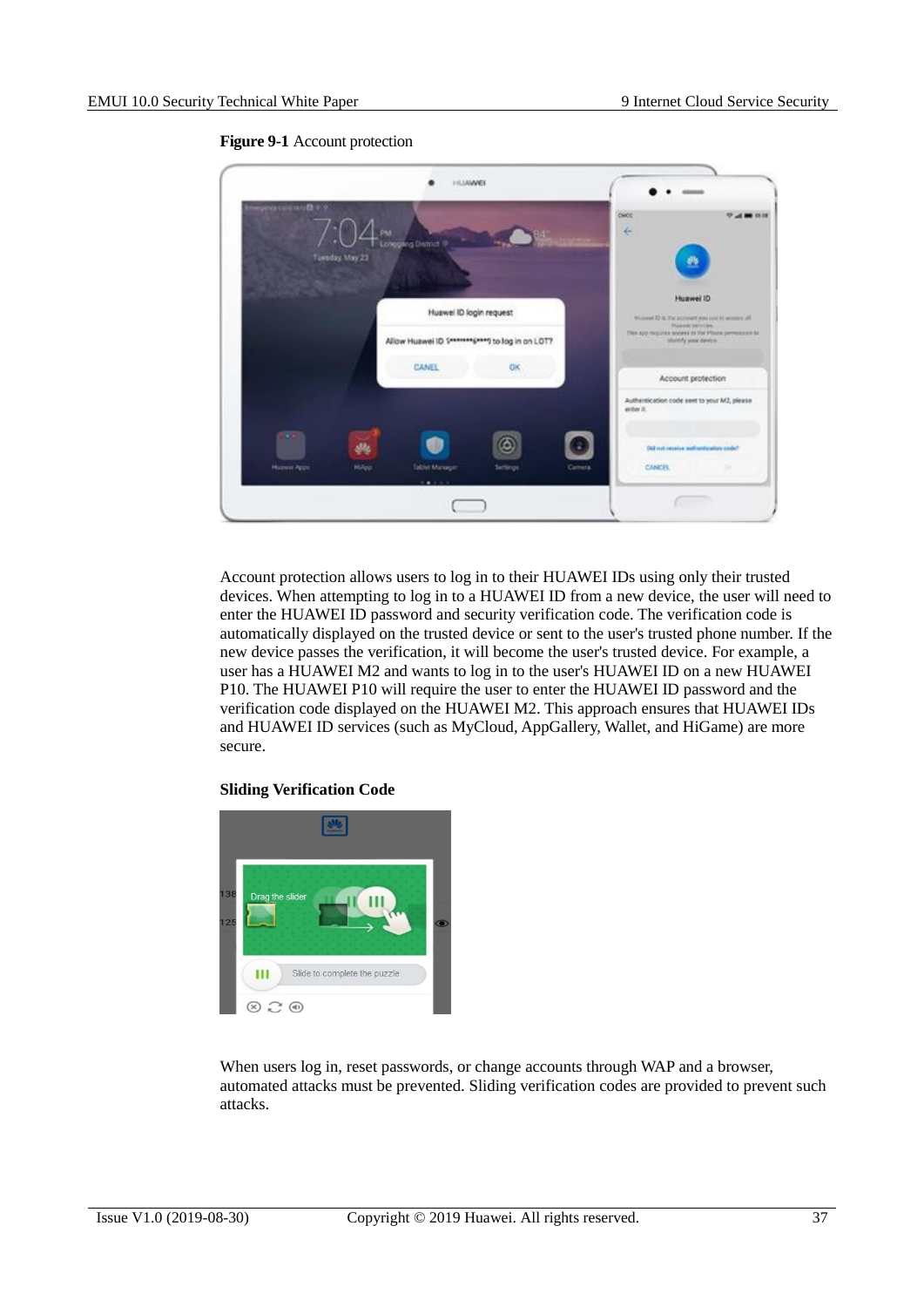#### **Heuristic Security Authentication**

| Change account                                                                                                                          |  |
|-----------------------------------------------------------------------------------------------------------------------------------------|--|
| You can submit a request to:                                                                                                            |  |
| 1.Change HUAWEI ID                                                                                                                      |  |
| 2. Change security phone number or security email                                                                                       |  |
| You will be required to provide the following<br>information related to your account:                                                   |  |
| . New phone number or email address                                                                                                     |  |
| · Device information                                                                                                                    |  |
| · Personal ID information                                                                                                               |  |
| • Usage information                                                                                                                     |  |
| Please fill in the information on a frequently used<br>device. The more information you provide, the better<br>vour chances of success. |  |
| <b>START</b>                                                                                                                            |  |
| CHECK STATUS                                                                                                                            |  |
|                                                                                                                                         |  |

Users can change their phone number, email address, security phone number, or security email address through self-service means if they forget their HUAWEI ID password, want to reset the password, or the phone number or email address bound to the HUAWEI ID is no longer available.

#### **Account Risk Control**

Huawei provides an end-to-end risk identification mechanism and confrontation capabilities throughout the lifecycle of accounts. Risk prevention is provided across the entire process of account registration, login, service access, service operation, password reset, and account change. The system identifies fake accounts based on experts' rules, machine learning, and various means such as account operation exceptions, phone number exceptions, email exceptions, network risks, and geographical locations, to prevent malicious attacks on accounts and ensure the security of user assets and data.

#### <span id="page-42-0"></span>**HUAWEI ID Message**

The HUAWEI ID message function allows Huawei device users to send and receive messages. This function supports texts and attachments, such as photos, contact information, and location information. The information is displayed on all of a user's registered devices so that the user can continue the dialog on any of the devices. Huawei does not record users' information or attachments. In addition, the content is end-to-end encrypted.

#### <span id="page-42-1"></span>**MyCloud**

MyCloud allows users to store contacts, messages, photo albums, call records, reminders, calendars, browser bookmarks, and other contents, and synchronizes information between the users' devices. Users can log in to their HUAWEI ID to set MyCloud and choose services as required.

When users log out of their HUAWEI ID, related authentication information will be deleted. After obtaining user confirmation, MyCloud will delete all related data to ensure that personal data is not stored on unused devices. Users can log in to their HUAWEI ID on a new authenticated device to restore the MyCloud data.

#### <span id="page-42-2"></span>**HUAWEI ID–based Key**

Each MyCloud file is divided into different blocks. Each block is encrypted or decrypted using AES128. MyCloud encryption and decryption require HUAWEI ID login. After a user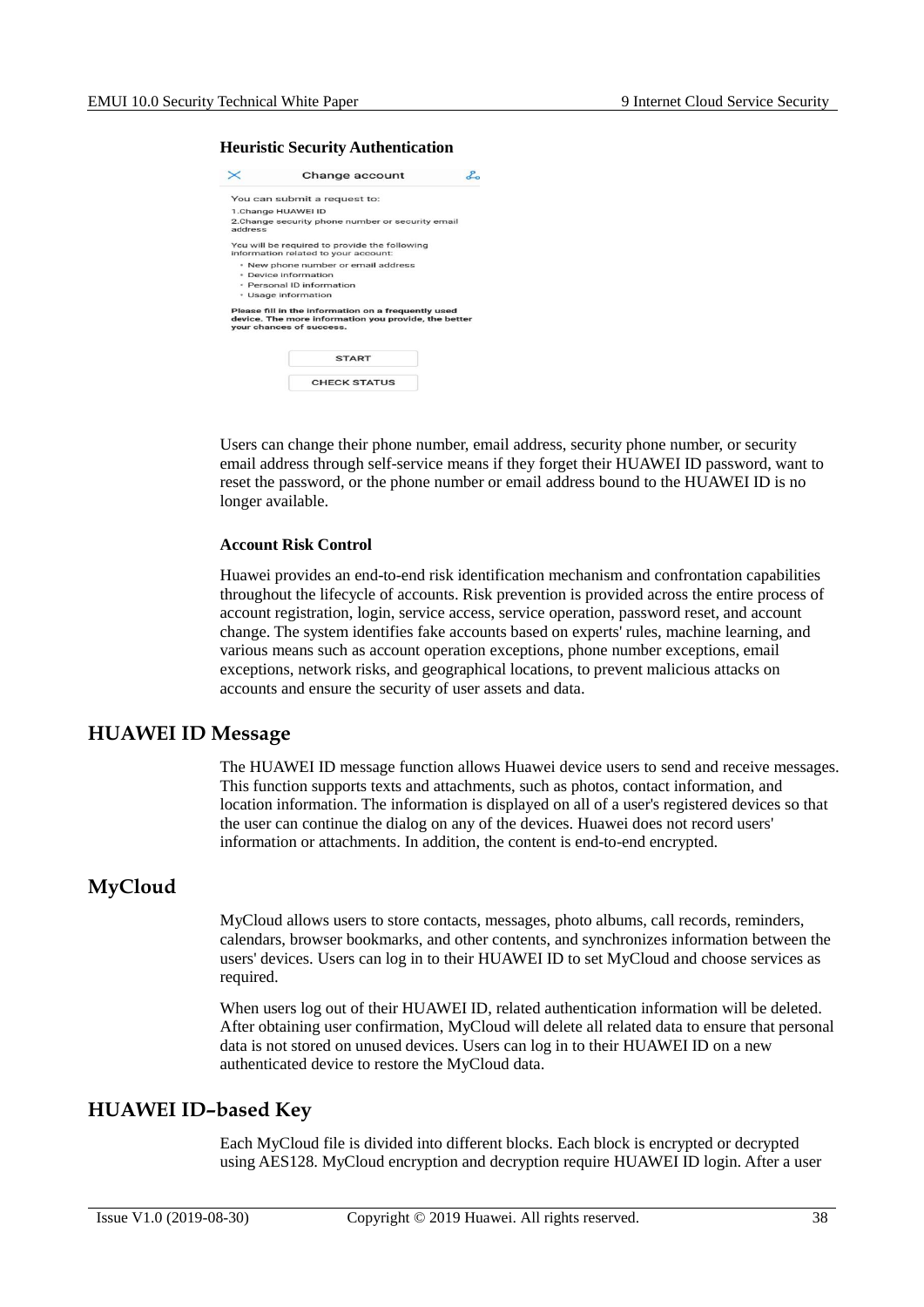successfully logs in to a HUAWEI ID, MyCloud derives an encryption factor for the HUAWEI ID and sends the factor and block metadata to the hardware encryption and decryption system. MyCloud files are encrypted and decrypted in this system and then sent to the user's device through secure transmission channels. When stored on MyCloud, the user's data is protected through the key bound to the HUAWEI ID. This means that only the user can read and write the data.

#### <span id="page-43-0"></span>**MyCloud Backup**

MyCloud backup backs up data (including device settings, app data, photos, and videos on the device) to the cloud only when user devices can access the Internet through Wi-Fi. MyCloud will encrypt and protect backup data.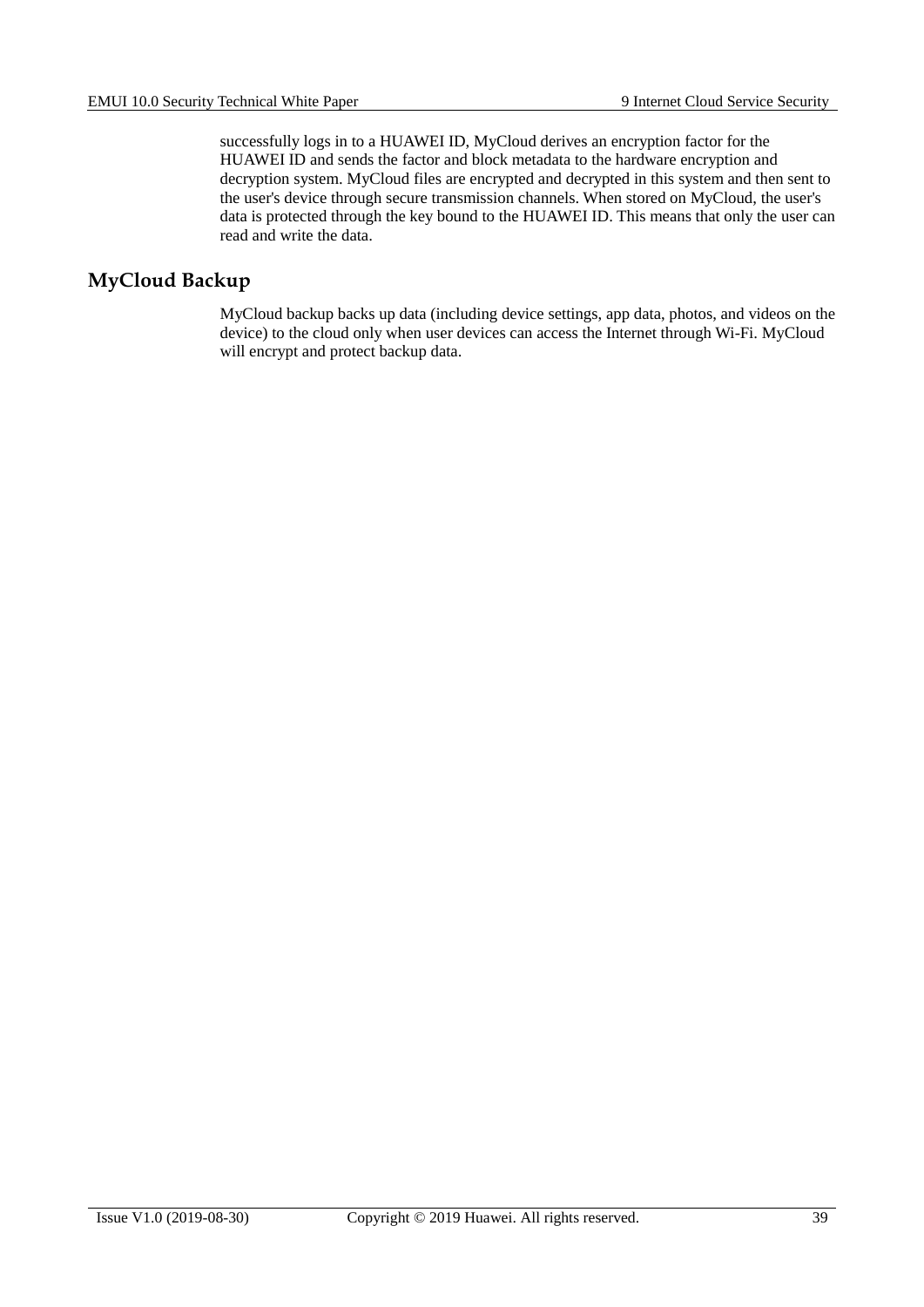## <span id="page-44-0"></span>**10 Device Management**

This chapter describes the device management function of the EMUI. For enterprise users, the EMUI provides the MDM function for device configuration and access control. For scenarios where a user loses a mobile phone, the EMUI provides functions such as Find My Phone and Activation Lock.

#### <span id="page-44-1"></span>**Find My Phone and Activation Lock (for Mainland China)**

The EMUI provides the function of Find My Phone. After enabling the function, the user can locate (including active positioning and automatic location reporting at a lower battery level) a lost mobile phone, ring the phone, lock the phone (including locking the screen, reporting locations and movement tracks, and enabling the power saving mode automatically), and erase device data to ensure device data security. The user can implement these operations by logging in to the cloud service website (cloud.huawei.com) or using the Find My Phone function on a Huawei phone. (Note: The function is available only in mainland China.)

In addition, the EMUI provides the function of activation lock. Enabling Find My Phone will also enable the activation lock function on the mobile phone. If an unauthorized user attempts to forcibly erase data from a lost phone, after the phone is rebooted, the user needs to log in to the HUAWEI ID to re-activate the phone. This function ensures that unauthorized users cannot activate or use the phone, thereby protecting security of the phone.

#### <span id="page-44-2"></span>**MDM API**

The EMUI opens up the device management interface SDK of Huawei phones and tablets to third parties through the Huawei Developer platform, allowing device configuration and access control for Enterprise Mobility Management (EMM) vendors and application developers. For details about the SDK, visit the Huawei Developer official website: [https://developer.huawei.com/consumer/en/doc/30701.](https://developer.huawei.com/consumer/en/doc/30701)

For device management APIs required by enterprise mobile office customers, the EMUI grants the customers corresponding use permissions by verifying a signed enterprise certificate. The enterprises can apply for the use permission of device management APIs from Huawei Developer official website.

Huawei issues device management certificates to app developers qualified by Huawei through Huawei open platforms. After the developer integrates the certificate into the developed Android package (APK), the APK can normally invoke the authorized APIs on Huawei devices.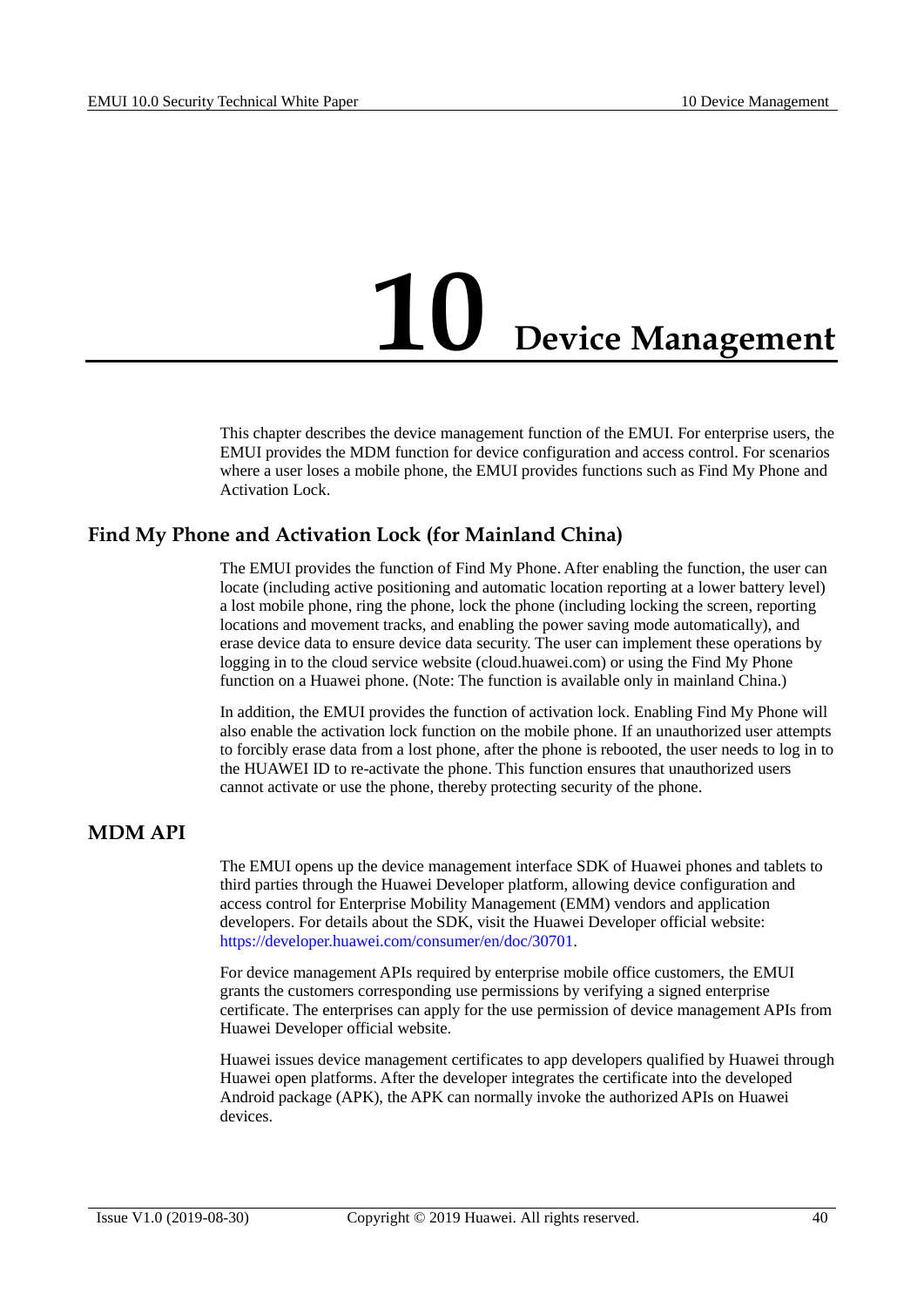When a user installs an APK that has a device management certificate, the EMUI analyzes and verifies each item of the certificate. After confirming that the signature is correct, the APK passes the authorization and is installed. If the certificate fails the verification, the APK will not have the device management permission. As a result, invoking the device management APIs fails and the developer is prompted with a security exception to ensure security of Huawei devices.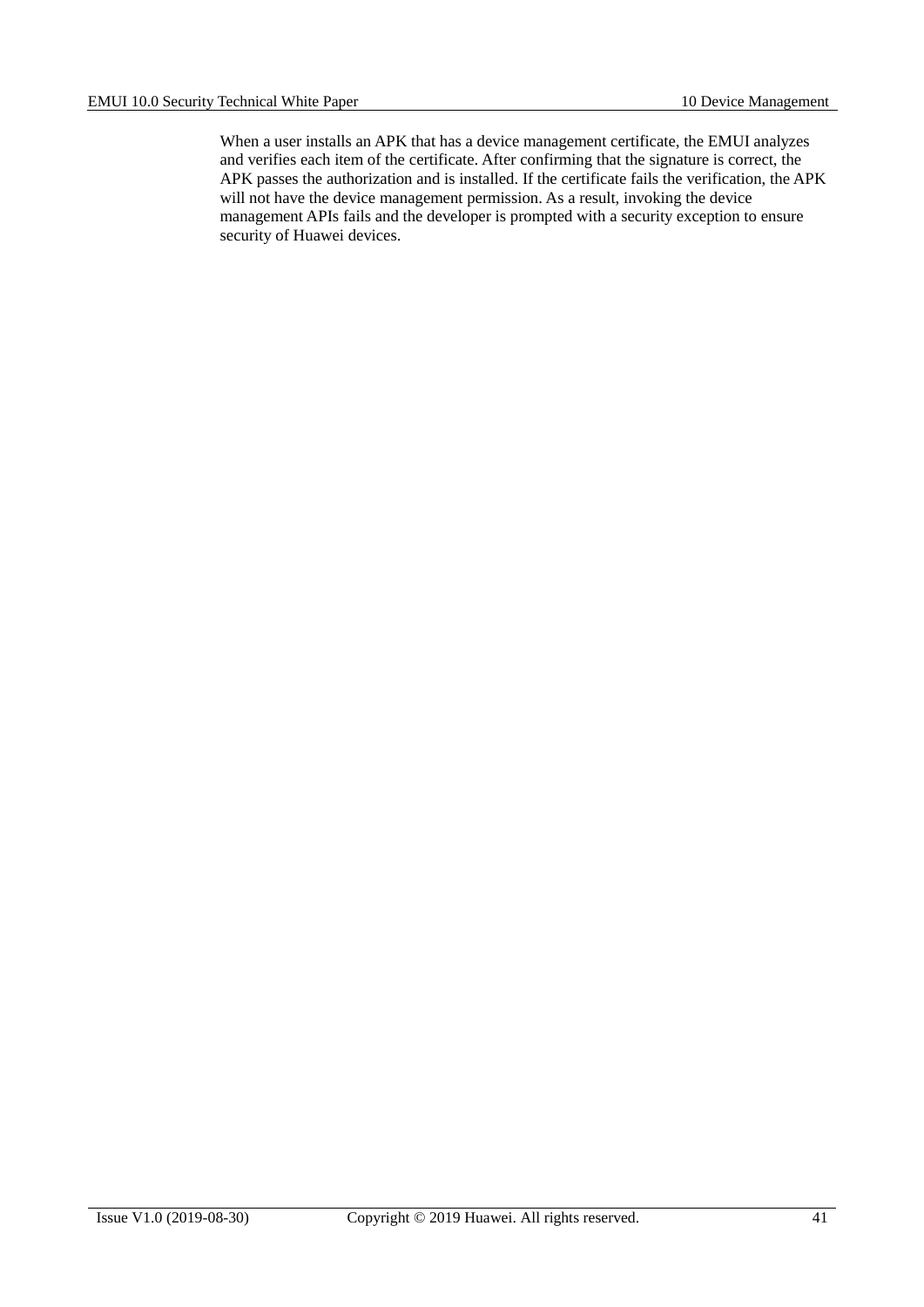## **11 Privacy Protection**

<span id="page-46-0"></span>This chapter describes the EMUI's user privacy protection. Huawei devices may contain user privacy data, such as contacts, short messages, and photos. To protect user privacy, the EMUI ensures that preset apps fully meet privacy compliance requirements, and provides app permission management, notification management, location-based service (LBS), and other privacy management functions. In addition, to further protect users' privacy, the EMUI provides technical privacy protection means such as device identifier system and differential privacy.

#### <span id="page-46-1"></span>**Permission Management**

The EMUI operating system provides a permission management mechanism designed to allow or restrict apps' access to APIs and resources. By default, no permissions are granted to apps, and access to protected APIs or resources is restricted to ensure security of such APIs and resources. During installation, apps request permissions, and users determine whether to grant the permissions. The EMUI enables users to allow or deny permissions to an installed app for fine-grained control. The permission management function applies to the following:

- Phone call
- Network
- $\bullet$  SMS
- Contacts
- Call record
- Camera
- **•** Location data
- Recording
- Wi-Fi
- Bluetooth
- Calendar
- Body sensor
- Health and fitness
- Storage
- Sending multimedia messages
- Using call transfer (CT)
- Suspended window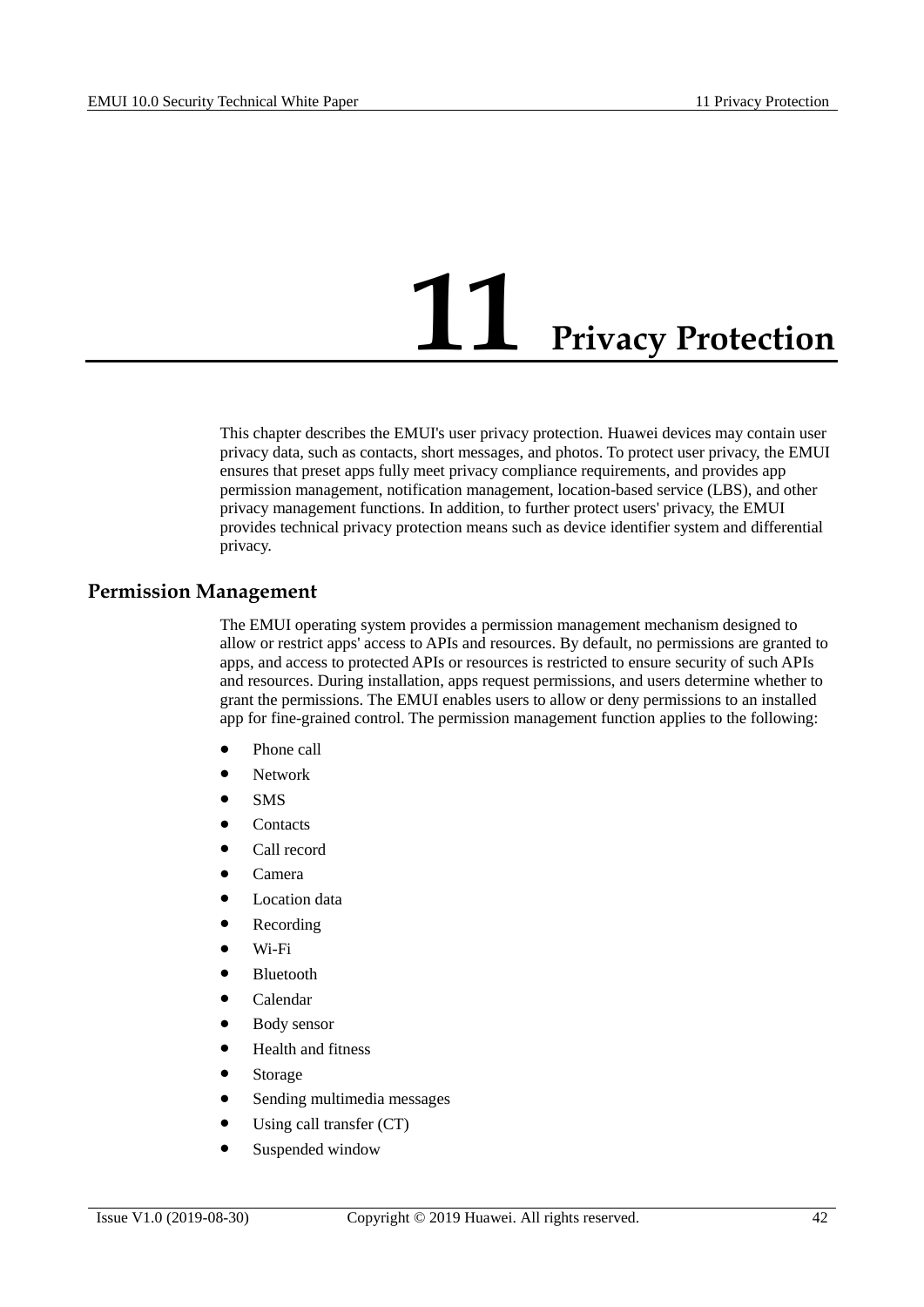Creating desktop shortcut

#### <span id="page-47-0"></span>**Audio/Video Recording Reminder**

To prevent malicious apps from obtaining permission to access the microphone or camera through spoofing and recording audio or videos at the backend to steal users' privacy data, the EMUI provides the audio/video recording reminder function. When an app is using a microphone or camera, the system displays a prompt on the notification bar. When the user touches the prompt, the app interface or the app's permission management interface is displayed. The user can also touch the close button to close the app that is recording audio or a video.

#### <span id="page-47-1"></span>**Location Access**

The EMUI allows a user to enable or disable location access in **Settings**. After location access is disabled, the EMUI also disables the Global Positioning System (GPS), Wi-Fi, Bluetooth, and mobile tower positioning. In this way, users' location positioning is completely disabled, ensuring user privacy.

If an app requires access to location information through LBS, it needs to apply for the location access permission. The user can determine whether to grant the permission (Allow, Always allow, or Deny) to the app based on the application scenario. If the user selects "Allow", the app can access location information but not at the backend. If the user selects "Always allow", the app can access location information during running and at the backend. If the user selects "Deny", the app cannot access location information.

When the user selects "Always allow", the system detects that the app is accessing location information at the backend and will periodically ask the user whether to allow backend access through notification. The system notifies the user only once for each app.

#### <span id="page-47-2"></span>**Device Identifier**

During system processing, unique identification is required. The EMUI provides multiple unique identifiers with different behavior features. The app selects the most appropriate identifier based on different scenarios. These features involve privacy.

#### **Scope**

EMUI identifiers have three scopes. Wider scope of an identifier indicates higher risk of being tracked.

- Single App: The ID is only available to the app and can't be accessed to any other apps.
- App group: The ID is available to a group of apps, such as a group apps provided by the same vendor.
- Device: All apps installed on the device access a same ID.

#### **Resettability and Durability**

The resettability and durability define the lifecycle of identifiers. A user with a persistent and more reliable identifier is more vulnerable to long-term tracking. When the app is reinstalled or the identifier is manually reset, the duration is shortened and the risk of being tracked is reduced.

To prevent apps from using device identifiers to track users, the EMUI prohibits third-party apps from obtaining permanent device identifiers, such as IMEI, SN, and MAC address.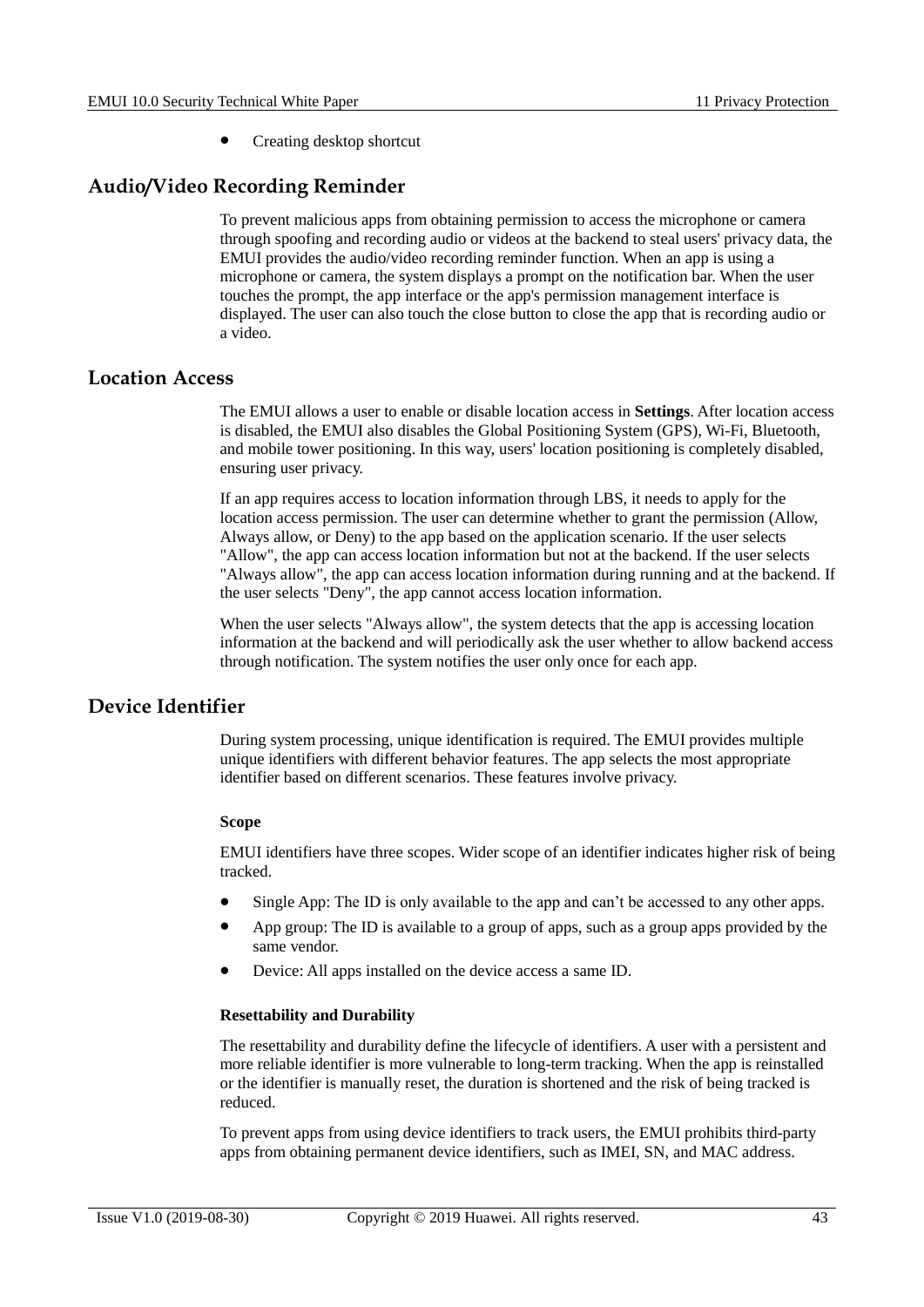The EMUI identifier system includes:

| <b>ID</b> Type       | <b>ID</b> Name                            | Application<br>Scenario &<br><b>Scope</b>                                                                                                                                                           | Generation<br>Time                                                                                                                                                  | Resettability                                                        |
|----------------------|-------------------------------------------|-----------------------------------------------------------------------------------------------------------------------------------------------------------------------------------------------------|---------------------------------------------------------------------------------------------------------------------------------------------------------------------|----------------------------------------------------------------------|
| Random<br>identifier | <b>UUID</b>                               | It can be used<br>by any app.                                                                                                                                                                       | A random<br>number is<br>generated each<br>time an<br>identifier is<br>invoked.                                                                                     | The UUID is<br>regenerated each<br>time an identifier is<br>invoked. |
| <b>HUAWEI</b><br>ID  | <b>HUAWEI ID</b>                          | Used for<br>Huawei<br>Cloud service<br>features,<br>AppGallery,<br>MyCloud,<br>and Huawei<br>Music, etc.                                                                                            | Generated upon<br>creation of a<br>HUAWEI ID.                                                                                                                       | Deleted upon<br>deregistration of a<br>HUAWEI ID.                    |
|                      | Open<br><b>HUAWEI ID</b>                  | Used by<br>third-party<br>apps to log in<br>to Huawei<br>Cloud service<br>features,<br>AppGallery,<br>MyCloud,<br>and Huawei<br>Music, etc.                                                         | Generated upon<br>creation of a<br>HUAWEI ID.                                                                                                                       | Deleted upon<br>deregistration of a<br><b>HUAWEI ID.</b>             |
| Device<br>ID         | Open device<br>identifier<br>(ODID)       | Provided for<br>Huawei<br>Developer to<br>prevent data<br>from being<br>correlated<br>between<br>multiple<br>third-party<br>vendors.<br>Assign IDs<br>based on<br>third-party<br>app<br>signatures. | The Developer<br>ID is randomly<br>generated<br>during app<br>installation.<br>Different IDs<br>are generated<br>for the same<br>app when it is<br>installed twice. | The ID is<br>regenerated when<br>the app is reinstalled.             |
|                      | Open<br>anonymous<br>identifier<br>(OAID) | Provided for<br>advertisers in<br>the<br>advertisement<br>placement<br>scenario.                                                                                                                    | Regenerated<br>after being<br>reset.                                                                                                                                | Manually reset the<br>anonymous device<br>ID.                        |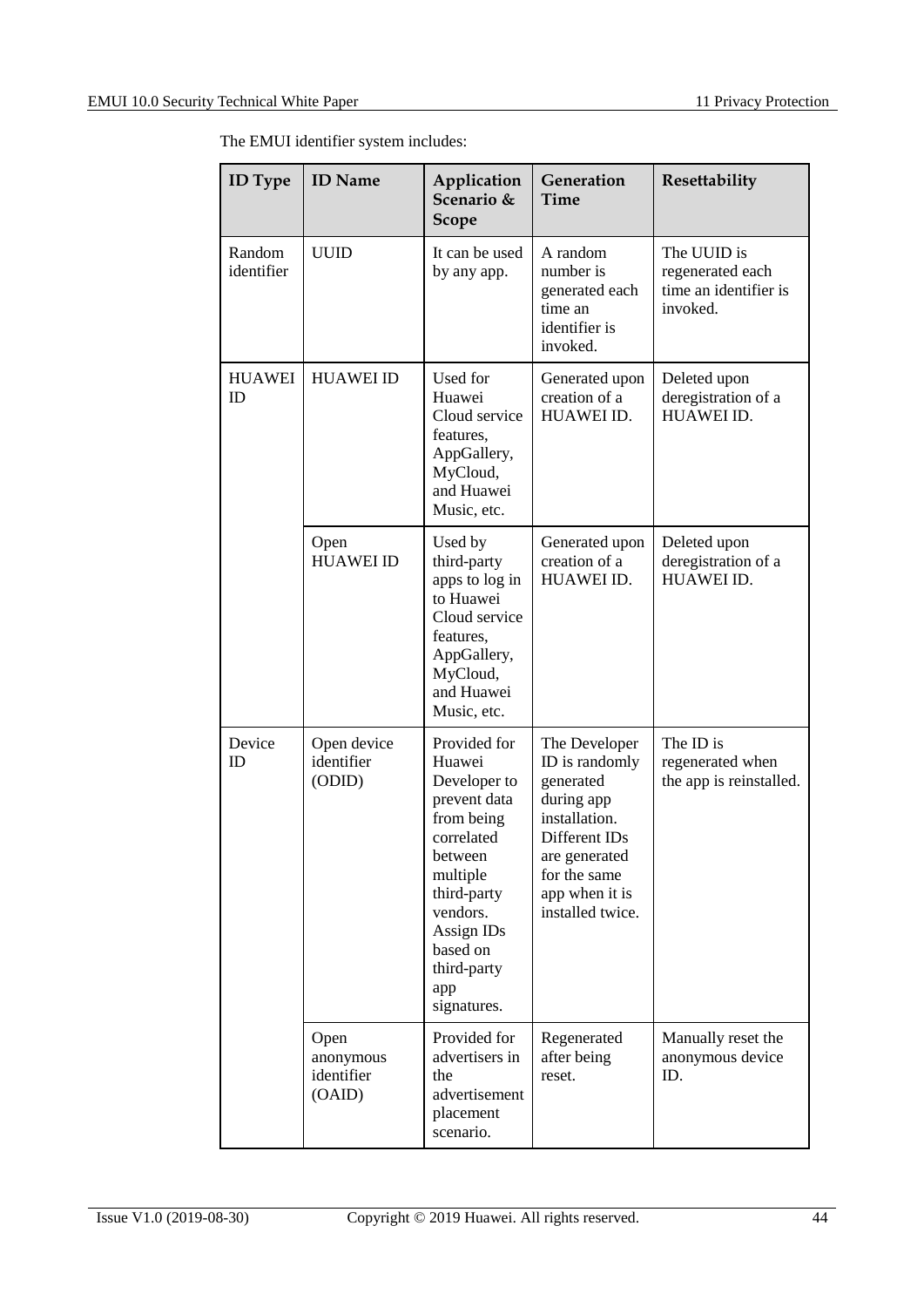#### <span id="page-49-0"></span>**Differential Privacy**

The EMUI uses differential privacy technology to protect information that users share with Huawei while improving user experience. Differential privacy adds random information to data. This prevents Huawei from associating a device with a user when users' data is analyzed. The data patterns appear only when user data is combined with the data from a large number of other users and the randomly added information averages out. These patterns help Huawei understand how users use their devices (so that Huawei can improve related services and products) without collecting personal information.

For example, when collecting information on user experience improvement, the EMUI does not directly upload the original information about the user's operations on the app. Instead, the EMUI generates a digest of the information. In addition, random information is added to the sets of digests. This ensures that it is impossible to associate the data with the user's device.

#### <span id="page-49-1"></span>**Privacy Statement**

The EMUI provides an explicit privacy statement and explicitly notifies users to check and confirm the statement in the startup wizard. In addition, users can check the privacy statement in **Settings**. Privacy policies vary in different countries. Therefore, users in different countries are provided with specific privacy statements on the EMUI released in the local countries.

Read Huawei Privacy Statement at [http://consumer.huawei.com/minisite/worldwide/privacy-policy/en/index.htm.](http://consumer.huawei.com/minisite/worldwide/privacy-policy/en/index.htm)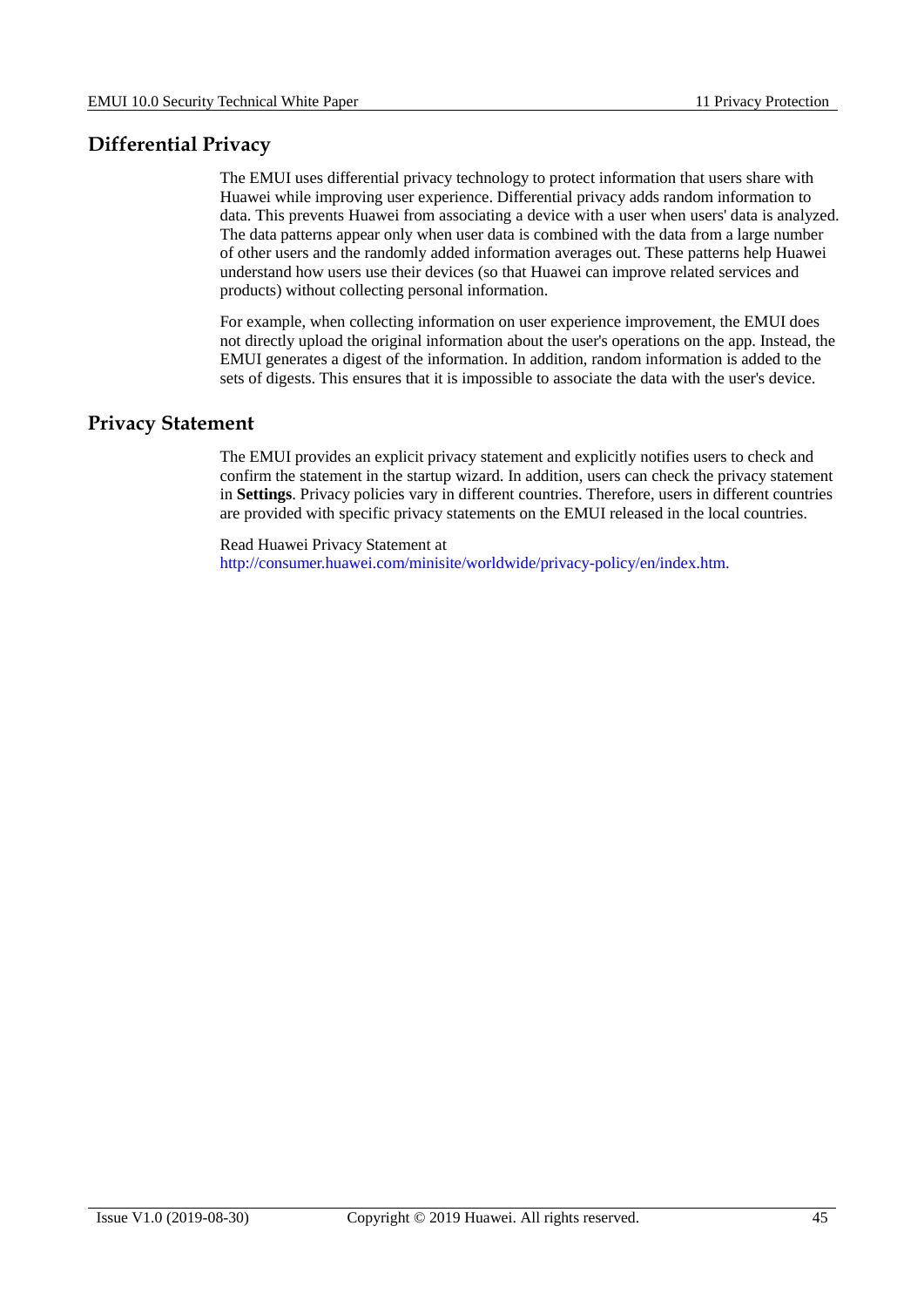# **12 Conclusion**

<span id="page-50-0"></span>Huawei attaches great importance to users' device security and privacy, and designs the EMUI to provide an end-to-end (from bottom-layer chips and systems to apps) security protection capability. The EMUI constructs a trustworthy basic architecture for the device based on the chip hardware, and constructs security experience considering both security and user experience based on higher security and good computing performance of the device hardware.

At the system layer, the EMUI improves system security by enhancing kernel security. Based on underlying trustworthy platform and system security hardening, it provides a more secure system control capability for the upper layer. On the app layer, the EMUI provides app signature, app sandbox, permission management, threat detection, and other security functions, and works together with the cloud to ensure security.

While providing security solutions, Huawei also attaches great importance to establishing the security process and security capabilities to implement security management throughout the lifecycle of products.

Huawei has set up a dedicated computer emergency response team (CERT) dedicated to improving product security. Any organization or individual that finds security vulnerabilities in Huawei products can contact Huawei at [PSIRT@huawei.com.](mailto:PSIRT@huawei.com) Huawei PSIRT will reply promptly while organizing internal vulnerability fixing, releasing vulnerability warning, and pushing patches for update. Huawei is sincere in its willingness to jointly construct Huawei device security with all stakeholders.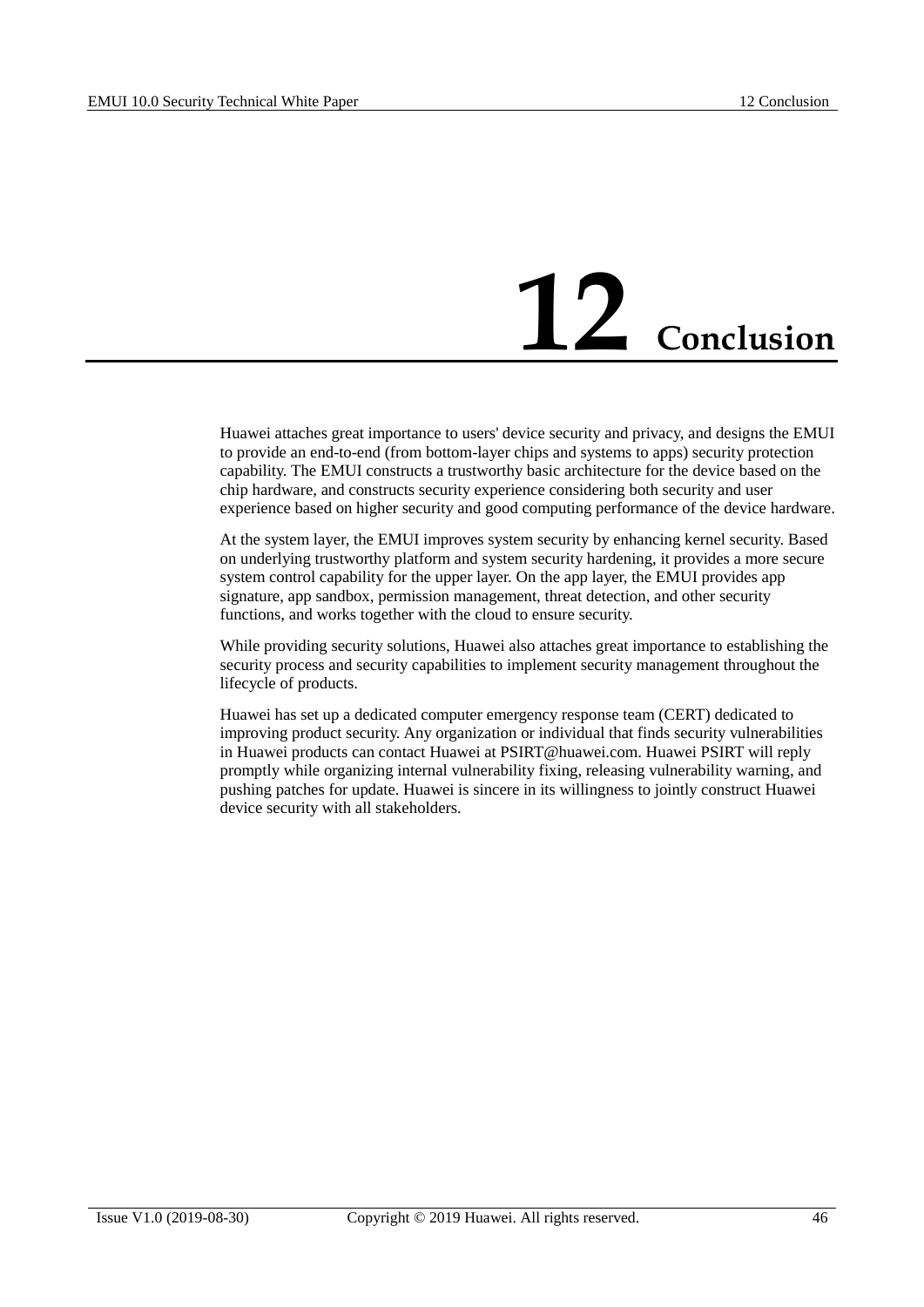# <span id="page-51-0"></span>**13 Acronyms and Abbreviations**

#### **Table 13-1** Acronyms and abbreviations

| Acronym/Abbreviation | <b>Full Name</b>                               |
|----------------------|------------------------------------------------|
| 3DES                 | Triple Data Encryption Algorithm               |
| <b>AES</b>           | <b>Advanced Encryption Standard</b>            |
| AI                   | artificial intelligence                        |
| <b>API</b>           | <b>Application Programming Interface</b>       |
| <b>ARM</b>           | <b>Advanced RISC Machines</b>                  |
| <b>ASLR</b>          | address space layout randomization             |
| <b>BLE</b>           | <b>Bluetooth Low Energy</b>                    |
| <b>BYOD</b>          | bring your own device                          |
| CA                   | certificate authority                          |
| <b>CDD</b>           | compatibility definition document              |
| CE                   | credential encryption                          |
| <b>CERT</b>          | computer emergency response team               |
| <b>CFI</b>           | <b>Control Flow Integrity</b>                  |
| <b>CFNR</b>          | China Financial National Rising Authentication |
| <b>CMP</b>           | Certificate Management Protocol                |
| <b>CNN</b>           | convolutional neural network                   |
| CT                   | call transfer                                  |
| <b>CVV</b>           | card verification value                        |
| <b>DAC</b>           | discretionary access control                   |
| DE                   | device encryption                              |
| <b>DEP</b>           | data execution prevention                      |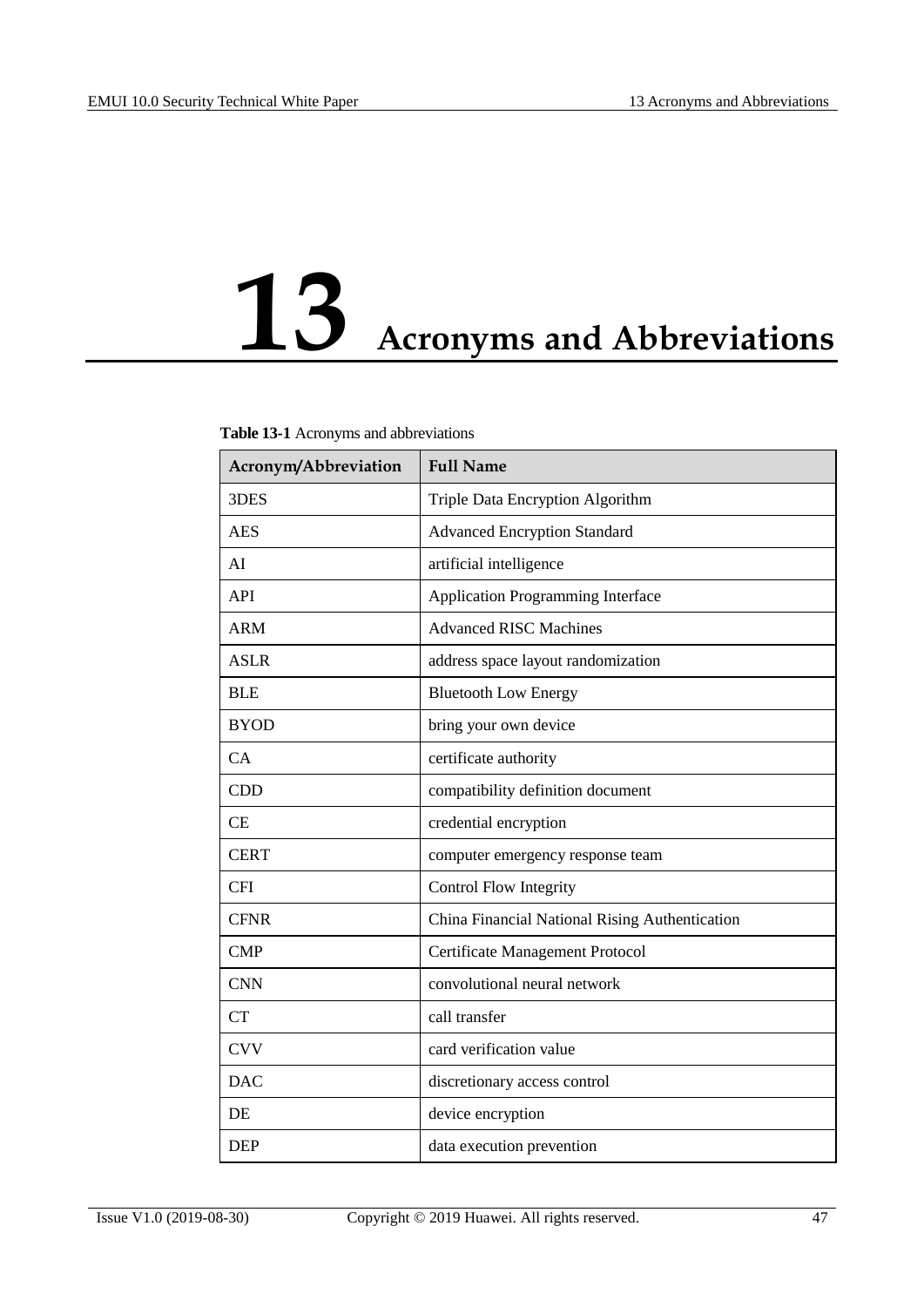| Acronym/Abbreviation | <b>Full Name</b>                                                   |
|----------------------|--------------------------------------------------------------------|
| <b>DRM</b>           | digital rights management                                          |
| <b>DSO</b>           | dynamic shared object                                              |
| EAP                  | <b>Extensible Authentication Protocol</b>                          |
| <b>ECDSA</b>         | Elliptic Curve Digital Signature Algorithm                         |
| eID                  | electronic identification                                          |
| <b>EIMA</b>          | <b>EMUI Integrity Measurement Architecture</b>                     |
| <b>EMM</b>           | <b>Enterprise Mobility Management</b>                              |
| eMMC                 | embedded multimedia card                                           |
| <b>EMUI</b>          | <b>Emotion UI</b>                                                  |
| <b>GP</b>            | GlobalPlatform                                                     |
| <b>GPS</b>           | <b>Global Positioning System</b>                                   |
| <b>HKIP</b>          | Huawei Kernel Integrity Protection                                 |
| <b>HMAC</b>          | Hashed Message Authentication Code                                 |
| <b>HTTPS</b>         | <b>Hypertext Transfer Protocol Secure</b>                          |
| <b>HUK</b>           | hardware unique key                                                |
| <b>HUKS</b>          | Huawei Universal Keystore                                          |
| IKE <sub>v2</sub>    | Internet Key Exchange version 2                                    |
| inSE                 | <b>Integrated Secure Element</b>                                   |
| <b>IPsec</b>         | IP Security                                                        |
| <b>JCA</b>           | <b>J2EE Connector Architecture</b>                                 |
| <b>JCE</b>           | Java Cryptography Extension                                        |
| <b>JOP</b>           | jump-oriented programming                                          |
| <b>KASLR</b>         | kernel address space layout randomization                          |
| L <sub>2</sub> TP    | Layer Two Tunneling Protocol                                       |
| <b>LBS</b>           | location-based service                                             |
| <b>LTO</b>           | link-time optimization                                             |
| <b>MAC</b>           | mandatory access control                                           |
| <b>MDM</b>           | Mobile Device Management                                           |
| <b>MPPE</b>          | Microsoft Point-to-Point Encryption                                |
| MS-CHAP v2           | Microsoft Challenge Handshake Authentication Protocol<br>version 2 |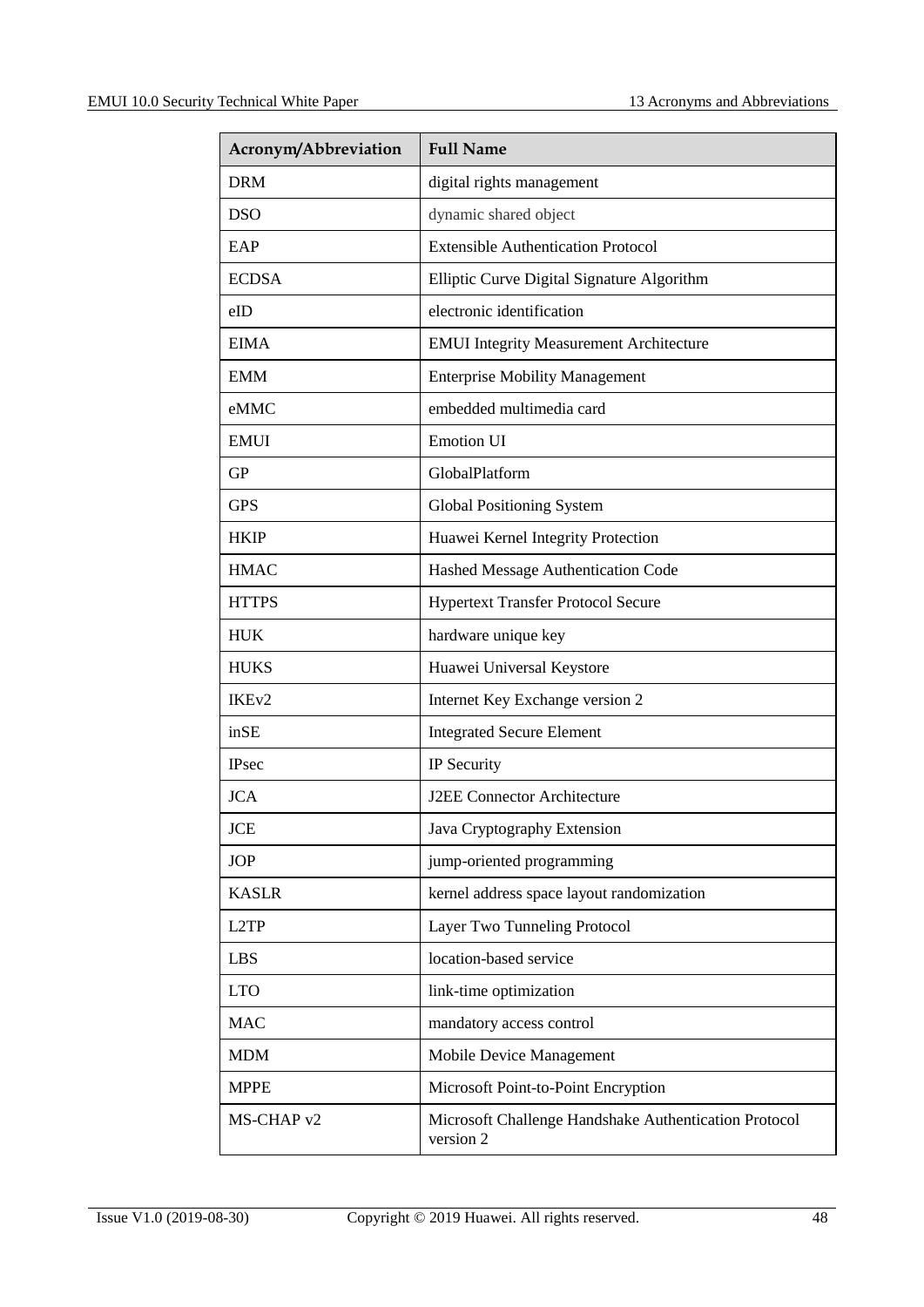| Acronym/Abbreviation | <b>Full Name</b>                               |
|----------------------|------------------------------------------------|
| <b>NE</b>            | no encryption                                  |
| <b>NFC</b>           | <b>Near Field Communication</b>                |
| <b>NIST</b>          | National Institute of Standards and Technology |
| <b>NPU</b>           | Neural-Network Processing Unit                 |
| <b>OAID</b>          | open anonymous identifier                      |
| <b>ODID</b>          | open device identifier                         |
| <b>OTA</b>           | over the air                                   |
| <b>PAKE</b>          | Password Authenticated Key Exchange            |
| <b>PAN</b>           | Privileged Access Never                        |
| <b>PIN</b>           | personal identification number                 |
| PKI                  | public key infrastructure                      |
| <b>POSIX</b>         | Portable Operating System Interface            |
| <b>PPTP</b>          | Point-to-Point Tunneling Protocol              |
| <b>PSK</b>           | pre-shared key                                 |
| <b>PXN</b>           | Privileged Execute Never                       |
| <b>REE</b>           | <b>Rich Execution Environment</b>              |
| <b>RNG</b>           | random number generator                        |
| <b>ROM</b>           | read-only memory                               |
| <b>ROP</b>           | return-oriented programming                    |
| <b>RSA</b>           | Rivest Shamir Adleman                          |
| RPMB                 | replay protected memory block                  |
| <b>SCEP</b>          | Simple Certificate Enrollment Protocol         |
| <b>SCP</b>           | <b>Secure Channel Protocol</b>                 |
| <b>SD</b>            | Secure Digital Memory Card                     |
| <b>SDK</b>           | software development kit                       |
| <b>SELinux</b>       | Security-Enhanced Linux                        |
| <b>SFS</b>           | secure file system                             |
| <b>SHA</b>           | Secure Hash Algorithm                          |
| <b>SMS</b>           | short message service                          |
| SoC                  | System-on-a-Chip                               |
| <b>SOTER</b>         | Standard Of auThentication with fingERprint    |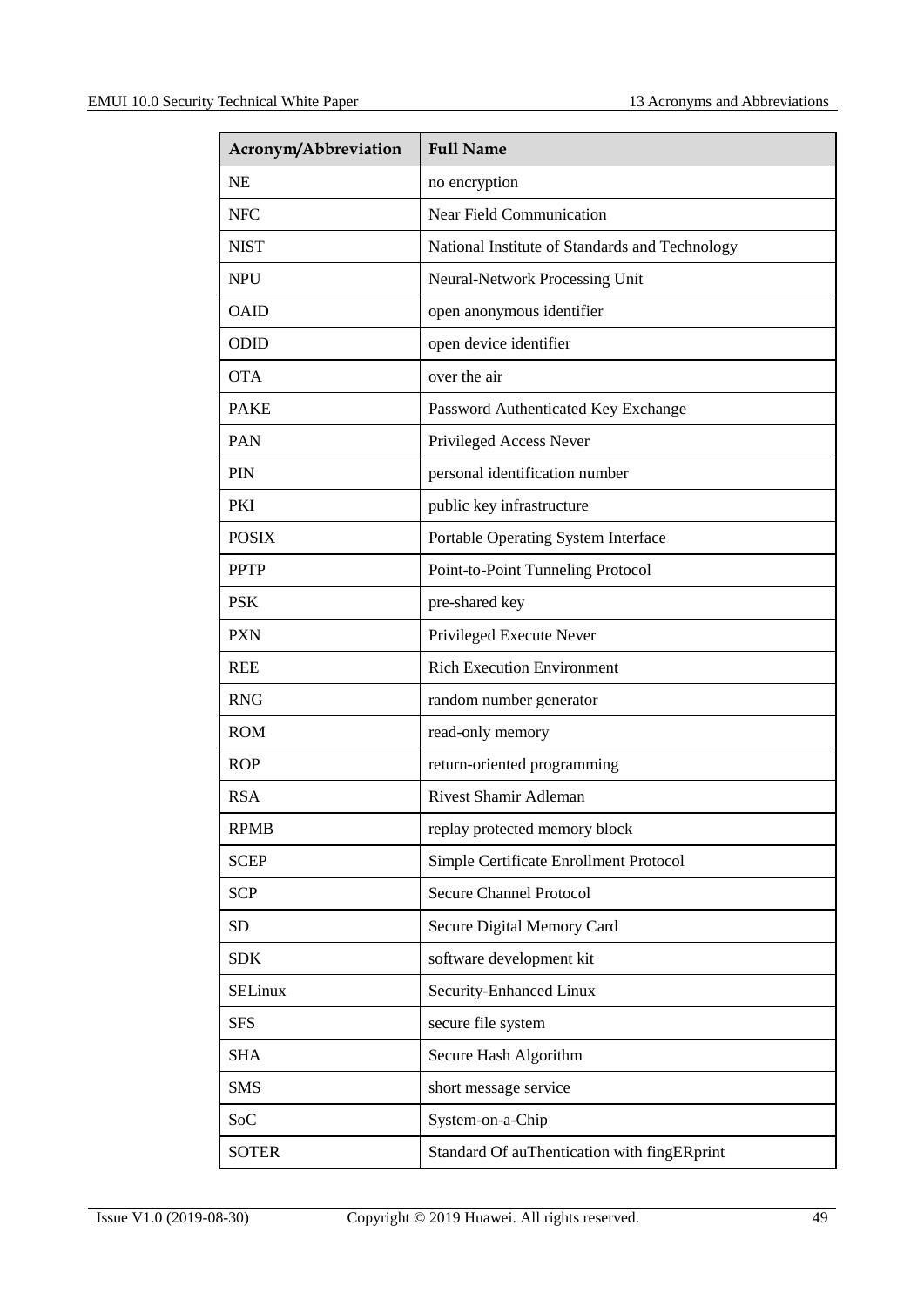| Acronym/Abbreviation | <b>Full Name</b>                                      |
|----------------------|-------------------------------------------------------|
| <b>SSL</b>           | Secure Sockets Layer                                  |
| <b>STS</b>           | Station-to-Station                                    |
| <b>TA</b>            | trusted application                                   |
| <b>TEE</b>           | <b>Trusted Execution Environment</b>                  |
| <b>TLS</b>           | <b>Transport Layer Security</b>                       |
| <b>TSM</b>           | <b>Trusted Service Manager</b>                        |
| TUI                  | trusted user interface                                |
| <b>UID</b>           | user identity                                         |
| <b>UUID</b>          | universally unique identifier                         |
| <b>VPN</b>           | virtual private network                               |
| <b>WAPI</b>          | <b>WLAN</b> Authentication and Privacy Infrastructure |
| <b>WLAN</b>          | Wireless Local Area Network                           |
| <b>WPA</b>           | Wi-Fi Protected Access                                |